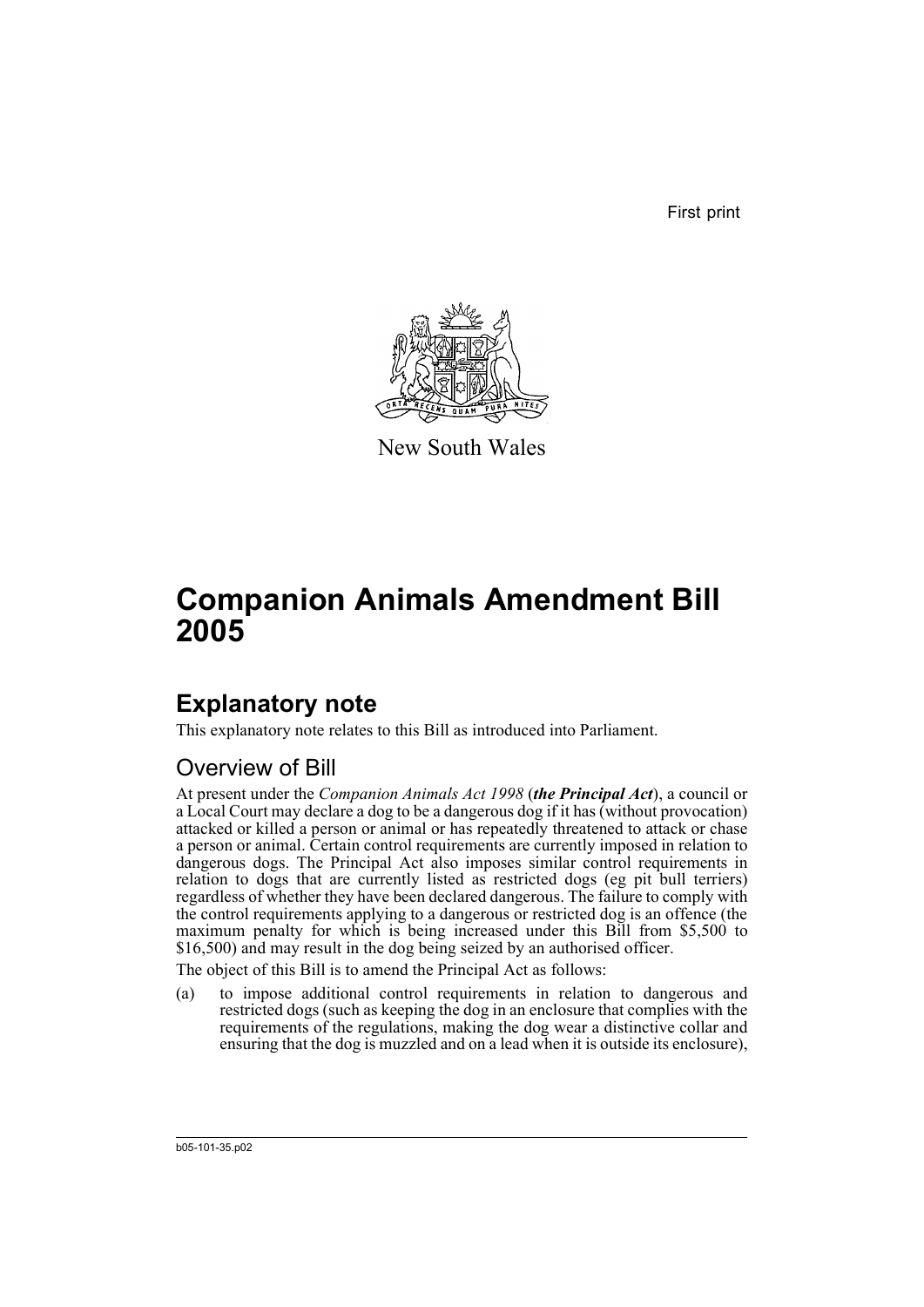Explanatory note

- (b) to enable councils to declare certain dogs to be restricted dogs for the purposes of the Principal Act (eg cross-breeds of dogs listed as restricted dogs, but only if they have not been assessed to be a danger to the public),
- (c) requiring restricted dogs to be desexed (dangerous dogs are already required to be desexed within 28 days of being declared dangerous),
- (d) to prohibit the sale (which includes giving away), acquisition and breeding of restricted dogs,
- (e) to increase penalties for most of the offences under the Act (particularly in relation to dangerous and restricted dogs),
- (f) to consolidate and clarify the enforcement powers (including powers of entry) of authorised officers under the Act,
- (g) to enable animals that are seized under the authority of the Act to be taken to premises (such as animal welfare shelters or the premises of veterinary practitioners who are authorised to have access to the Companion Animals Register) instead of having to be taken to council pounds,
- (h) to make it clear that a council may also deal with companion animals that are surrendered to a council pound or that come into the pound's possession otherwise than by being seized under the Act,
- (i) to make a number of other miscellaneous amendments arising out of the statutory review of the Act.

# Outline of provisions

**Clause 1** sets out the name (also called the short title) of the proposed Act.

**Clause 2** provides for the commencement of the proposed Act on a day or days to be appointed by proclamation.

**Clause 3** is a formal provision that gives effect to the amendments to the *Companion Animals Act 1998* set out in Schedule 1.

**Clause 4** amends the *Prevention of Cruelty to Animals Act 1979* to prevent charitable organisations under that Act (such as the RSPCA) from selling or rehousing restricted dogs held by the organisation.

**Clause 5** amends the *Law Enforcement (Powers and Responsibilities) Act 2002* as a consequence of the insertion into the Principal Act of a proposed search warrant provision (see **Schedule 1 [107]**).

# **Schedule 1 Amendment of Companion Animals Act 1998**

#### **Dangerous and restricted dogs**

**Schedule 1 [59]** enables a council to declare a dog to be a dangerous dog even though the dog is ordinarily kept in another council's area.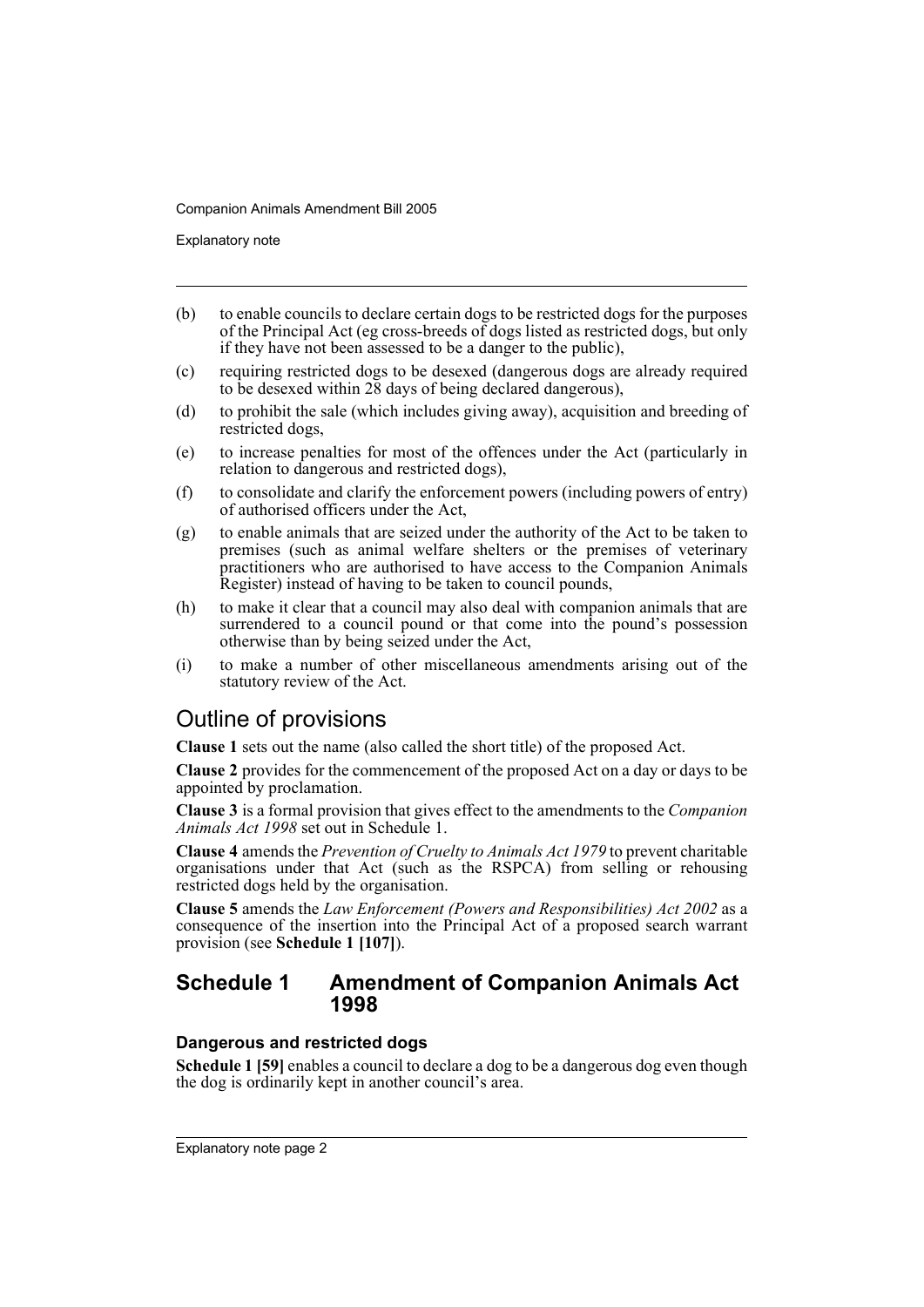Explanatory note

**Schedule 1 [61]** provides that a person cannot be considered to be in effective control of a dog that is subject to a proposed dangerous dog declaration if the person has more than 2 dogs under his or her control at the one time.

**Schedule 1 [65] and [67]** enable a court to make a control order under section 47 of the Principal Act or a destruction order under section 48 of the Principal Act in proceedings for an offence under section 56 (which relates to the failure to comply with the control requirements for restricted dogs). **Schedule 1 [66]** makes it clear that the action that a control order may require the dog's owner to do (such as desexing the dog) does not limit the control requirements that apply under section 51 or 56 of the Principal Act.

**Schedule 1 [68] and [78]** make it clear that the owner of a dangerous or restricted dog must comply with each of the control requirements that apply to dog under the Principal Act.

**Schedule 1 [70]–[73] and [79]–[84]** amend the control requirements that apply in relation to dangerous and restricted dogs. The new requirements include keeping the dog in an enclosure that complies with the regulations (this replaces the present requirement for the dog to be kept in a child-proof enclosure), wearing a collar of the kind prescribed by the regulations and muzzling the dog and keeping it on a lead whenever it is outside of its enclosure. In the case of restricted dogs, the new requirements also include compulsory desexing and provisions that relate to their sale are removed. The new enclosure requirements are to be phased-in for existing dogs. **Schedule 1 [75]** is a consequential amendment.

**Schedule 1 [76]** makes it clear that a dangerous dog may be seized by an authorised officer if the officer is satisfied that any of the control requirements applying to the dog have not been complied with.

**Schedule 1 [77]** specifies the breeds or kinds of dogs that are restricted dogs for the purposes of the Principal Act. The new definition includes dogs declared by a council to be restricted dogs (see **Schedule 1 [88]**).

**Schedule 1 [86]** provides for the seizure of restricted dogs by authorised officers if any of the control requirements applying to the dog have not been complied with. If the dog is seized after 12 months following the commencement of the relevant amendments, the dog may be destroyed.

**Schedule 1 [87]** creates new offences of selling (or advertising the sale of) a restricted dog (which includes giving the dog away), accepting ownership of a restricted dog and causing or permitting a restricted dog to breed. The maximum penalty for these offences is  $150$  penalty units  $(\$16,500)$ . The new offences also apply to any dog that a council is proposing to declare to be a restricted dog in accordance with proposed Division 6 of Part 5 of the Act. **Schedule 1 [87]** also inserts proposed section 57D which will enable a dog that is declared by a council to be a restricted dog after the relevant transition period to be seized and destroyed.

**Schedule 1 [88]** inserts proposed Division 6 of Part 5 into the Act. Under the new Division, a council will be able to declare a dog to be a restricted dog for the purposes of the Principal Act if the council is of the opinion that the dog is one of the breeds or kinds of dogs listed in the Act (eg a pit bull terrier) or is a cross-breed of any such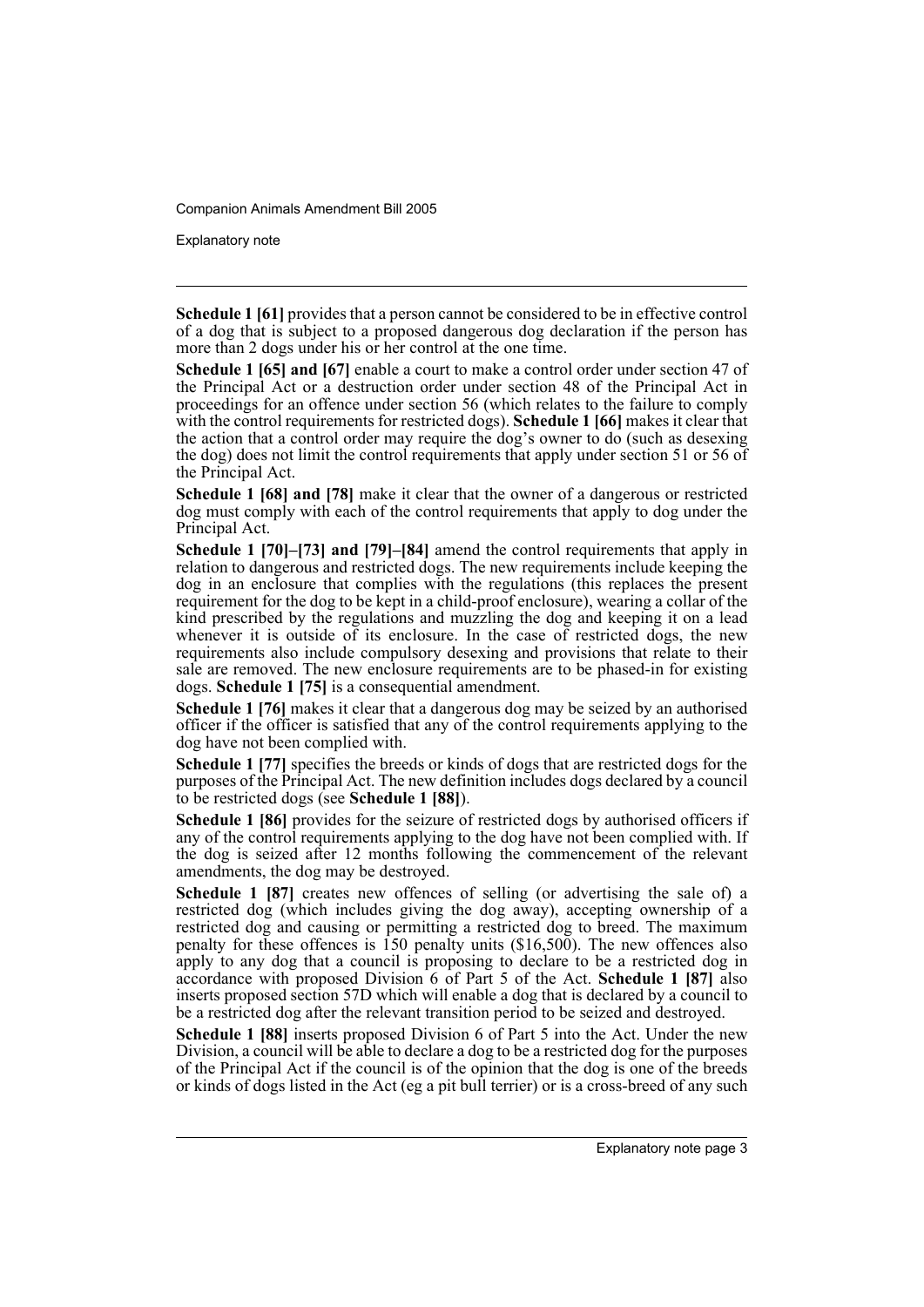Explanatory note

breed or kind of dog. The council will be required to give the dog's owner a notice of the council's intention to declare the dog to be a restricted dog and the owner will be required to keep the dog under effective control and muzzled while the declaration is pending. After 28 days following the issuing of a notice of intention, the council may declare the dog to be a restricted dog, but not if the owner provides a written statement by an approved breed assessor to the effect that the dog is not of a breed or kind on the restricted dog list or is not a cross-breed of such a breed or kind of dog. If the dog is, however, identified as a cross-breed, the council cannot proceed with the declaration if the owner provides a written statement by an approved temperament assessor to the effect that the dog is not a danger to the public and is not likely to attack or bite. A written statement provided by an assessor for the purposes of the proposed Division cannot be challenged and any assessor who provides any such written statement does not incur any civil or criminal liability for doing so. The declaration by a council of a dog to be a restricted dog is final and is not subject to any review or appeal.

**Schedule 1 [122]** enables regulations to be made for the purposes of limiting the number of restricted dogs that a person may own.

#### **Increased penalties for offences**

**Schedule 1 [10]–[14], [16], [18], [19], [21], [23], [27], [30], [32], [33], [37], [39], [49], [51], [55], [60], [74], [85], [89], [90], [108], [111] and [123]** increase the maximum penalty for certain offences under the Principal Act. In particular, the penalty for offences that involve attacks by dangerous or restricted dogs on persons or animals is increased from 100 penalty units (\$11,000) to 300 penalty units (\$33,000) (see **Schedule 1 [32]**). In the case where the attack occurs as the result of the owner's failure to comply with the relevant control requirements applying to the dangerous or restricted dog that has attacked, the penalty is increased from 200 penalty units (\$22,000) to 500 penalty units (\$55,000) (see **Schedule 1 [33]**). Also, the maximum penalty that may be imposed for an offence under the regulations is increased from 10 penalty units  $(\$1,100)$  to 50 penalty units  $(\$5,500)$  (see **Schedule 1 [123]**).

**Schedule 1 [119]** places a jurisdictional limit of 200 penalty units (\$22,000) on the maximum penalty that a Local Court may impose for an offence under the Principal Act.

#### **Powers of entry**

At present under the Principal Act, authorised officers (ie council rangers and police officers) may enter land for the purposes of seizing animals they are authorised to seize (eg when a dog has attacked a person or animal or if the owner has failed to comply with the control requirements for a dangerous or restricted dog). **Schedule 1 [107]** consolidates the power of entry provisions under the Principal Act (proposed Part 7A) and clarifies the functions that authorised officers have when they enter property to seize animals or to determine whether there has been compliance with (or a contravention of) the Act or the regulations. The power to enter property is extended to cover premises, which will include any building or structure (see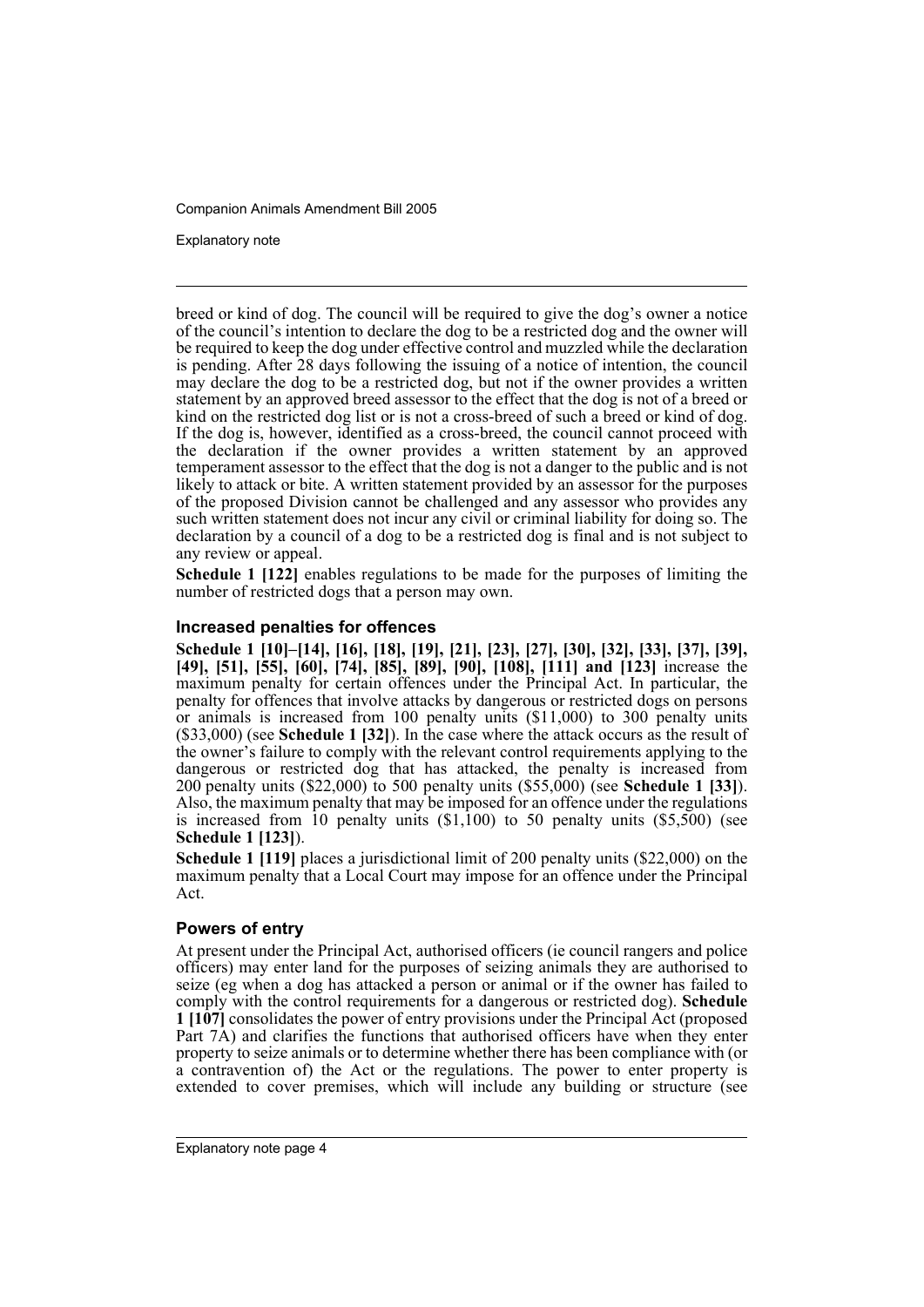Explanatory note

**Schedule 1 [6]**), but does not extend to any part of premises used for residential purposes except with the authority of a search warrant under proposed section 69D. Only police officers may obtain a search warrant under the proposed section.

Proposed Part 7A also restates existing provisions under the Principal Act that enable authorised officers to require a person to state his or her name and address and that make it an offence to obstruct an authorised officer. The amendments made by **Schedule 1 [36], [62] and [118]** are consequential on the insertion of proposed Part 7A.

#### **Procedures for dealing with seized animals**

Section 62 of the Principal Act currently requires animals that are seized under the authority of the Act to be delivered to their owners or to be delivered to a council pound if they cannot be identified. **Schedule 1 [94]** substitutes section 62 to provide that a seized animal must be taken to its owner, a council pound or approved premises (ie premises operated by an approved animal welfare organisation such as the RSPCA or a person who has been authorised by the Director-General of the Department of Local Government to have access to the Companion Animals Register, see **Schedule 1 [109] and [110]**). If a person other than an authorised officer seizes an animal, the person can arrange with an authorised officer for the animal to be taken to its owner or to a pound or approved premises.

**Schedule 1 [97]** inserts proposed section 63A to provide that seized animals held at approved premises and not claimed within 72 hours must be delivered to a council pound.

**Schedule 1 [99]** enables a council to destroy a companion animal before the relevant holding period ends (ie 7 days if a seizure notice has not been given to the owner because the owner cannot be identified or 14 days if a seizure notice has been given) if the council does so in accordance with an adopted policy relating to the management of feral or infant companion animals.

**Schedule 1 [100]** authorises a council to detain a seized animal at the council pound until such time as proceedings for an offence under the Act involving the owner of the animal have been determined.

**Schedule 1 [101]** prevents a council from selling a restricted dog that is being detained at a council pound.

**Schedule 1 [102]** inserts proposed section 64A to expressly authorise a council pound to sell or destroy companion animals that have been surrendered to the pound or that have come into the pound's possession otherwise than by being seized under the Principal Act. If the animal is a restricted dog, it cannot be sold by the council.

**Schedule 1 [106]** requires a council to report to the Director-General on its pound activities.

The amendments made by **Schedule 1 [5], [7], [29], [42], [53], [58], [63], [91]–[93], [95], [96], [98] and [103]–[105]** are consequential on the amendments to Part 7 of the Principal Act dealing with seized or surrendered companion animals.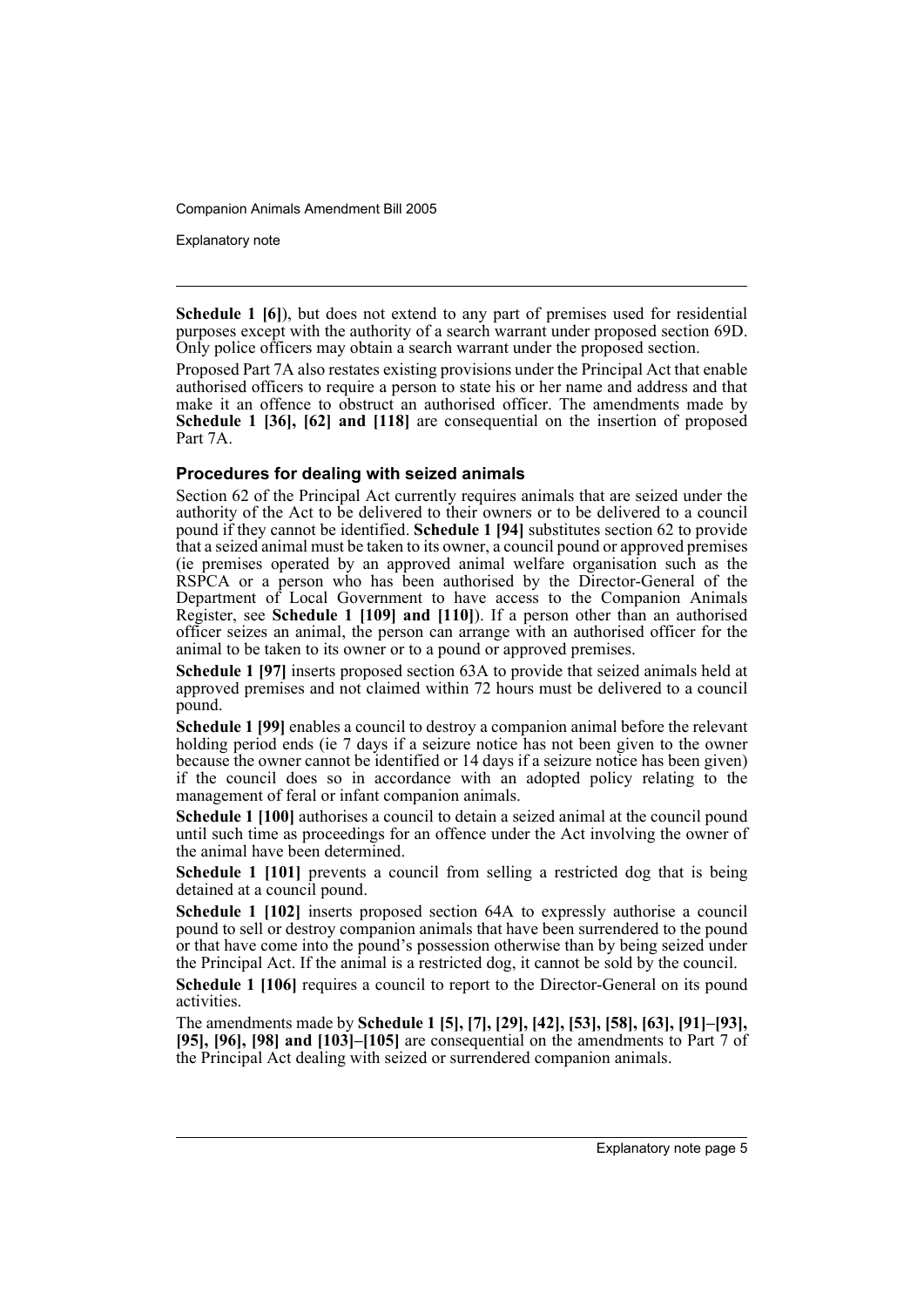Explanatory note

#### **Nuisance dogs and cats**

**Schedule 1 [38], [40], [41], [54], [56] and [57]** modify the manner in which authorised officers of councils may issue orders in relation to dogs and cats that are a nuisance as specified in the Principal Act. An authorised officer will be required to the give the animal's owner a notice of intention and the owner will be given an opportunity to object to the proposed order. A nuisance dog or cat order is not reviewable.

#### **Miscellaneous amendments**

**Schedule 1 [1]** specifies the principal object of the Principal Act.

**Schedule 1 [2]** inserts a number of defined terms that relate to the amendments made by the proposed Act.

**Schedule 1 [8]** requires a council to promote awareness in its area of the requirements of the Principal Act with respect to the ownership of companion animals and to ascertain the existence of all dangerous and restricted dogs in its area.

**Schedule 1 [9]** makes a minor amendment to the definition of *owner* that does not affect the meaning of that expression for the purposes of the Act.

**Schedule 1 [15]** provides that forms under the Principal Act that are currently required to be approved by the Director-General of the Department of Local Government may be approved by a council if the Director-General has not approved the particular form concerned.

**Schedule 1 [17]** requires the owner of a companion animal that has been reported missing to notify the Director-General if the animal is found.

**Schedule 1 [20]** requires a council to ascertain the ownership of dead companion animals found in its area that have apparently been hit by cars or other vehicles.

**Schedule 1 [22] and [25]** clarify the requirements in relation to the effective control of a dog while in a public place.

**Schedule 1 [24], [26], [28], [50] and [52]** make it clear that the fact that a companion animal is in a place in which it is prohibited is sufficient for it to be seized under the Principal Act. **Schedule 1 [120]** is a consequential amendment.

**Schedule 1 [31]** makes it clear that the regulations may prescribe a dog of any description, and not just of a breed or kind, to be a dog that must be muzzled in accordance with the requirements of section 15 of the Principal Act.

**Schedule 1 [35]** modifies the circumstances in which an authorised officer may seize or secure a dog that has attacked a person or animal. The dog may be seized or secured within 72 hours of the attack (instead of 4 hours at present) and the officer will be able to seize the dog if it is on the owner's property.

**Schedule 1 [43]–[46]** enable a court to disqualify a person from being in charge of a dog while in a public place if the person is convicted of an offence relating to a dog attack. At present a person who is convicted of such an offence may be disqualified only from owning a dog. **Schedule 1 [34]** is a consequential amendment.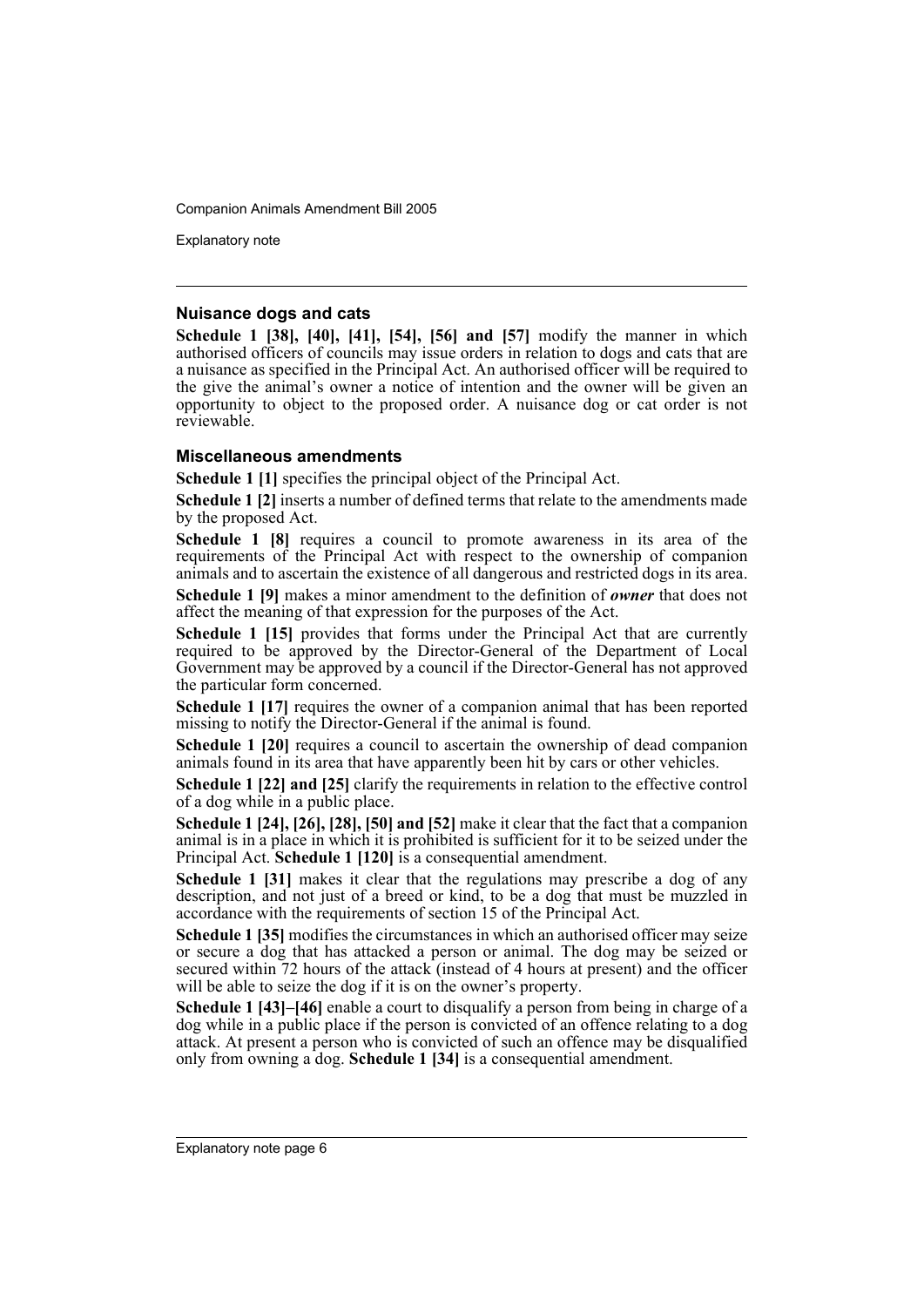Explanatory note

**Schedule 1 [47]** makes it clear that the owner of a dog is liable for any damage to a person's personal property (and not just the person's clothing) caused by the dog in the course of attacking the person.

**Schedule 1 [48]** makes it clear that cats must have (rather than actually wear) a form of identification (which may be in the form of a microchip) that enables a council to ascertain the cat's name and the address and phone number of its owner.

**Schedule 1 [69]** inserts a missing word.

**Schedule 1 [112]** repeals the provisions of the Principal Act that provide for the constitution of the Companion Animals Advisory Board. The amendments made by **Schedule 1 [3], [4], [115] and [124]** are consequential on the abolition of the Board.

**Schedule 1 [109] and [110]** enable the Director-General to authorise persons to have access to the Companion Animals Register for the purpose of identifying seized or lost animals.

**Schedule 1 [113]** removes provisions relating to the payment of money into the Companion Animals Fund from the account established under the *Greyhound Racing Act 2002*.

**Schedule 1 [114]** substitutes section 85 (1) of the Act as a consequence of the abolition of the Companion Animals Advisory Board and inserts a new provision requiring a council to apply all money it receives from the Companion Animals Fund only for purposes that relate to the management and control of companion animals in its area. **Schedule 1 [116]** is a consequential amendment.

**Schedule 1 [117]** enables the Director-General to establish advisory committees to assist in the administration of the Principal Act.

**Schedule 1 [121]** consolidates various provisions of the Principal Act that provide for the manner in which notice is given to the owners of companion animals for certain purposes under the Act. **Schedule 1 [64]** is a consequential amendment.

**Schedule 1 [125]** enables regulations of a savings or transitional nature to be made as a consequence of the proposed Act.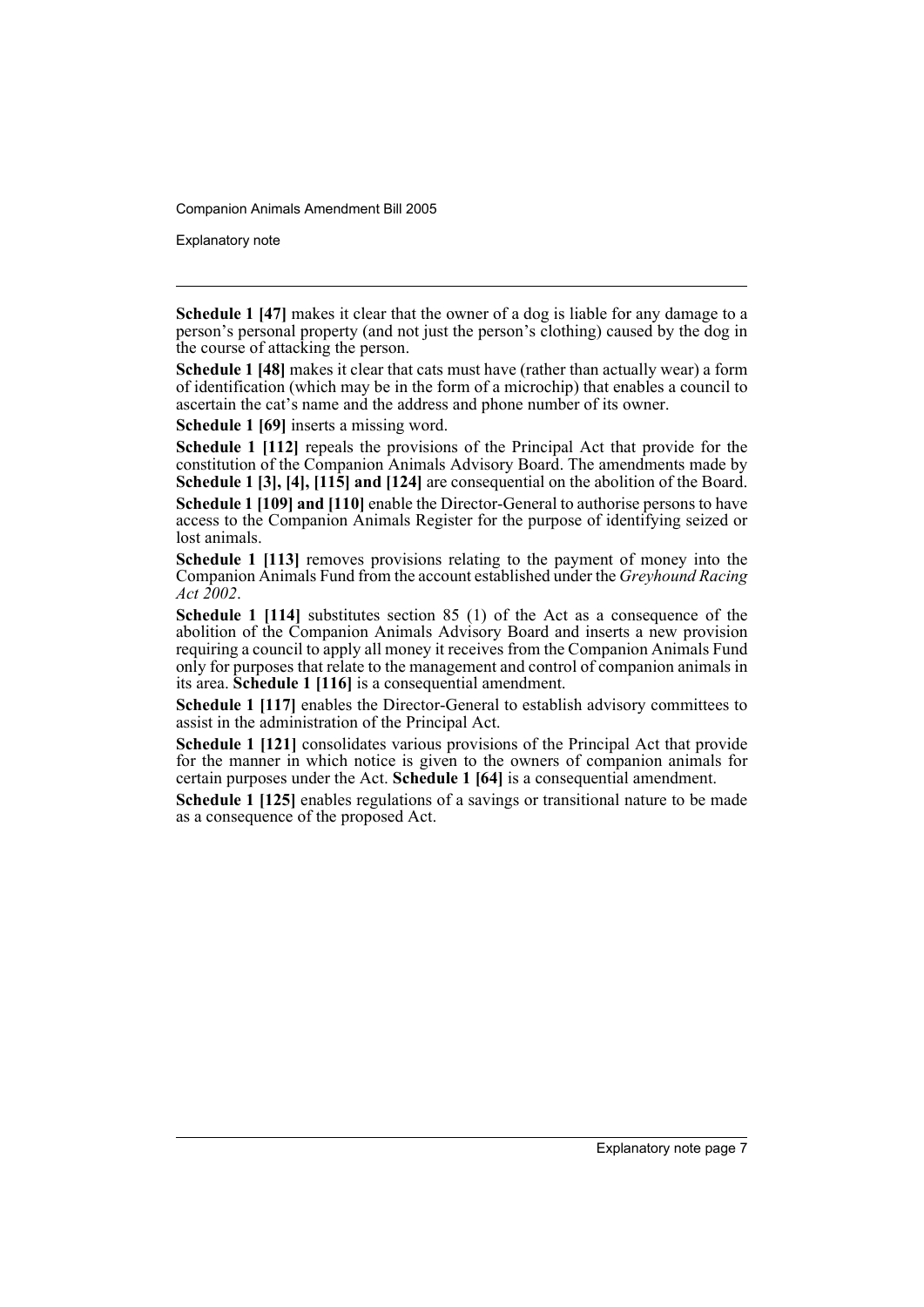Explanatory note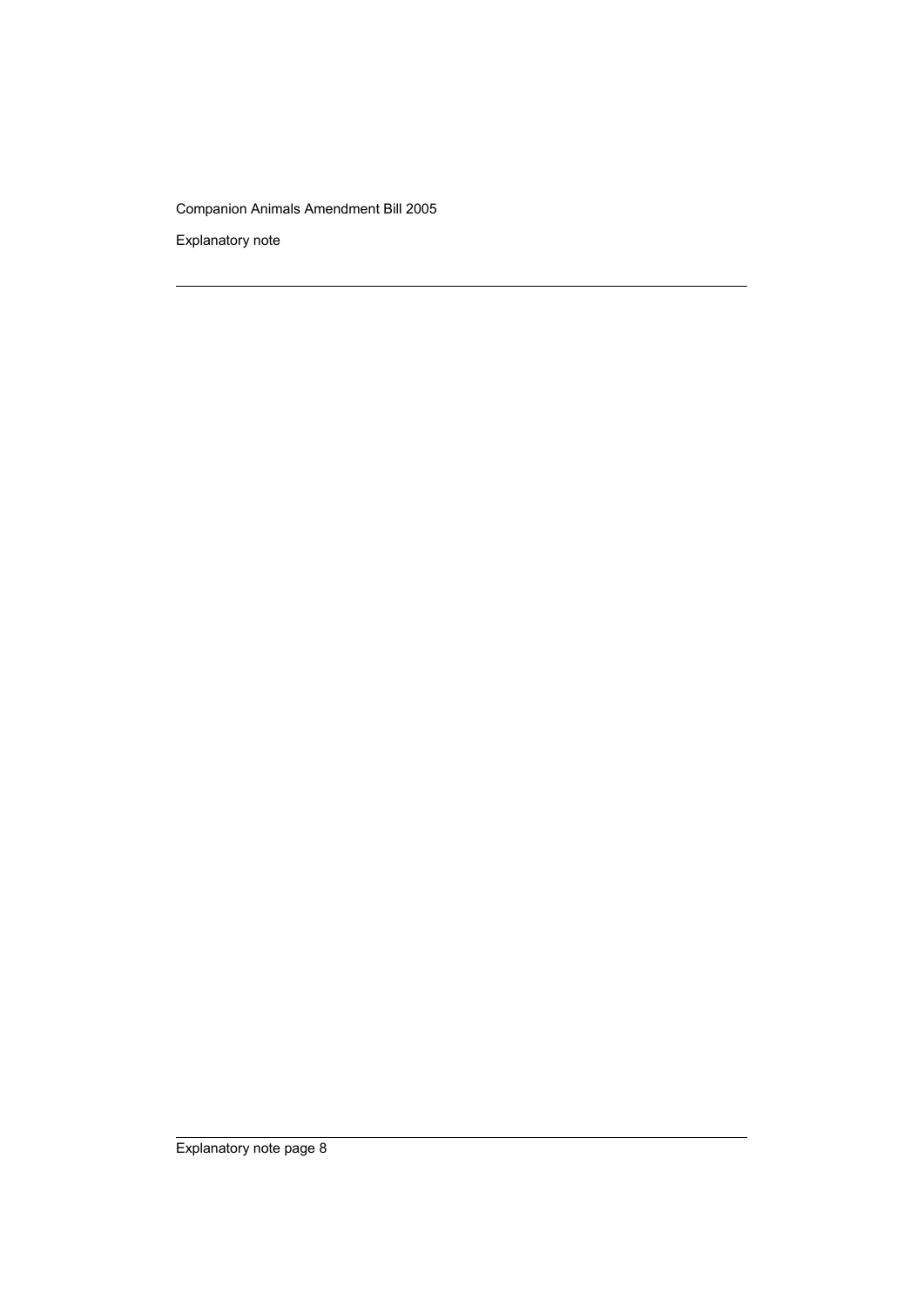First print



New South Wales

# **Companion Animals Amendment Bill 2005**

# **Contents**

|    |                                                                               | Page |
|----|-------------------------------------------------------------------------------|------|
|    | Name of Act                                                                   |      |
|    | Commencement                                                                  |      |
| 3  | Amendment of Companion Animals Act 1998 No 87                                 | 2    |
| 4  | Amendment of Prevention of Cruelty to Animals Act 1979<br>No 200              |      |
| 5. | Amendment of Law Enforcement (Powers and<br>Responsibilities) Act 2002 No 103 |      |
|    | Schedule 1 Amendment of Companion Animals Act 1998                            |      |
|    |                                                                               |      |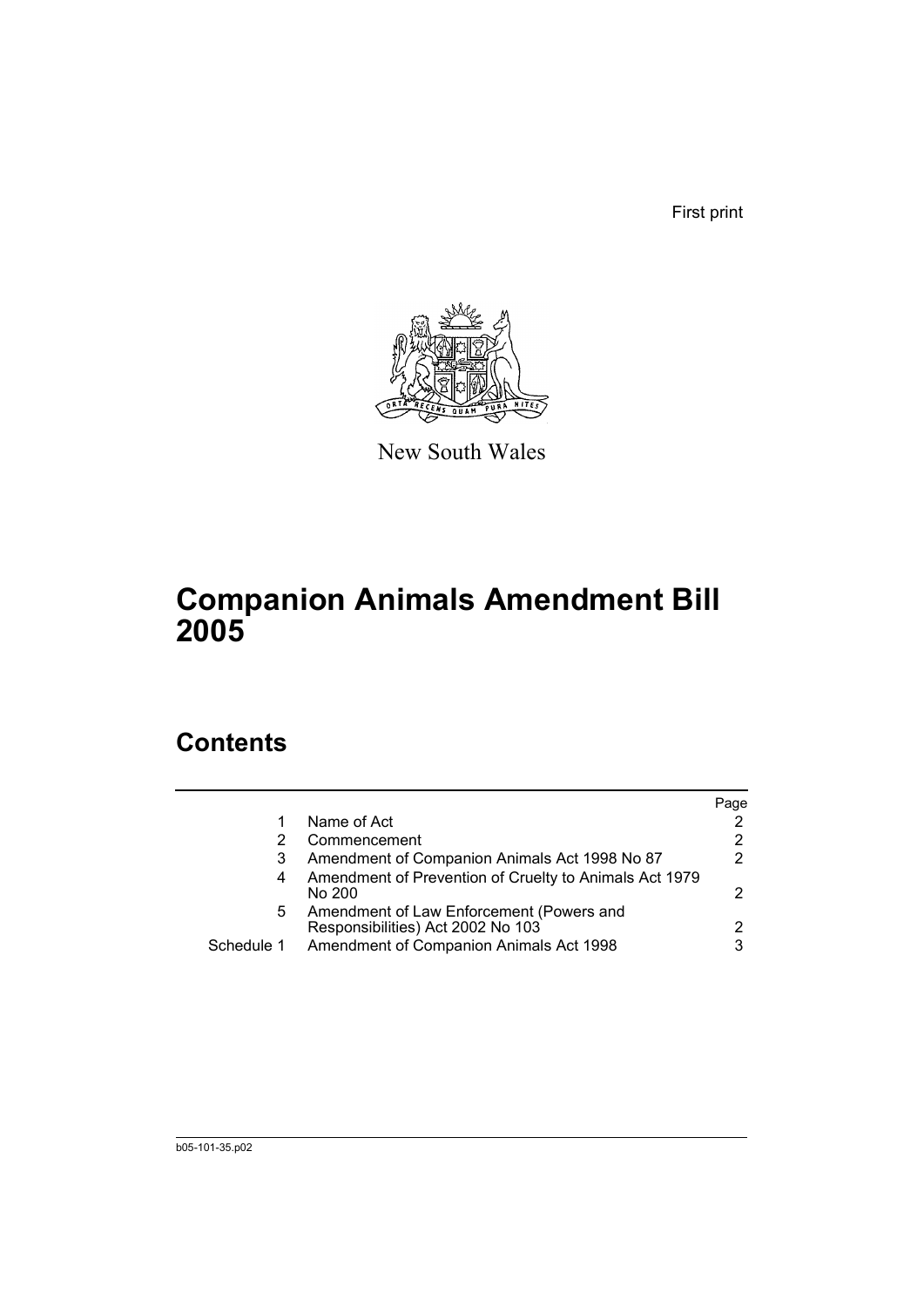Contents

Page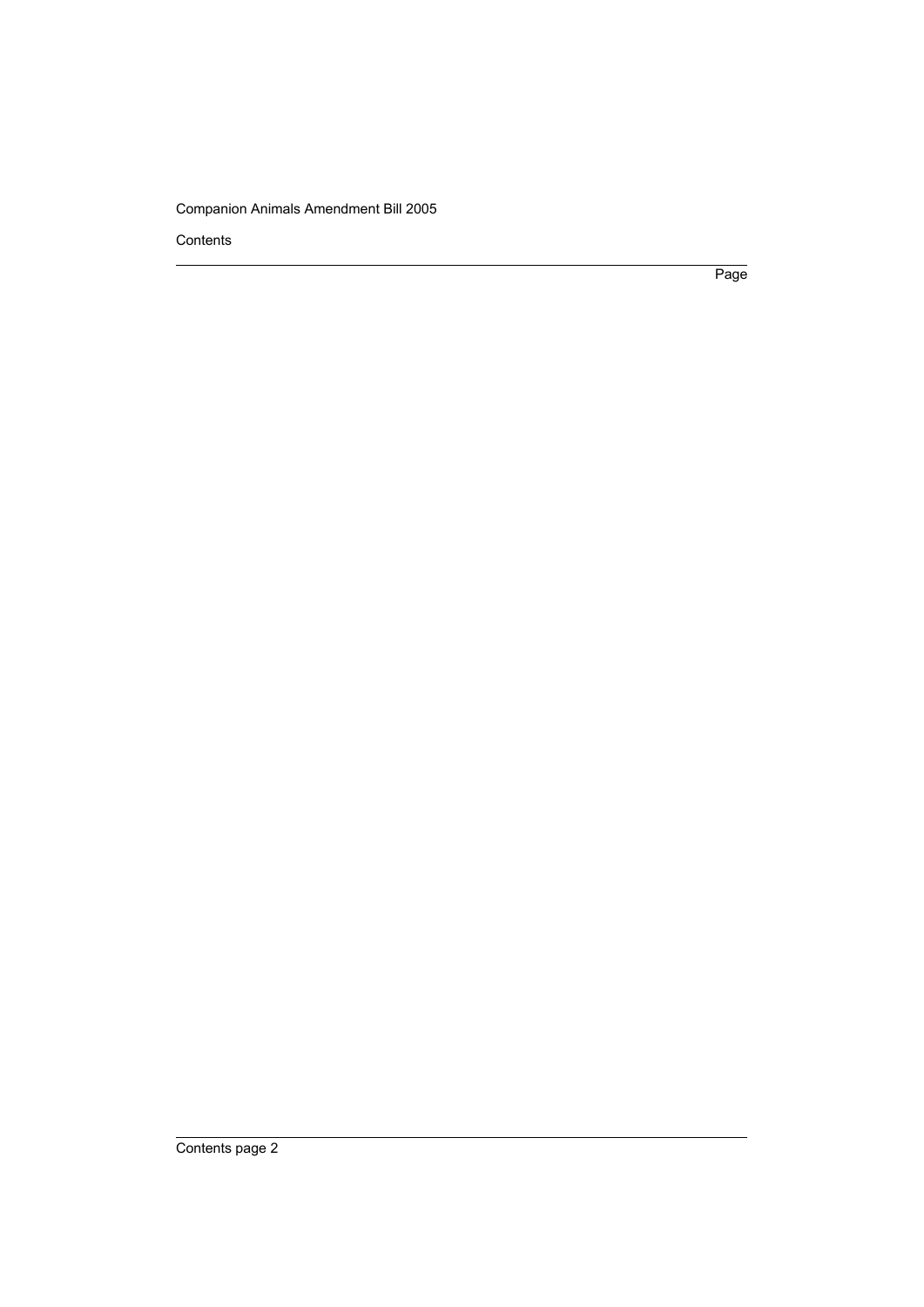

New South Wales

# **Companion Animals Amendment Bill 2005**

No , 2005

# **A Bill for**

An Act to amend the *Companion Animals Act 1998* to make further provision with respect to dangerous and restricted dogs and the duties and responsibilities of their owners; to increase penalties for certain offences under the Act and to consolidate enforcement powers under the Act; and for other purposes.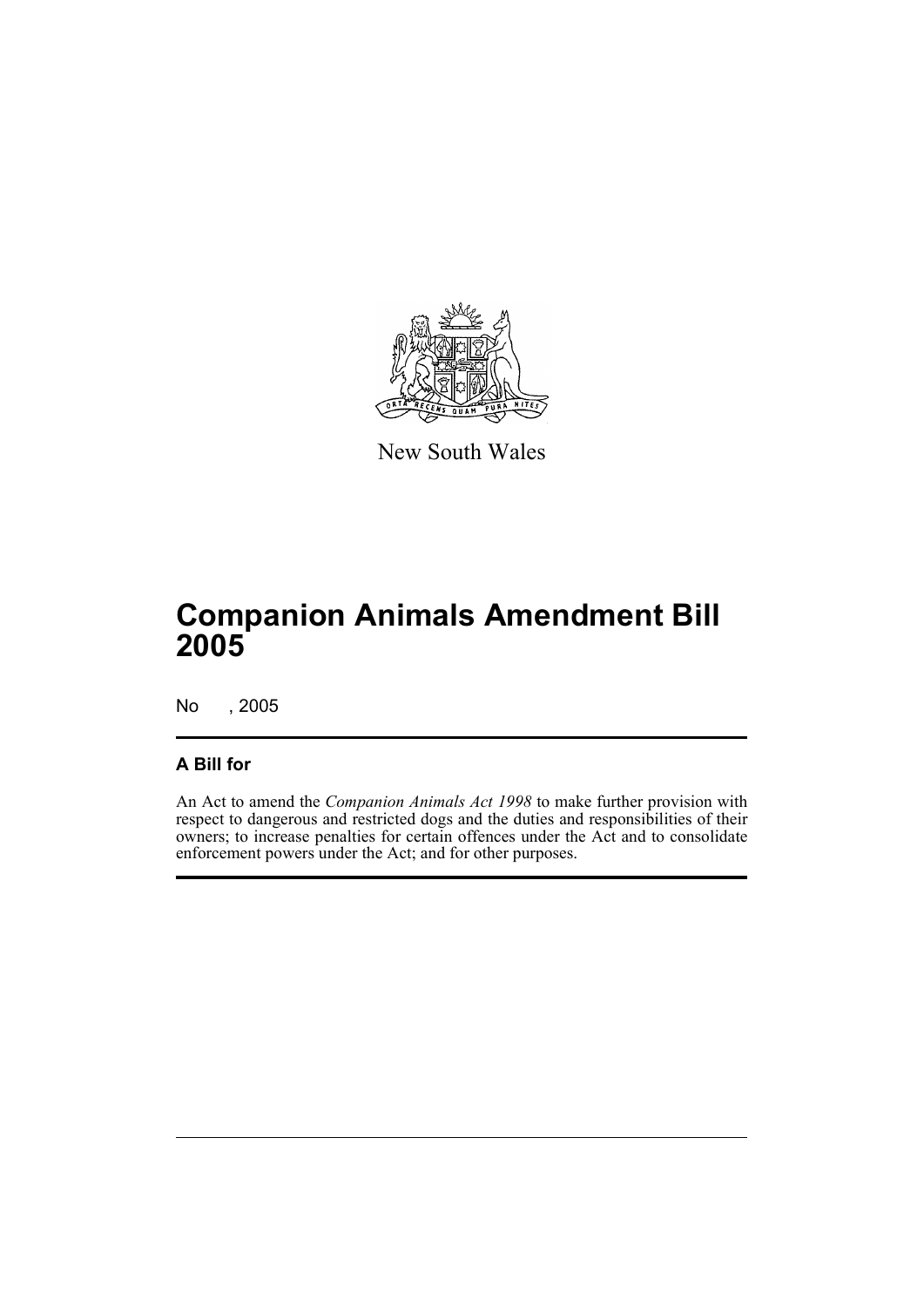|                | The Legislature of New South Wales enacts:                                                                                                                                                                  | 1              |
|----------------|-------------------------------------------------------------------------------------------------------------------------------------------------------------------------------------------------------------|----------------|
| 1              | <b>Name of Act</b>                                                                                                                                                                                          | 2              |
|                | This Act is the <i>Companion Animals Amendment Act 2005</i> .                                                                                                                                               | 3              |
| $\overline{2}$ | Commencement                                                                                                                                                                                                | $\overline{4}$ |
|                | This Act commences on a day or days to be appointed by proclamation.                                                                                                                                        | 5              |
| 3              | Amendment of Companion Animals Act 1998 No 87                                                                                                                                                               | 6              |
|                | The Companion Animals Act 1998 is amended as set out in Schedule 1.                                                                                                                                         | $\overline{7}$ |
| 4              | Amendment of Prevention of Cruelty to Animals Act 1979 No 200                                                                                                                                               | 8              |
|                | Section 31A (Sale of certain animals by charitable organisations) of the<br><i>Prevention of Cruelty to Animals Act 1979</i> is amended by inserting the<br>following subsection at the end of the section: | 9<br>10<br>11  |
|                | Nothing in this section authorises a charitable organisation<br>(5)<br>to sell or rehouse a dog that is a restricted dog within the<br>meaning of the <i>Companion Animals Act 1998</i> .                   | 12<br>13<br>14 |
| 5              | Amendment of Law Enforcement (Powers and Responsibilities) Act 2002<br><b>No 103</b>                                                                                                                        | 15<br>16       |
|                | Schedule 2 (Search warrants under other Acts) to the Law Enforcement<br>(Powers and Responsibilities) Act 2002 is amended by inserting the<br>following matter in alphabetical order:                       | 17<br>18<br>19 |
|                | Companion Animals Act 1998, section 69D                                                                                                                                                                     | 20             |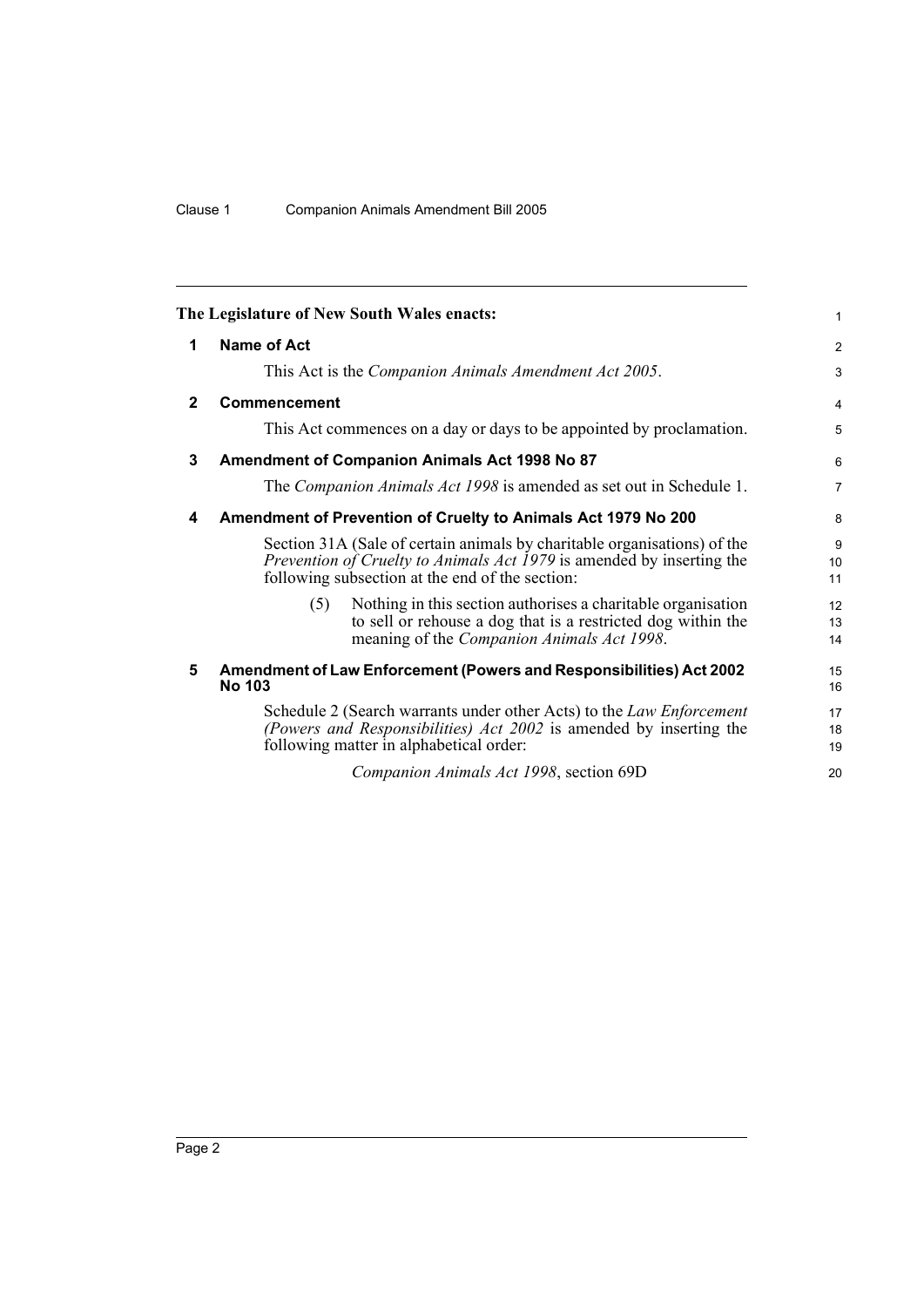|     | <b>Schedule 1</b>            | <b>Amendment of Companion Animals Act</b><br>1998                                                                                                                                                                              | $\mathbf{1}$<br>2    |
|-----|------------------------------|--------------------------------------------------------------------------------------------------------------------------------------------------------------------------------------------------------------------------------|----------------------|
|     |                              | (Section 3)                                                                                                                                                                                                                    | 3                    |
| [1] | <b>Section 3A</b>            |                                                                                                                                                                                                                                | 4                    |
|     | Insert after section 3:      |                                                                                                                                                                                                                                | 5                    |
|     | 3Α                           | <b>Principal object of Act</b>                                                                                                                                                                                                 | 6                    |
|     |                              | The principal object of this Act is to provide for the effective and<br>responsible care and management of companion animals.                                                                                                  | $\overline{7}$<br>8  |
| [2] | <b>Section 5 Definitions</b> |                                                                                                                                                                                                                                | 9                    |
|     |                              | Insert in alphabetical order in section $5(1)$ :                                                                                                                                                                               | 10                   |
|     |                              | <i>approved animal welfare organisation</i> means any of the<br>following:                                                                                                                                                     | 11<br>12             |
|     |                              | the Royal Society for the Prevention of Cruelty to<br>(a)<br>Animals, New South Wales,                                                                                                                                         | 13<br>14             |
|     |                              | the Animal Welfare League NSW,<br>(b)                                                                                                                                                                                          | 15                   |
|     |                              | the Cat Protection Society of NSW,<br>(c)                                                                                                                                                                                      | 16                   |
|     |                              | (d)<br>any other organisation approved by the Director-General<br>by order published in the Gazette.                                                                                                                           | 17<br>18             |
|     |                              | <i>approved breed assessor</i> means a person or body approved for<br>the time being by the Director-General to carry out breed<br>identification assessments in relation to dogs for the purposes of<br>Division 6 of Part 5. | 19<br>20<br>21<br>22 |
|     |                              | <i>approved form means:</i>                                                                                                                                                                                                    | 23                   |
|     |                              | the form (if any) approved by the Director-General for the<br>(a)<br>purposes of the provision in relation to which the<br>expression is used, or                                                                              | 24<br>25<br>26       |
|     |                              | if no such form is approved by the Director-General, the<br>(b)<br>form approved by the local authority for the purposes of<br>the provision in relation to which the expression is used.                                      | 27<br>28<br>29       |
|     |                              | <i>approved temperament assessor</i> means a person or body<br>approved for the time being by the Director-General to carry out<br>temperament assessments in relation to dogs for the purposes of<br>Division 6 of Part 5.    | 30<br>31<br>32<br>33 |
| [3] |                              | Section 5 (1), definition of "Board"                                                                                                                                                                                           | 34                   |
|     | Omit the definition.         |                                                                                                                                                                                                                                | 35                   |
|     |                              |                                                                                                                                                                                                                                |                      |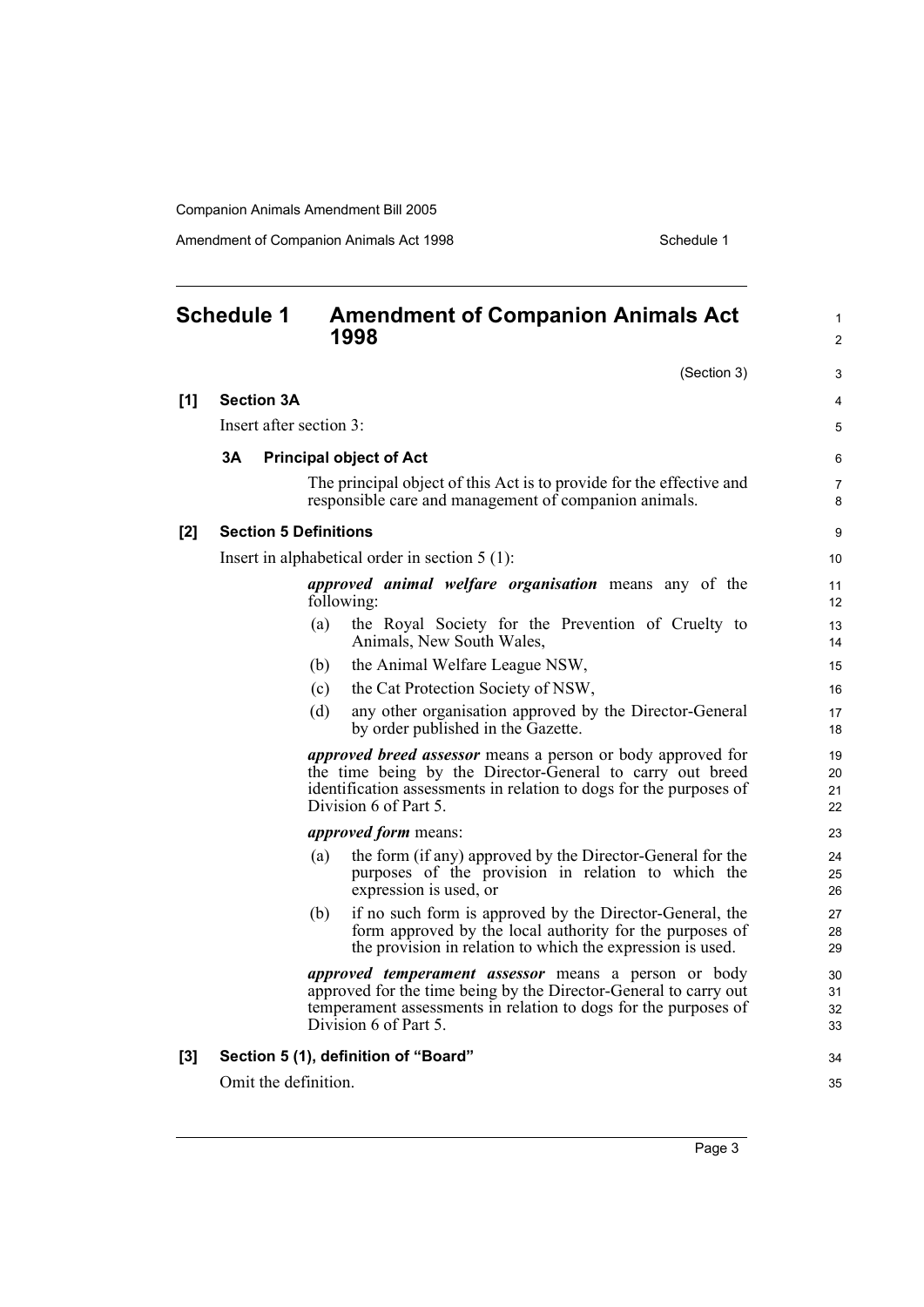| [4] |                         |     | Section 5 (1), definition of "council pound"                                                                                                                                                                                                                                                                                                 |
|-----|-------------------------|-----|----------------------------------------------------------------------------------------------------------------------------------------------------------------------------------------------------------------------------------------------------------------------------------------------------------------------------------------------|
|     |                         |     | Omit "or the Board" from paragraph (b).                                                                                                                                                                                                                                                                                                      |
|     |                         |     | Section 5 (1), definition of "council pound"                                                                                                                                                                                                                                                                                                 |
|     |                         |     | Omit "seized under" from paragraph (b). Insert instead "for the purposes of".                                                                                                                                                                                                                                                                |
|     |                         |     | Section 5 (1), definition of "property"                                                                                                                                                                                                                                                                                                      |
|     |                         |     | Omit the definition. Insert instead:                                                                                                                                                                                                                                                                                                         |
|     |                         |     | <i>property</i> means land or premises and includes, for the purposes<br>of Part 7A, a building or structure of any description (such as a<br>shed) or a vehicle or vessel.                                                                                                                                                                  |
|     | Section 5 (2)           |     |                                                                                                                                                                                                                                                                                                                                              |
|     | Omit the subsection.    |     |                                                                                                                                                                                                                                                                                                                                              |
|     | <b>Section 6A</b>       |     |                                                                                                                                                                                                                                                                                                                                              |
|     | Insert after section 6: |     |                                                                                                                                                                                                                                                                                                                                              |
|     | 6A                      |     | <b>General duties of councils</b>                                                                                                                                                                                                                                                                                                            |
|     | (1)                     |     | A council is required:                                                                                                                                                                                                                                                                                                                       |
|     |                         | (a) | to promote awareness within its area of the requirements of<br>this Act with respect to the ownership of companion<br>animals, and                                                                                                                                                                                                           |
|     |                         | (b) | to take such steps as are appropriate to ensure that it is<br>notified or otherwise made aware of the existence of all<br>dangerous and restricted dogs (including dogs that might<br>reasonably be considered to be the subject of a declaration<br>by the council under Division 6 of Part 5) that are<br>ordinarily kept within its area. |
|     | (2)                     |     | Subsection (1) does not limit the other functions that may be<br>conferred or imposed on a council by or under this Act.                                                                                                                                                                                                                     |
|     |                         |     | <b>Section 7 Meaning of "owner"</b>                                                                                                                                                                                                                                                                                                          |
|     |                         |     | Omit "(whether or not the animal is registered)" from section $7(1)(b)$ .                                                                                                                                                                                                                                                                    |
|     |                         |     | Section 8 Identification required from 12 weeks of age and before sale                                                                                                                                                                                                                                                                       |
|     |                         |     | Omit the penalty to section 8 (3). Insert instead:                                                                                                                                                                                                                                                                                           |
|     |                         |     | Maximum penalty:                                                                                                                                                                                                                                                                                                                             |
|     |                         | (a) | 8 penalty units except in the case of a dangerous or<br>restricted dog, or                                                                                                                                                                                                                                                                   |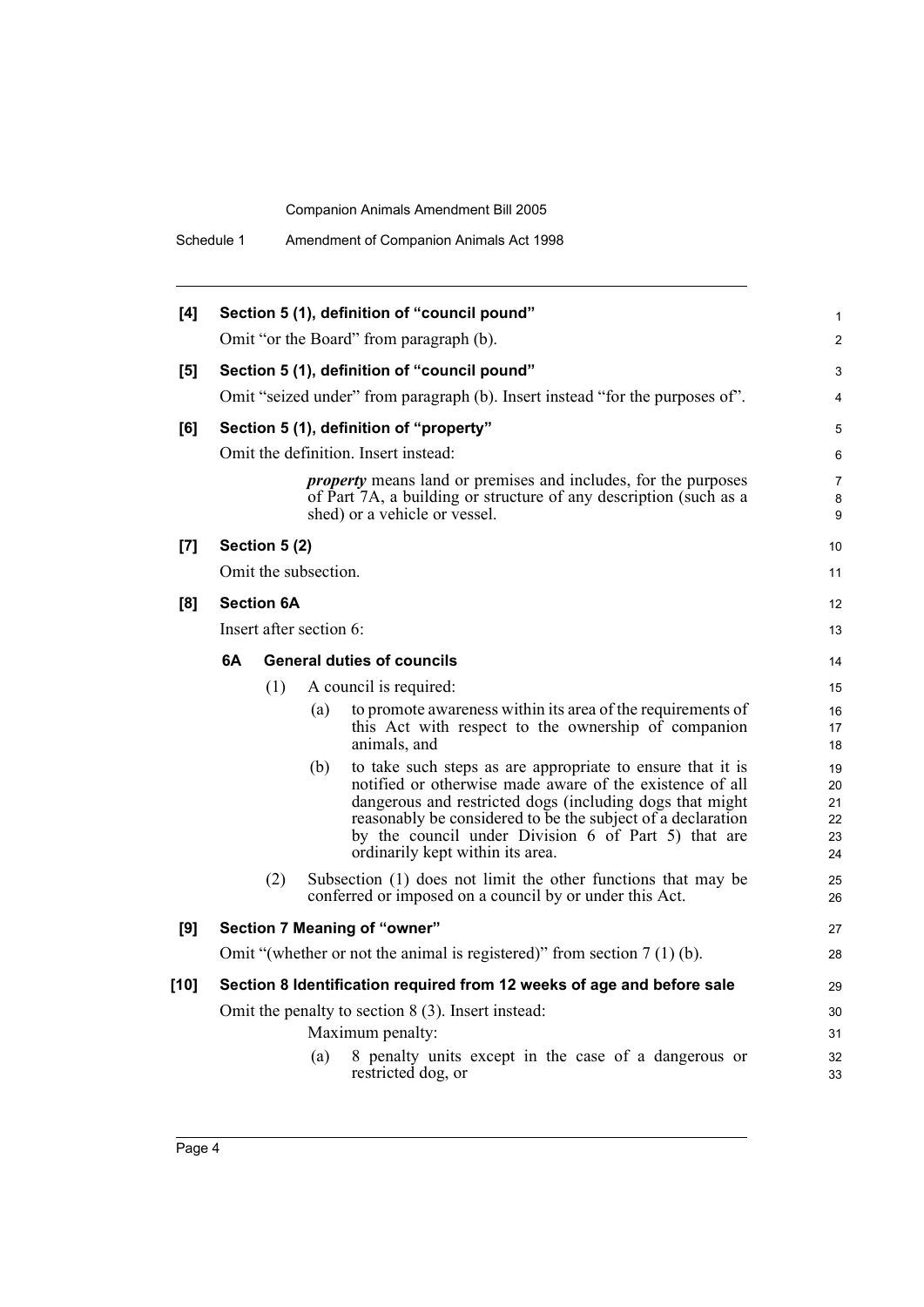|        | (b)                               | 50 penalty units in the case of a dangerous or restricted<br>dog.          | $\mathbf{1}$<br>2         |
|--------|-----------------------------------|----------------------------------------------------------------------------|---------------------------|
| $[11]$ | Section 8 (4)                     |                                                                            | 3                         |
|        | Omit the penalty. Insert instead: |                                                                            | $\overline{4}$            |
|        |                                   | Maximum penalty:                                                           | 5                         |
|        | (a)                               | 8 penalty units except in the case of a dangerous or<br>restricted dog, or | $\,6\,$<br>$\overline{7}$ |
|        | (b)                               | 50 penalty units in the case of a dangerous or restricted<br>dog.          | $\bf 8$<br>9              |
| $[12]$ |                                   | Section 9 Registration required from age 6 months                          | 10                        |
|        |                                   | Omit the penalty to section $9(1)$ . Insert instead:                       | 11                        |
|        |                                   | Maximum penalty:                                                           | 12                        |
|        | (a)                               | 8 penalty units except in the case of a dangerous or<br>restricted dog, or | 13<br>14                  |
|        | (b)                               | 50 penalty units in the case of a dangerous or restricted<br>dog.          | 15<br>16                  |
| $[13]$ |                                   | Section 10 Regulations may require registration                            | 17                        |
|        | Omit the penalty. Insert instead: |                                                                            | 18                        |
|        |                                   | Maximum penalty:                                                           | 19                        |
|        | (a)                               | 8 penalty units except in the case of a dangerous or<br>restricted dog, or | 20<br>21                  |
|        | (b)                               | 50 penalty units in the case of a dangerous or restricted<br>dog.          | 22<br>23                  |
| $[14]$ |                                   | Section 10A Unregistered companion animal                                  | 24                        |
|        | Omit the penalty. Insert instead: |                                                                            | 25                        |
|        |                                   | Maximum penalty:                                                           | 26                        |
|        | (a)                               | 3 penalty units except in the case of a dangerous or<br>restricted dog, or | 27<br>28                  |
|        | (b)                               | 13 penalty units in the case of a dangerous or restricted<br>dog.          | 29<br>30                  |
| $[15]$ |                                   | Section 10B Notice requiring companion animal to be registered             | 31                        |
|        |                                   | Omit "form approved by the Director-General" from section 10B (1).         | 32                        |
|        | Insert instead "approved form".   |                                                                            | 33                        |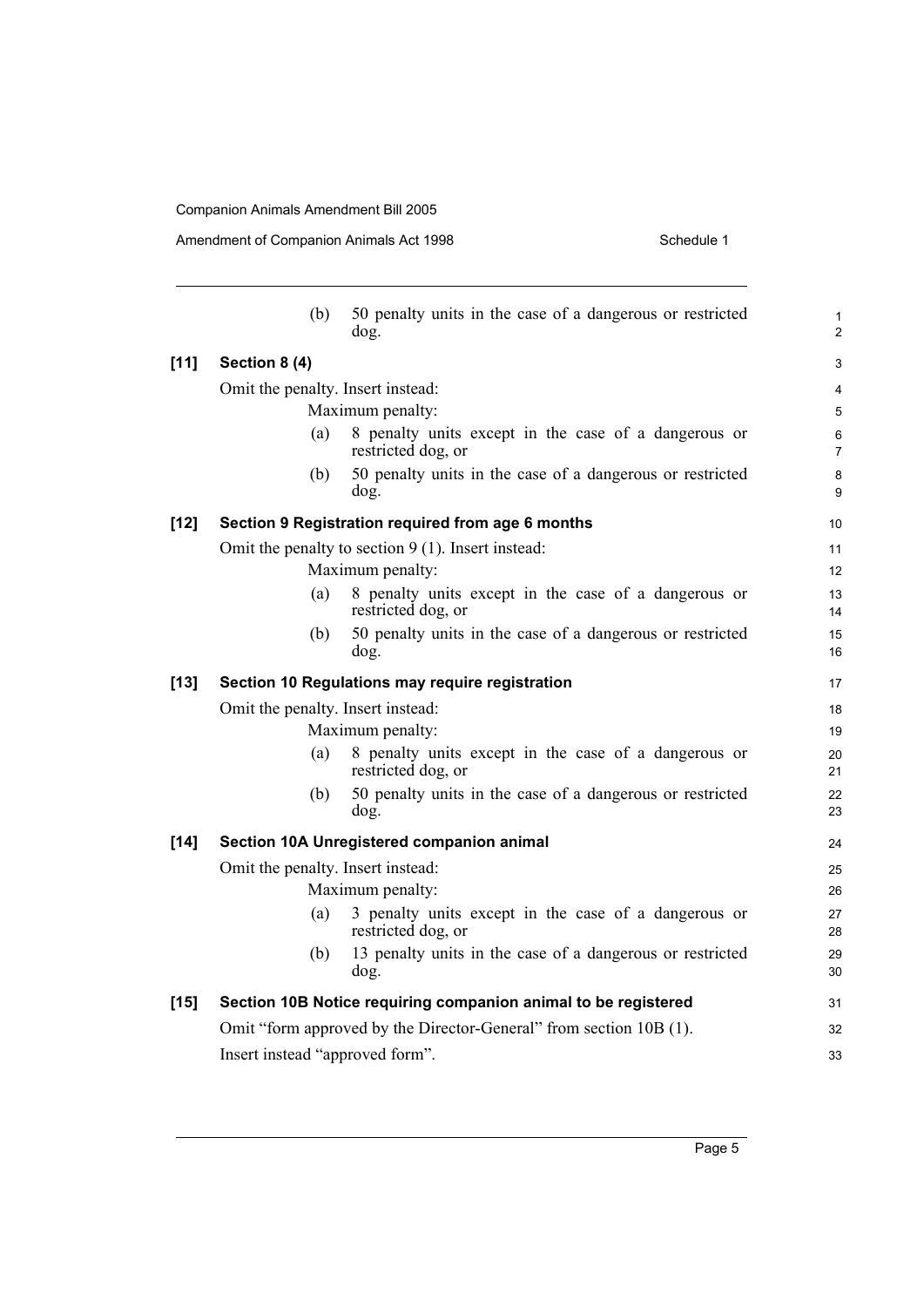| $[16]$ | <b>Section 10B (2)</b>             |                                                                                                                                            | 1                   |
|--------|------------------------------------|--------------------------------------------------------------------------------------------------------------------------------------------|---------------------|
|        | Omit the penalty. Insert instead:  |                                                                                                                                            | $\overline{2}$      |
|        |                                    | Maximum penalty:                                                                                                                           | 3                   |
|        | (a)                                | 3 penalty units except in the case of a dangerous or<br>restricted dog, or                                                                 | $\overline{4}$<br>5 |
|        | (b)                                | 13 penalty units in the case of a dangerous or restricted<br>dog.                                                                          | 6<br>$\overline{7}$ |
| $[17]$ |                                    | Section 11 Owner required to notify certain changes and events                                                                             | 8                   |
|        | Insert after section 11 $(1)(d)$ : |                                                                                                                                            | 9                   |
|        | (d1)                               | the animal has been found after having been reported<br>missing (notification must be given within 72 hours after<br>the animal is found), | 10<br>11<br>12      |
| $[18]$ | <b>Section 11 (1)</b>              |                                                                                                                                            | 13                  |
|        | Omit the penalty. Insert instead:  |                                                                                                                                            | 14                  |
|        |                                    | Maximum penalty:                                                                                                                           | 15                  |
|        | (a)                                | 8 penalty units except in the case of a dangerous or<br>restricted dog, or                                                                 | 16<br>17            |
|        | (b)                                | 50 penalty units in the case of a dangerous or restricted<br>dog.                                                                          | 18<br>19            |
| $[19]$ | <b>Section 11 (4)</b>              |                                                                                                                                            | 20                  |
|        |                                    | Omit "5 penalty units". Insert instead "8 penalty units".                                                                                  | 21                  |
| $[20]$ | <b>Section 11A</b>                 |                                                                                                                                            | 22                  |
|        | Insert after section 11:           |                                                                                                                                            | 23                  |
|        | 11A                                | Duties of councils in relation to companion animals killed by traffic                                                                      | 24                  |
|        |                                    | A council is required:                                                                                                                     | 25                  |
|        | (a)                                | to take such steps as are reasonable to ascertain the                                                                                      | 26                  |
|        |                                    | ownership of any companion animal found in its area that                                                                                   | 27                  |
|        |                                    | appears to have been killed as the result of being hit by a<br>vehicle, and                                                                | 28<br>29            |
|        | (b)                                | if the animal that has been killed was an identified                                                                                       | 30                  |
|        |                                    | companion animal—to notify the Director-General and the                                                                                    | 31                  |
|        |                                    | owner of the animal (if the owner can be identified) that<br>the animal has been killed.                                                   | 32<br>33            |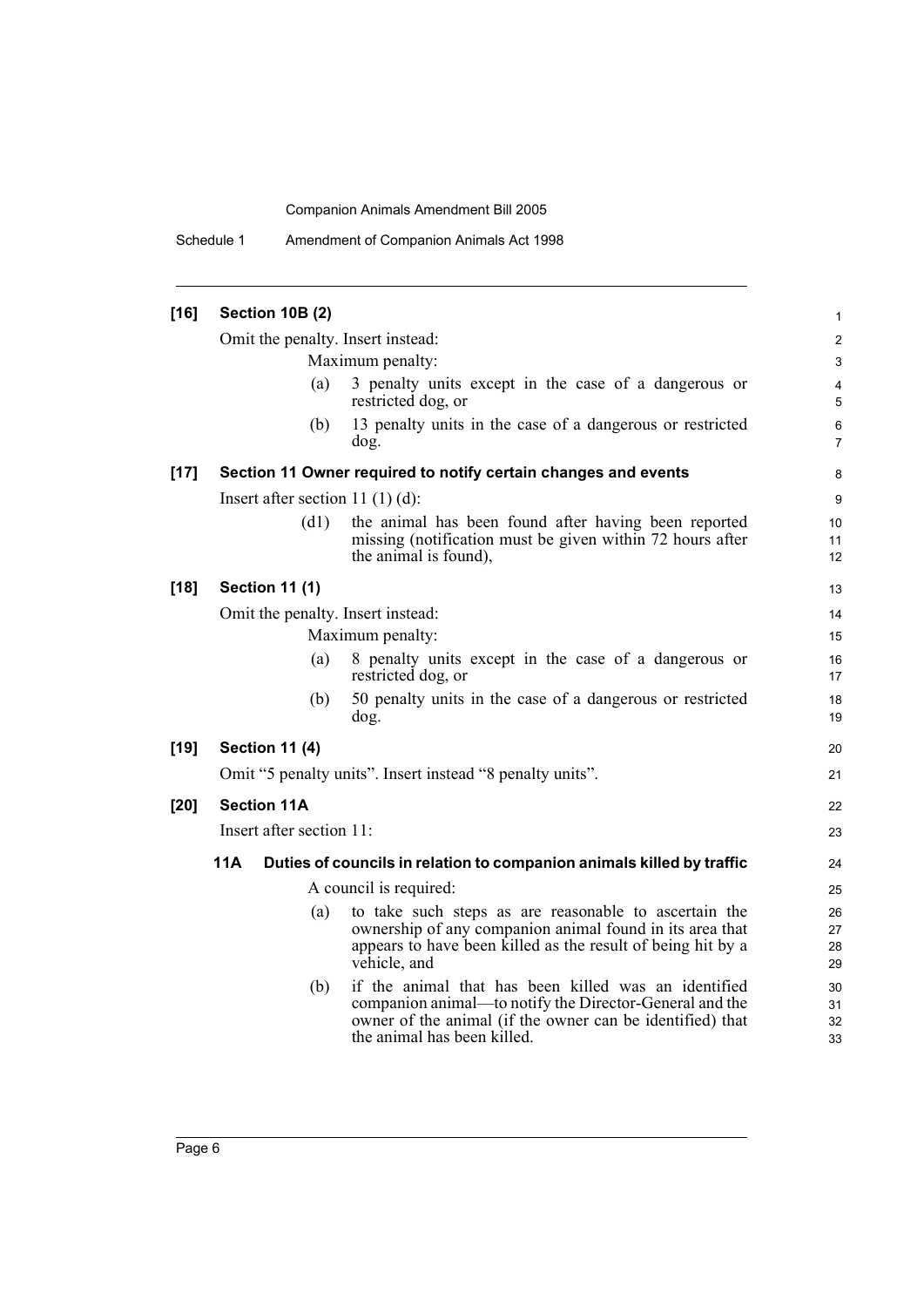| $[21]$ |                                      | Section 12 Dog must have collar and tag                                                                                                                                                                                                                                                                                                           | $\mathbf{1}$               |
|--------|--------------------------------------|---------------------------------------------------------------------------------------------------------------------------------------------------------------------------------------------------------------------------------------------------------------------------------------------------------------------------------------------------|----------------------------|
|        |                                      | Omit the penalty to section 12 (2). Insert instead:                                                                                                                                                                                                                                                                                               | $\overline{2}$             |
|        |                                      | Maximum penalty:                                                                                                                                                                                                                                                                                                                                  | 3                          |
|        | (a)                                  | 8 penalty units except in the case of a dangerous or<br>restricted dog, or                                                                                                                                                                                                                                                                        | 4<br>5                     |
|        | (b)                                  | 50 penalty units in the case of a dangerous or restricted<br>$\log$ .                                                                                                                                                                                                                                                                             | 6<br>$\overline{7}$        |
| $[22]$ |                                      | Section 13 Responsibilities while dog in public place                                                                                                                                                                                                                                                                                             | 8                          |
|        |                                      | Insert "that is attached to the dog and that is being held by (or secured to) the<br>person" after "leash" in section 13 (1).                                                                                                                                                                                                                     | 9<br>10                    |
| $[23]$ | <b>Section 13 (2)</b>                |                                                                                                                                                                                                                                                                                                                                                   | 11                         |
|        | Omit the penalty. Insert instead:    |                                                                                                                                                                                                                                                                                                                                                   | 12                         |
|        |                                      | Maximum penalty:                                                                                                                                                                                                                                                                                                                                  | 13                         |
|        | (a)                                  | 8 penalty units except in the case of a dangerous or<br>restricted dog, or                                                                                                                                                                                                                                                                        | 14<br>15                   |
|        | (b)                                  | 50 penalty units in the case of a dangerous or restricted<br>dog.                                                                                                                                                                                                                                                                                 | 16<br>17                   |
| $[24]$ | <b>Section 13 (3)</b>                |                                                                                                                                                                                                                                                                                                                                                   | 18                         |
|        |                                      | Omit "the person finds". Insert instead "is".                                                                                                                                                                                                                                                                                                     | 19                         |
| $[25]$ | <b>Section 13 (5)</b>                |                                                                                                                                                                                                                                                                                                                                                   | 20                         |
|        | Insert at the end of the subsection: |                                                                                                                                                                                                                                                                                                                                                   | 21                         |
|        |                                      | Note. Just because a dog is not on a lead in an off-leash area, or is<br>secured in a cage or vehicle or is tethered to a fixed object or structure,<br>does not mean that an offence under section 16 is not committed if the<br>dog rushes at, attacks, bites, harasses or chases any person or animal,<br>whether or not any injury is caused. | 22<br>23<br>24<br>25<br>26 |
| $[26]$ |                                      | Section 14 Dogs prohibited in some public places                                                                                                                                                                                                                                                                                                  | 27                         |
|        | Omit "found" from section 14 (2).    |                                                                                                                                                                                                                                                                                                                                                   | 28                         |
| $[27]$ | <b>Section 14 (2)</b>                |                                                                                                                                                                                                                                                                                                                                                   | 29                         |
|        | Omit the penalty. Insert instead:    |                                                                                                                                                                                                                                                                                                                                                   | 30                         |
|        |                                      | Maximum penalty:                                                                                                                                                                                                                                                                                                                                  | 31                         |
|        | (a)                                  | 8 penalty units except in the case of a dangerous or<br>restricted dog, or                                                                                                                                                                                                                                                                        | 32<br>33                   |
|        | (b)                                  | 50 penalty units in the case of a dangerous or restricted<br>dog.                                                                                                                                                                                                                                                                                 | 34<br>35                   |
|        |                                      |                                                                                                                                                                                                                                                                                                                                                   |                            |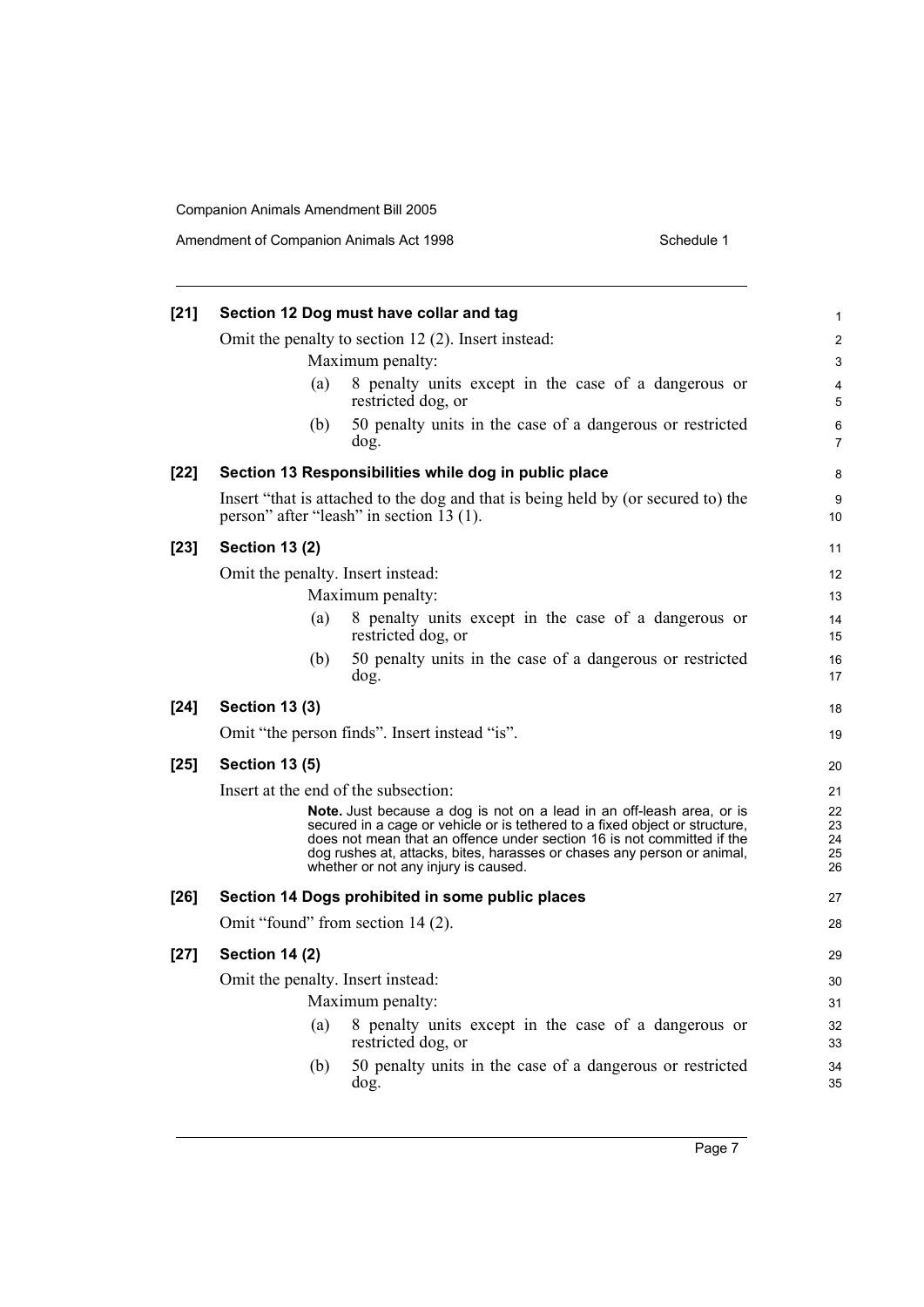| $[28]$ | <b>Section 14 (3)</b>            |     |                                                                                                                                                                                         | $\mathbf{1}$   |
|--------|----------------------------------|-----|-----------------------------------------------------------------------------------------------------------------------------------------------------------------------------------------|----------------|
|        |                                  |     | Omit "the person finds". Insert instead "is".                                                                                                                                           | $\overline{2}$ |
| $[29]$ | Section 14 (3), note             |     |                                                                                                                                                                                         | 3              |
|        |                                  |     | Omit "Section 62 requires that a dog seized under this section be returned to<br>its owner or taken to a council pound.".                                                               | 4<br>5         |
| $[30]$ |                                  |     | Section 15 Greyhounds and other breeds to be muzzled                                                                                                                                    | 6              |
|        |                                  |     | Omit "5 penalty units" from section 15 (2). Insert instead "8 penalty units".                                                                                                           | $\overline{7}$ |
| $[31]$ | <b>Section 15 (3)</b>            |     |                                                                                                                                                                                         | 8              |
|        |                                  |     | Omit "or kind" wherever occurring. Insert instead ", kind or description".                                                                                                              | 9              |
| $[32]$ |                                  |     | Section 16 Offences where dog attacks person or animal                                                                                                                                  | 10             |
|        |                                  |     |                                                                                                                                                                                         |                |
|        |                                  |     | Omit the penalty to section 16 (1). Insert instead:<br>Maximum penalty:                                                                                                                 | 11             |
|        |                                  |     |                                                                                                                                                                                         | 12             |
|        |                                  | (a) | 50 penalty units except in the case of a dangerous or<br>restricted dog, or                                                                                                             | 13<br>14       |
|        |                                  | (b) | 300 penalty units in the case of a dangerous or restricted<br>dog.                                                                                                                      | 15<br>16       |
| $[33]$ | Section 16 (1A)                  |     |                                                                                                                                                                                         | 17             |
|        |                                  |     | Omit the subsection. Insert instead:                                                                                                                                                    |                |
|        |                                  |     |                                                                                                                                                                                         | 18             |
|        | (1A)                             |     | The owner of a dangerous dog or a restricted dog is guilty of an<br>offence if:                                                                                                         | 19<br>20       |
|        |                                  | (a) | the dog attacks or bites any person (whether or not any<br>injury is caused to the person), and                                                                                         | 21<br>22       |
|        |                                  | (b) | the incident occurs as a result of the owner's failure to<br>comply with any one or more of the requirements of<br>section 51 or 56 (as the case requires) in relation to the dog.      | 23<br>24<br>25 |
|        |                                  |     | Maximum penalty: 500 penalty units or imprisonment for 2<br>years, or both.                                                                                                             | 26<br>27       |
|        |                                  |     | Note. Conviction for an offence under this subsection results in<br>permanent disqualification from owning a dog or from being in charge of<br>a dog in a public place. See section 23. | 28<br>29<br>30 |
| $[34]$ |                                  |     | Section 17 Dog must not be encouraged to attack                                                                                                                                         | 31             |
|        | in the note to section $17(1)$ . |     | Insert "or from being in charge of a dog in a public place" after "owning a dog"                                                                                                        | 32<br>33       |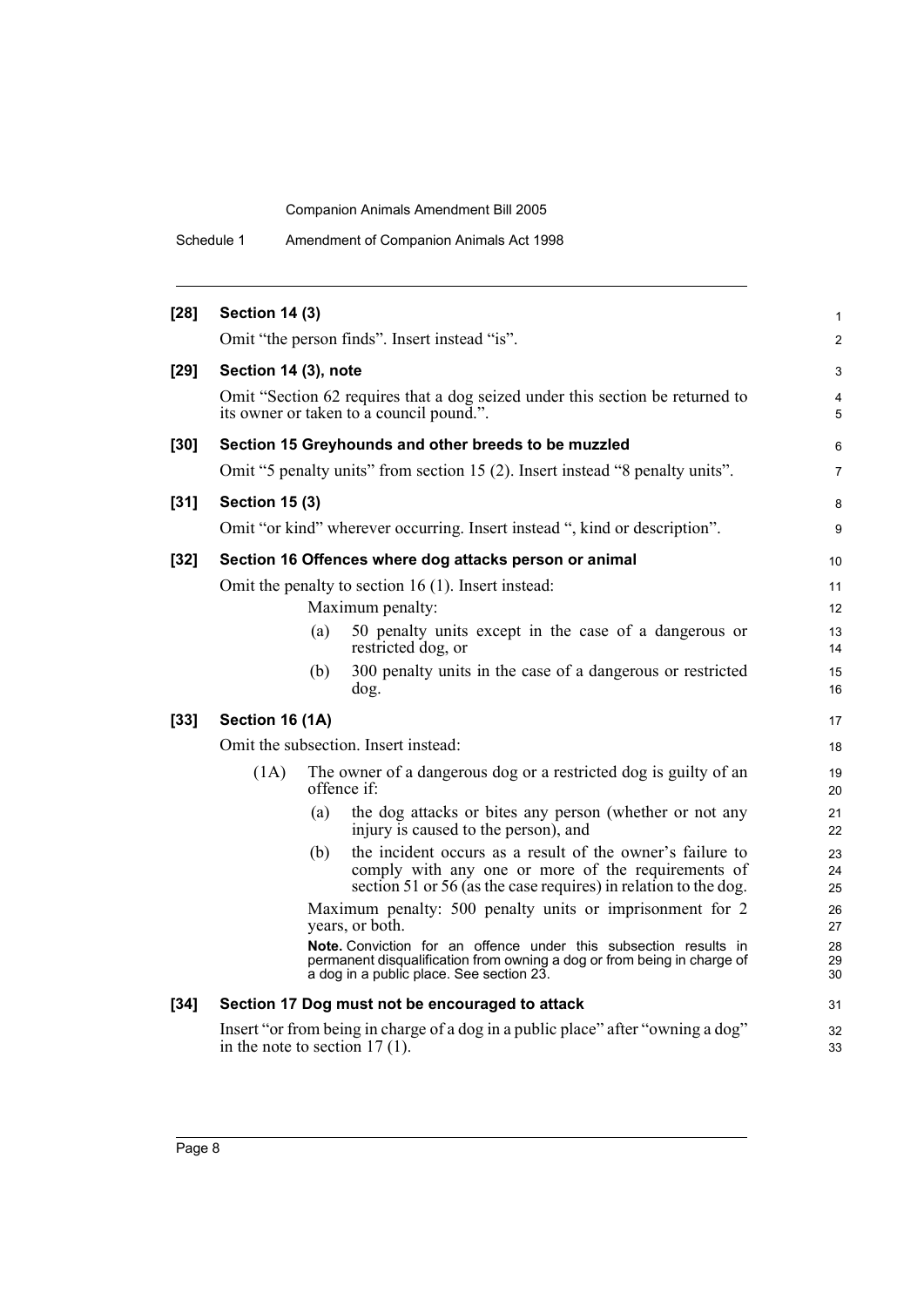| $[35]$ |    | <b>Section 18</b> |                                                                                                                                                                                                                                                                                      | 1                                   |
|--------|----|-------------------|--------------------------------------------------------------------------------------------------------------------------------------------------------------------------------------------------------------------------------------------------------------------------------------|-------------------------------------|
|        |    |                   | Omit the section. Insert instead:                                                                                                                                                                                                                                                    | $\overline{c}$                      |
|        | 18 |                   | Dog that has attacked or bitten may be secured or seized                                                                                                                                                                                                                             | 3                                   |
|        |    | (1)               | If a dog attacks or bites any person or animal (except vermin)<br>otherwise than in the circumstances referred to in section $16(2)$ ,<br>an authorised officer may, at any time within 72 hours after the<br>attack or bite:                                                        | 4<br>5<br>$\,6\,$<br>$\overline{7}$ |
|        |    |                   | secure the dog on property that the officer has reason to<br>(a)<br>believe is occupied by the dog's owner, or                                                                                                                                                                       | 8<br>9                              |
|        |    |                   | seize the dog.<br>(b)                                                                                                                                                                                                                                                                | 10                                  |
|        |    | (2)               | Any other person may seize the dog if the dog is on property<br>owned or occupied by the person.                                                                                                                                                                                     | 11<br>12                            |
|        |    | (3)               | If the dog is on property that an authorised officer has reason to<br>believe is occupied by the dog's owner, the officer may seize the<br>dog only if the officer is satisfied that:                                                                                                | 13<br>14<br>15                      |
|        |    |                   | the dog cannot be kept adequately secured on that<br>(a)<br>property, or                                                                                                                                                                                                             | 16<br>17                            |
|        |    |                   | the dog cannot be kept under the effective control of some<br>(b)<br>competent person while it is on that property, or                                                                                                                                                               | 18<br>19                            |
|        |    |                   | the owner of the dog has repeatedly failed to keep the dog<br>(c)<br>secured on that property or under the effective control of a<br>competent person while it is on that property (regardless of<br>whether the dog is secured or under effective control at the<br>relevant time). | 20<br>21<br>22<br>23<br>24          |
|        |    | (4)               | An authorised officer who, under this section, secures or seizes a<br>dog on property that the officer has reason to believe is property<br>occupied by the dog's owner must, before leaving that property,<br>prepare a notice setting out:                                         | 25<br>26<br>27<br>28                |
|        |    |                   | the reasons why the dog has been secured or seized, and<br>(a)                                                                                                                                                                                                                       | 29                                  |
|        |    |                   | (b)<br>the method by which the dog has been secured, or the place<br>to which it has been taken, as the case may be.                                                                                                                                                                 | 30<br>31                            |
|        |    | (5)               | The notice must be left:                                                                                                                                                                                                                                                             | 32                                  |
|        |    |                   | (a)<br>in a conspicuous place on the property, or                                                                                                                                                                                                                                    | 33                                  |
|        |    |                   | with a person (being a person apparently above the age of<br>(b)<br>16 years) who appears to be an occupier of the property.                                                                                                                                                         | 34<br>35                            |
|        |    | (6)               | This section applies whether or not any injury is caused to a<br>person or animal by the dog's attack or bite.                                                                                                                                                                       | 36<br>37                            |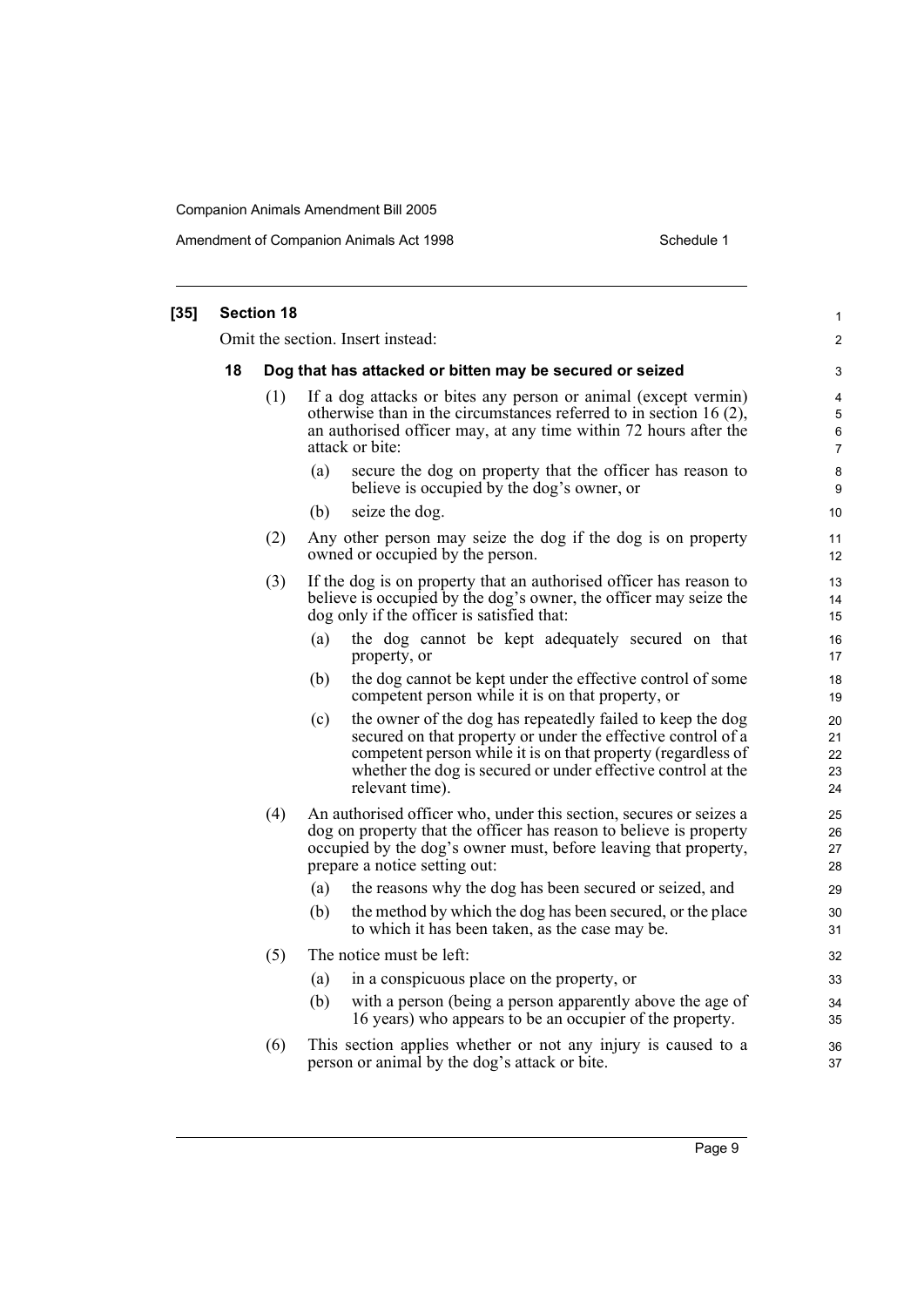| $[36]$ |                                            |                       | Section 19 Procedure concerning securing or seizure of dog that has<br>attacked or bitten                                                                                                                                                                                                        | 1<br>2                   |  |  |
|--------|--------------------------------------------|-----------------------|--------------------------------------------------------------------------------------------------------------------------------------------------------------------------------------------------------------------------------------------------------------------------------------------------|--------------------------|--|--|
|        |                                            | Omit the section.     |                                                                                                                                                                                                                                                                                                  | 3                        |  |  |
| $[37]$ | Section 20 Dogs defecating in public place |                       |                                                                                                                                                                                                                                                                                                  |                          |  |  |
|        |                                            |                       | Omit "5 penalty units" from section 20 (1). Insert instead "8 penalty units".                                                                                                                                                                                                                    | 5                        |  |  |
| $[38]$ |                                            |                       | <b>Section 21 Nuisance dogs</b>                                                                                                                                                                                                                                                                  | 6                        |  |  |
|        |                                            |                       | Omit section 21 (2). Insert instead:                                                                                                                                                                                                                                                             | $\overline{7}$           |  |  |
|        |                                            | (2)                   | If an authorised officer of a council is satisfied that a dog is a<br>nuisance, the officer may, after complying with section 21A,<br>issue an order in the approved form to the owner of the dog<br>requiring the owner to prevent the behaviour that is alleged to<br>constitute the nuisance. | 8<br>9<br>10<br>11<br>12 |  |  |
| $[39]$ |                                            | <b>Section 21 (5)</b> |                                                                                                                                                                                                                                                                                                  | 13                       |  |  |
|        |                                            |                       | Omit the penalty. Insert instead:                                                                                                                                                                                                                                                                | 14                       |  |  |
|        |                                            |                       | Maximum penalty: 8 penalty units for a first offence or<br>15 penalty units for a second or subsequent offence.                                                                                                                                                                                  | 15<br>16                 |  |  |
| [40]   |                                            | <b>Section 21 (7)</b> |                                                                                                                                                                                                                                                                                                  | 17                       |  |  |
|        | Insert after section 21 $(6)$ :            |                       |                                                                                                                                                                                                                                                                                                  |                          |  |  |
|        |                                            | (7)                   | An order under this section is final and is not subject to any<br>appeal or review.                                                                                                                                                                                                              | 19<br>20                 |  |  |
| $[41]$ |                                            | <b>Section 21A</b>    |                                                                                                                                                                                                                                                                                                  | 21                       |  |  |
|        |                                            |                       | Insert after section 21:                                                                                                                                                                                                                                                                         | 22                       |  |  |
|        | 21A                                        |                       | Procedure for issuing nuisance dog order                                                                                                                                                                                                                                                         | 23                       |  |  |
|        |                                            | (1)                   | Before an authorised officer of a council issues an order under<br>section 21, the officer must give notice to the owner of the dog to<br>which the proposed order relates of the officer's intention to issue<br>the order.                                                                     | 24<br>25<br>26<br>27     |  |  |
|        |                                            | (2)                   | The notice must set out:                                                                                                                                                                                                                                                                         | 28                       |  |  |
|        |                                            |                       | the requirements with which the owner will be required to<br>(a)<br>comply if the order is issued, and                                                                                                                                                                                           | 29<br>30                 |  |  |
|        |                                            |                       | the owner's right to object to the proposed order in writing<br>(b)<br>to the authorised officer within 7 days after the date the<br>notice is given.                                                                                                                                            | 31<br>32<br>33           |  |  |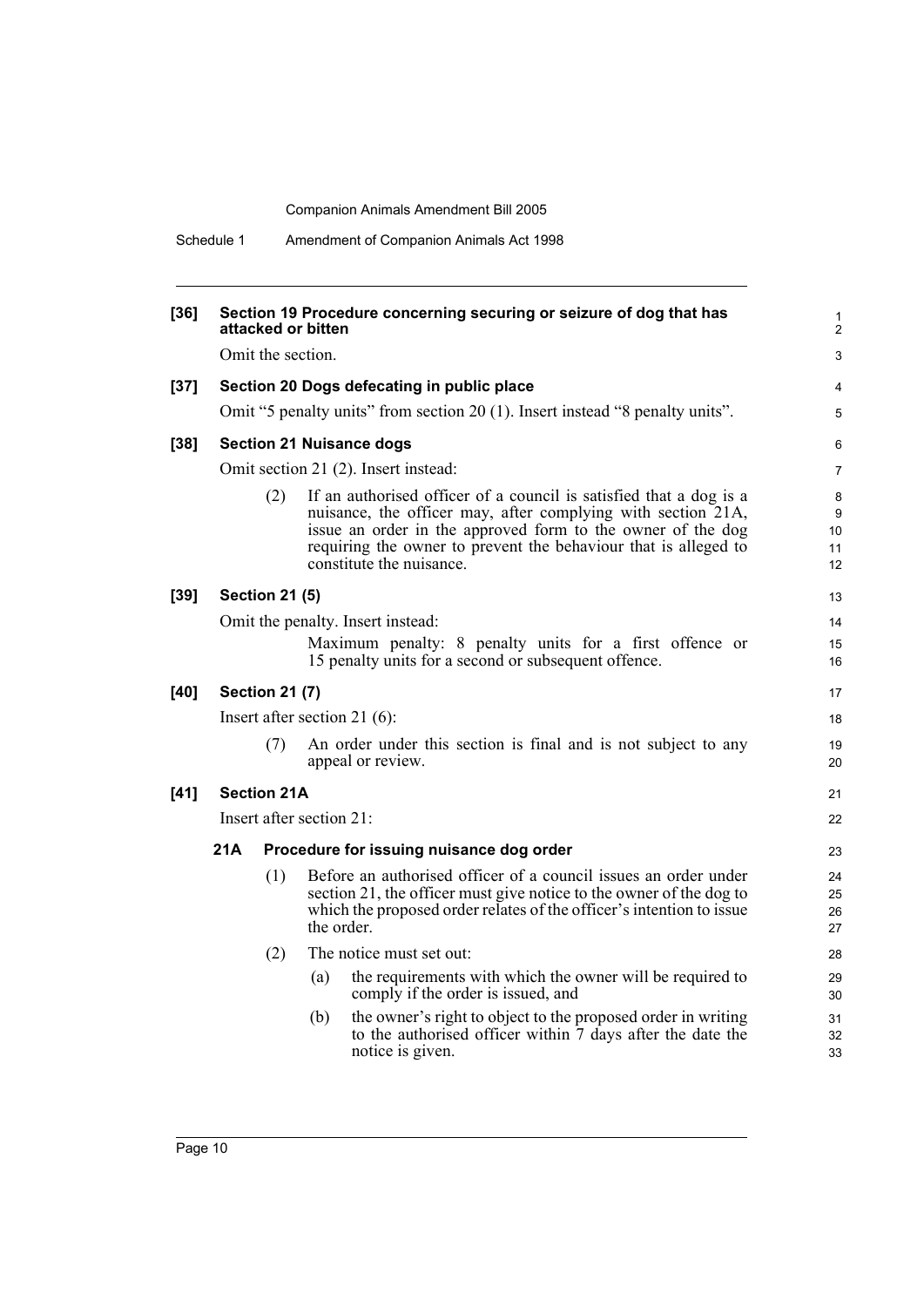|        | (3)                   | The owner has 7 days after the date the notice is given in which<br>to object to the proposed order.                                                                                    | 1<br>$\overline{2}$            |
|--------|-----------------------|-----------------------------------------------------------------------------------------------------------------------------------------------------------------------------------------|--------------------------------|
|        | (4)                   | If the owner does not object within that time, the authorised<br>officer may proceed to issue the order after the 7 days have<br>passed.                                                | 3<br>4<br>5                    |
|        | (5)                   | If the owner does object within that time, the authorised officer<br>must consider the objection before deciding whether or not to<br>issue the order.                                  | $\,6\,$<br>$\overline{7}$<br>8 |
| $[42]$ |                       | Section 22 Action to protect persons and property against dogs                                                                                                                          | 9                              |
|        | Omit section 22 (4).  |                                                                                                                                                                                         | 10                             |
| $[43]$ |                       | Section 23 Disqualification from owning or being in charge of dog                                                                                                                       | 11                             |
|        | section $23(1)$ .     | Insert "or from being in charge of a dog in a public place" after "a dog" in                                                                                                            | 12<br>13                       |
| $[44]$ |                       | Section 23 (2) and (3)                                                                                                                                                                  | 14                             |
|        |                       | Insert ", or from being in charge of a dog in a public place," after "owning a<br>dog" wherever occurring.                                                                              | 15<br>16                       |
| $[45]$ | <b>Section 23 (6)</b> |                                                                                                                                                                                         | 17                             |
|        |                       | Insert ", or who is in charge of a dog," after "owner of a dog".                                                                                                                        | 18                             |
| $[46]$ | charge of dog         | Section 24 Appeal against disqualification from owning or being in                                                                                                                      | 19<br>20                       |
|        |                       | Insert "or being in charge of" after "owning" in section 24 (1).                                                                                                                        | 21                             |
| $[47]$ |                       | Section 25 Liability for injury to a person or damage to personal property                                                                                                              | 22                             |
|        |                       | Omit "clothing of a person" from section $25(1)(b)$ .                                                                                                                                   | 23                             |
|        |                       | Insert instead "personal property of a person (including clothing)".                                                                                                                    | 24                             |
| $[48]$ |                       | Section 29 Cats must have form of identification                                                                                                                                        | 25                             |
|        |                       | Omit section 29 (1). Insert instead:                                                                                                                                                    | 26                             |
|        | (1)                   | A cat must be identified by a form of identification that enables a<br>local authority to ascertain the name of the cat and the address or<br>telephone number of the owner of the cat. | 27<br>28<br>29                 |
| $[49]$ | <b>Section 29 (3)</b> |                                                                                                                                                                                         | 30                             |
|        |                       | Omit "5 penalty units". Insert instead "8 penalty units".                                                                                                                               | 31                             |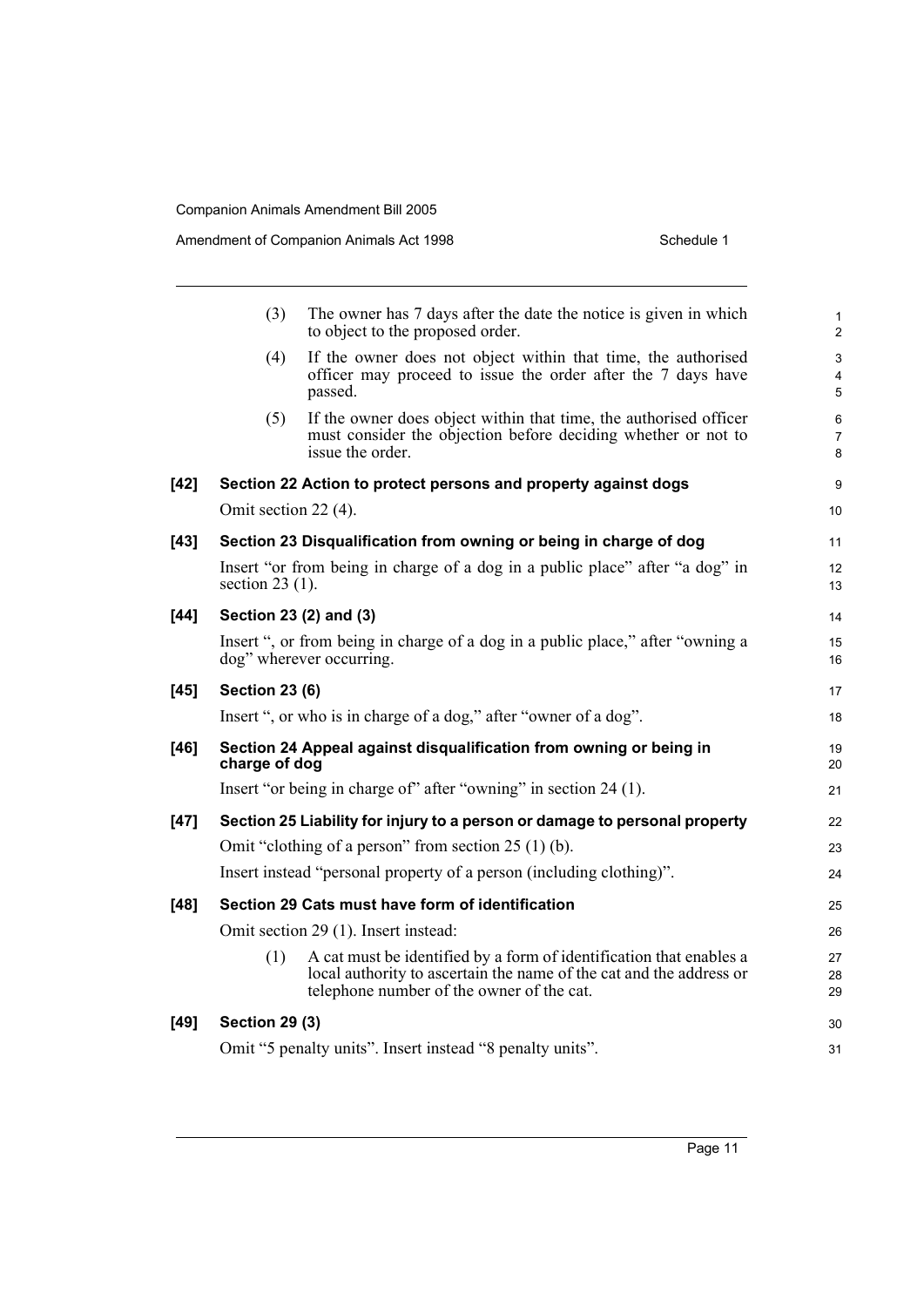| [50]   |     |                       | Section 30 Cats prohibited in some public places                                                                                                                                                                                                                                                 | $\mathbf{1}$               |
|--------|-----|-----------------------|--------------------------------------------------------------------------------------------------------------------------------------------------------------------------------------------------------------------------------------------------------------------------------------------------|----------------------------|
|        |     |                       | Omit "found" from section 30 (2).                                                                                                                                                                                                                                                                | 2                          |
| $[51]$ |     | <b>Section 30 (2)</b> |                                                                                                                                                                                                                                                                                                  | 3                          |
|        |     |                       | Omit "5 penalty units". Insert instead "8 penalty units".                                                                                                                                                                                                                                        | 4                          |
| $[52]$ |     | <b>Section 30 (3)</b> |                                                                                                                                                                                                                                                                                                  | 5                          |
|        |     |                       | Omit "who finds a cat that is in a place in which cats are prohibited under this<br>section may seize the cat".                                                                                                                                                                                  | 6<br>$\overline{7}$        |
|        |     |                       | Insert instead "may seize a cat that is in a place in which cats are prohibited<br>under this section".                                                                                                                                                                                          | 8<br>9                     |
| $[53]$ |     |                       | Section 30 (4), note                                                                                                                                                                                                                                                                             | 10                         |
|        |     |                       | Omit "Section 62 requires that a cat seized under this section be returned to its<br>owner or taken to a council pound.".                                                                                                                                                                        | 11<br>12                   |
| $[54]$ |     |                       | <b>Section 31 Nuisance cats</b>                                                                                                                                                                                                                                                                  | 13                         |
|        |     |                       | Omit section 31 (2). Insert instead:                                                                                                                                                                                                                                                             | 14                         |
|        |     | (2)                   | If an authorised officer of a council is satisfied that a cat is a<br>nuisance, the officer may, after complying with section 31A,<br>issue an order in the approved form to the owner of the cat<br>requiring the owner to prevent the behaviour that is alleged to<br>constitute the nuisance. | 15<br>16<br>17<br>18<br>19 |
| $[55]$ |     | <b>Section 31 (5)</b> |                                                                                                                                                                                                                                                                                                  | 20                         |
|        |     |                       | Omit the penalty. Insert instead:                                                                                                                                                                                                                                                                | 21                         |
|        |     |                       | Maximum penalty: 3 penalty units for a first offence or 8 penalty<br>units for a second or subsequent offence.                                                                                                                                                                                   | 22<br>23                   |
| [56]   |     | <b>Section 31 (7)</b> |                                                                                                                                                                                                                                                                                                  | 24                         |
|        |     |                       | Insert after section $31(6)$ :                                                                                                                                                                                                                                                                   | 25                         |
|        |     | (7)                   | An order under this section is final and is not subject to any<br>appeal or review.                                                                                                                                                                                                              | 26<br>27                   |
| $[57]$ |     | <b>Section 31A</b>    |                                                                                                                                                                                                                                                                                                  | 28                         |
|        |     |                       | Insert after section 31:                                                                                                                                                                                                                                                                         | 29                         |
|        | 31A |                       | Procedure for issuing nuisance cat order                                                                                                                                                                                                                                                         | 30                         |
|        |     | (1)                   | Before an authorised officer of a council issues an order under                                                                                                                                                                                                                                  | 31                         |
|        |     |                       | section 31, the officer must give notice to the owner of the cat to                                                                                                                                                                                                                              | 32                         |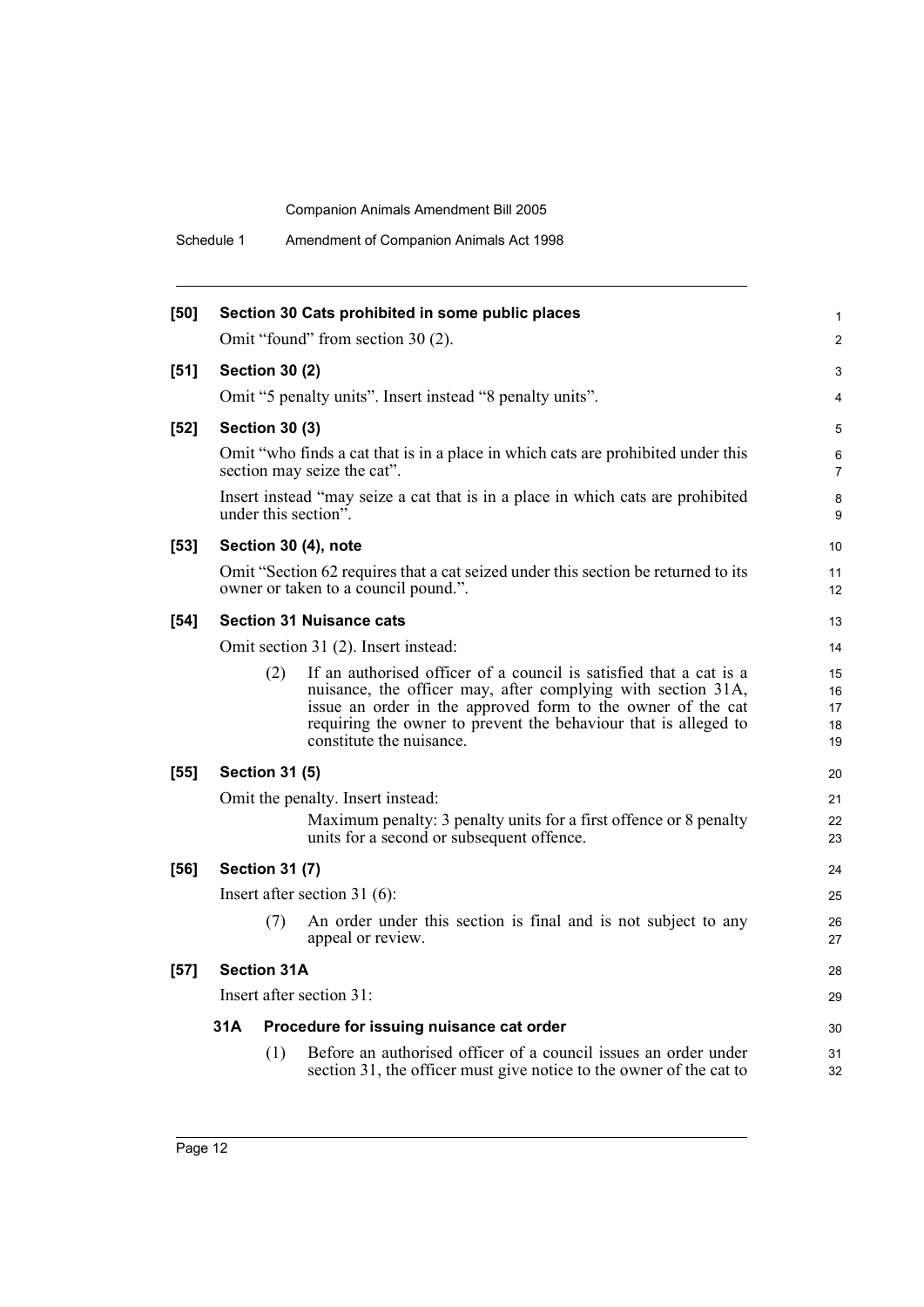|        |                        | which the proposed order relates of the officer's intention to issue<br>the order.                                                                                                                                                                                         | 1<br>2               |
|--------|------------------------|----------------------------------------------------------------------------------------------------------------------------------------------------------------------------------------------------------------------------------------------------------------------------|----------------------|
|        | (2)                    | The notice must set out:                                                                                                                                                                                                                                                   | 3                    |
|        |                        | the requirements with which the owner will be required to<br>(a)<br>comply if the order is issued, and                                                                                                                                                                     | 4<br>5               |
|        |                        | the owner's right to object to the proposed order in writing<br>(b)<br>to the authorised officer within 7 days after the date the<br>notice is given.                                                                                                                      | 6<br>7<br>8          |
|        | (3)                    | The owner has 7 days after the date the notice is given in which<br>to object to the proposed order.                                                                                                                                                                       | 9<br>10              |
|        | (4)                    | If the owner does not object within that time, the authorised<br>officer may proceed to issue the order after the 7 days have<br>passed.                                                                                                                                   | 11<br>12<br>13       |
|        | (5)                    | If the owner does object within that time, the authorised officer<br>must consider the objection before deciding whether or not to<br>issue the order.                                                                                                                     | 14<br>15<br>16       |
| $[58]$ |                        | Section 32 Action to protect persons and animals against cats                                                                                                                                                                                                              | 17                   |
|        | Omit section $32(2)$ . |                                                                                                                                                                                                                                                                            | 18                   |
| [59]   |                        | Section 34 Council may declare dog to be dangerous                                                                                                                                                                                                                         | 19                   |
|        |                        | Omit section 34 (1). Insert instead:                                                                                                                                                                                                                                       | 20                   |
|        | (1)                    | A council may, if satisfied that a dog is dangerous, declare it to<br>be a dangerous dog. It does not matter if the dog is ordinarily kept<br>in another council's area.                                                                                                   | 21<br>22<br>23       |
| [60]   | dog declaration        | Section 36 Obligations of owner when notified of proposed dangerous                                                                                                                                                                                                        | 24<br>25             |
|        |                        | Omit "20 penalty units" from section 36 (1). Insert instead "50 penalty units".                                                                                                                                                                                            | 26                   |
| [61]   | Section 36 (1A)        |                                                                                                                                                                                                                                                                            | 27                   |
|        |                        | Insert after section $36(1)$ :                                                                                                                                                                                                                                             | 28                   |
|        | (1A)                   | For the purposes of subsection $(1)$ $(a)$ , a dog is not considered to<br>be under the effective control of a person if the person has more<br>than 2 dogs (one of which is the dog the subject of the proposed<br>declaration) under his or her control at the one time. | 29<br>30<br>31<br>32 |
| $[62]$ | <b>Section 36 (4)</b>  |                                                                                                                                                                                                                                                                            | 33                   |
|        | Omit the subsection.   |                                                                                                                                                                                                                                                                            | 34                   |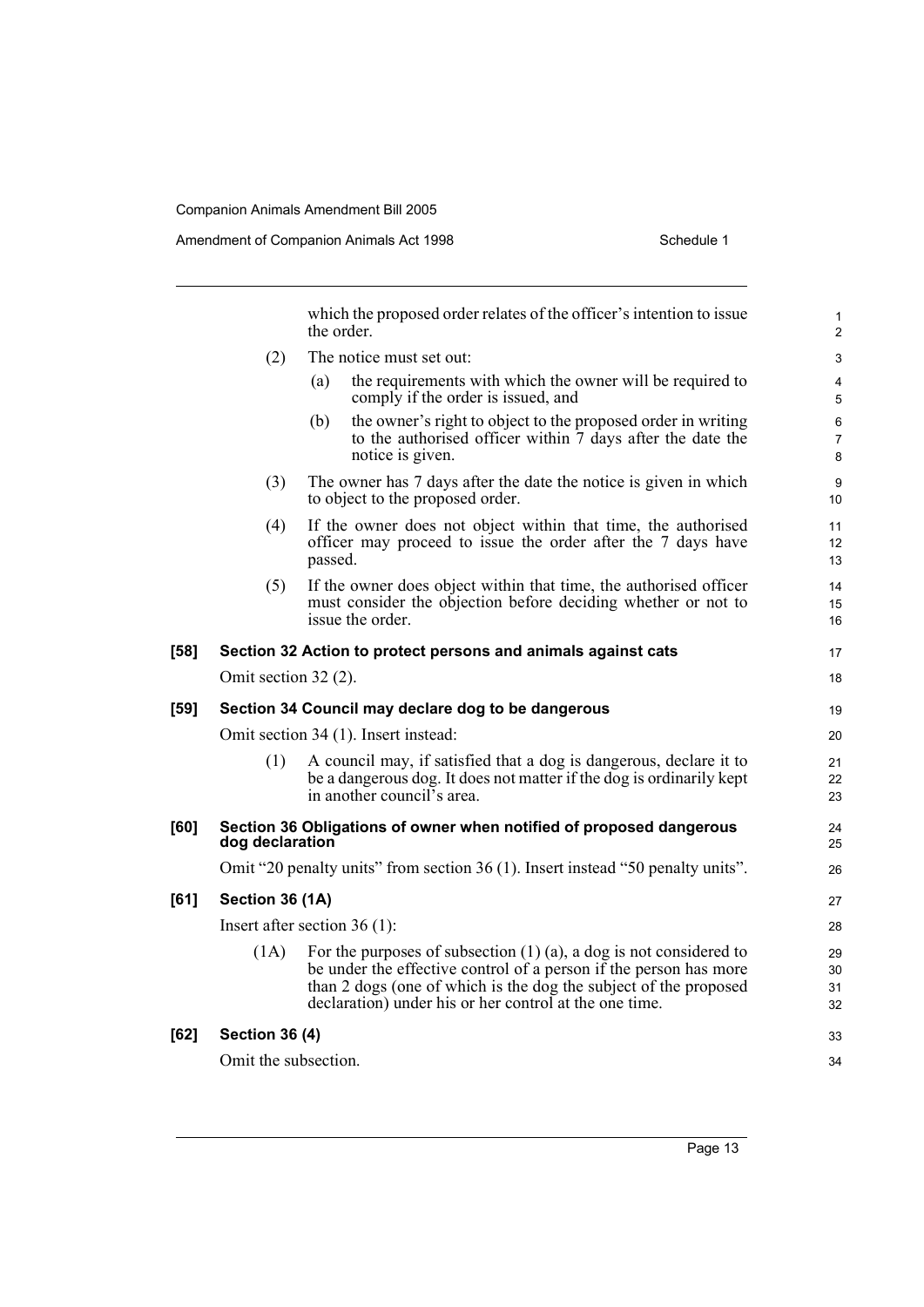| Schedule 1 | Amendment of Companion Animals Act 1998 |
|------------|-----------------------------------------|
|------------|-----------------------------------------|

| [63]   | <b>Section 36 (5)</b>                |                                                                                                                                                                                                                                                                                                                                                                                       | $\mathbf{1}$                           |
|--------|--------------------------------------|---------------------------------------------------------------------------------------------------------------------------------------------------------------------------------------------------------------------------------------------------------------------------------------------------------------------------------------------------------------------------------------|----------------------------------------|
|        | can be sold or destroyed)".          | Omit "(Procedures for dealing with seized animals)" and "(Unclaimed animals                                                                                                                                                                                                                                                                                                           | 2<br>3                                 |
| [64]   |                                      | Section 43 How notice is to be given under this Division                                                                                                                                                                                                                                                                                                                              | 4                                      |
|        | Omit the section.                    |                                                                                                                                                                                                                                                                                                                                                                                       | 5                                      |
| [65]   | <b>Section 47 Control orders</b>     |                                                                                                                                                                                                                                                                                                                                                                                       | 6                                      |
|        |                                      | Omit "or 51" from section 47 (2) (a). Insert instead "51 or 56".                                                                                                                                                                                                                                                                                                                      | $\overline{7}$                         |
| [66]   | <b>Section 47 (3)</b>                |                                                                                                                                                                                                                                                                                                                                                                                       | 8                                      |
|        |                                      | Insert "(without limiting any of the requirements that apply in relation to the<br>dog under section 51 or 56)" after "includes".                                                                                                                                                                                                                                                     | 9<br>10                                |
| $[67]$ | <b>Section 48 Destruction orders</b> |                                                                                                                                                                                                                                                                                                                                                                                       | 11                                     |
|        |                                      | Omit "or 51" from section 48 (2) (a). Insert instead ", 51 or 56".                                                                                                                                                                                                                                                                                                                    | 12                                     |
| [68]   | requirements                         | Section 51 Owner of dangerous dog must comply with control                                                                                                                                                                                                                                                                                                                            | 13<br>14                               |
|        |                                      | Omit "the following requirements are" from section 51 (1).                                                                                                                                                                                                                                                                                                                            | 15                                     |
|        |                                      | Insert instead "each of the following requirements is".                                                                                                                                                                                                                                                                                                                               | 16                                     |
| [69]   | Section 51 (1) (b)                   |                                                                                                                                                                                                                                                                                                                                                                                       | 17                                     |
|        | Insert "the" after "in".             |                                                                                                                                                                                                                                                                                                                                                                                       | 18                                     |
| $[70]$ | Section 51 (1) (c) and (c1)          |                                                                                                                                                                                                                                                                                                                                                                                       | 19                                     |
|        |                                      | Omit section 51 (1) (c). Insert instead:                                                                                                                                                                                                                                                                                                                                              | 20                                     |
|        | (c)                                  | <b>Enclosure requirements</b>                                                                                                                                                                                                                                                                                                                                                         | 21                                     |
|        |                                      | While the dog is on property on which the dog is ordinarily<br>kept, the dog must be kept in an enclosure that complies<br>with the requirements prescribed by the regulations. The<br>owner has 3 months from the date on which the dog is<br>declared dangerous to comply. In the case of an existing<br>dangerous dog, the owner has 6 months from the relevant<br>date to comply. | 22<br>23<br>24<br>25<br>26<br>27<br>28 |
|        | (c1)                                 | Until such time as the requirement under paragraph (c) is<br>complied with, the dog must, while on property on which<br>it is ordinarily kept, be kept in an enclosure that is<br>sufficient to restrain the dog and prevent a child from<br>having access to the dog.                                                                                                                | 29<br>30<br>31<br>32<br>33             |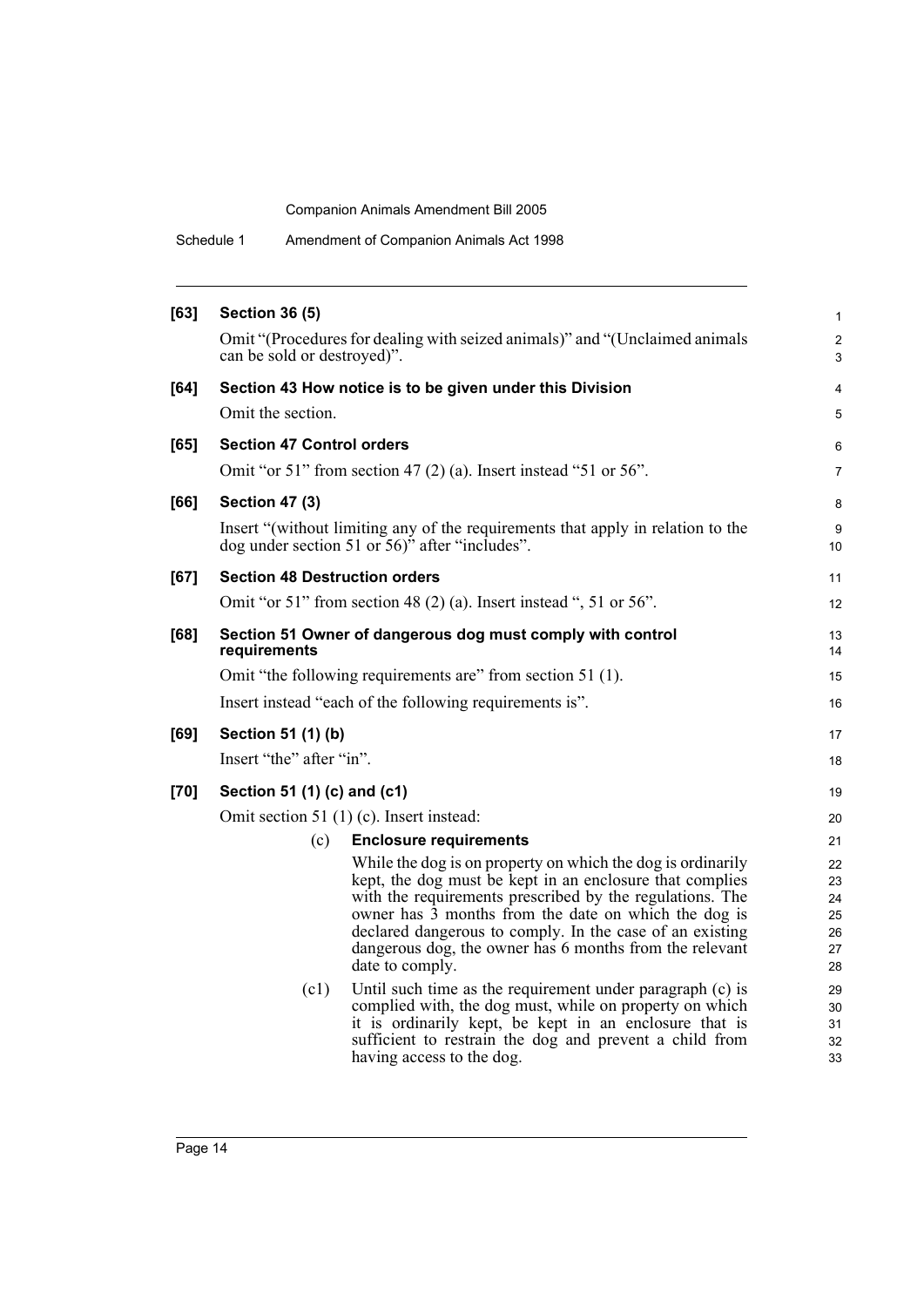| $[71]$ | Section 51 (1) (d1)             |                                                                                                                                                                                                                                     | $\mathbf{1}$         |
|--------|---------------------------------|-------------------------------------------------------------------------------------------------------------------------------------------------------------------------------------------------------------------------------------|----------------------|
|        |                                 | Insert after section 51 (1) (d):                                                                                                                                                                                                    | $\overline{2}$       |
|        | (d1)                            | Distinctive collar must be worn                                                                                                                                                                                                     | 3                    |
|        |                                 | The dog must at all times wear a collar of the kind<br>prescribed by the regulations.                                                                                                                                               | 4<br>5               |
| $[72]$ | Section 51 (1) (e)              |                                                                                                                                                                                                                                     | 6                    |
|        |                                 | Omit the paragraph. Insert instead:                                                                                                                                                                                                 | $\overline{7}$       |
|        |                                 | Dog must be kept on lead and be muzzled<br>(e)                                                                                                                                                                                      | 8                    |
|        |                                 | Whenever the dog is outside its enclosure, the dog:                                                                                                                                                                                 | 9                    |
|        |                                 | must be under the effective control of some<br>(i)<br>competent person by means of an adequate chain,<br>cord or leash that is attached to the dog and that is<br>being held by (or secured to) the person, and                     | 10<br>11<br>12<br>13 |
|        |                                 | must be muzzled in a manner that is sufficient to<br>(ii)<br>prevent it from biting any person or animal.                                                                                                                           | 14<br>15             |
|        |                                 | For the purposes of this paragraph, a dog is not considered<br>to be under the effective control of a person if the person<br>has more than 2 dogs (one of which is the dangerous dog)<br>under his or her control at the one time. | 16<br>17<br>18<br>19 |
| $[73]$ | Section 51 (1) (f)              |                                                                                                                                                                                                                                     | 20                   |
|        | Omit the paragraph.             |                                                                                                                                                                                                                                     | 21                   |
| $[74]$ | <b>Section 51 (2)</b>           |                                                                                                                                                                                                                                     | 22                   |
|        |                                 | Omit "50 penalty units". Insert instead "150 penalty units".                                                                                                                                                                        | 23                   |
| $[75]$ | <b>Section 51 (5)</b>           |                                                                                                                                                                                                                                     | 24                   |
|        | Insert after section 51 $(4)$ : |                                                                                                                                                                                                                                     | 25                   |
|        | (5)                             | In subsection $(1)$ (c):                                                                                                                                                                                                            | 26                   |
|        |                                 | <i>existing dangerous dog</i> means a dog that is the subject of a<br>declaration by a council or court under this Part and in force<br>immediately before the relevant date.                                                       | 27<br>28<br>29       |
|        |                                 | <i>relevant date</i> means the date on which this subsection (as<br>inserted by the <i>Companion Animals Amendment Act 2005</i> )<br>commences.                                                                                     | 30<br>31<br>32       |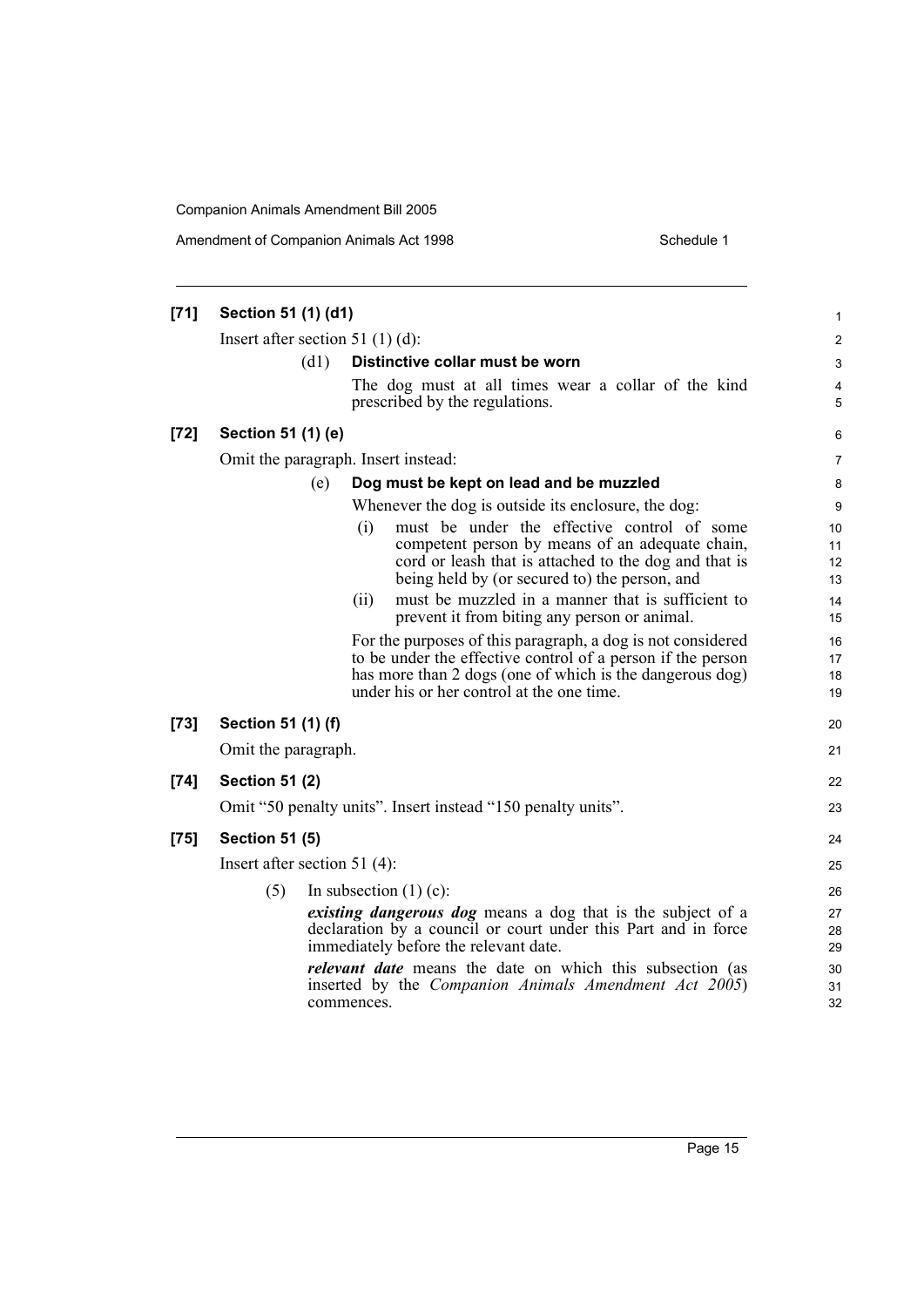| $[76]$ |    | <b>Section 52</b> |                                                                                                                                                                                                                                                                                       | $\mathbf{1}$               |
|--------|----|-------------------|---------------------------------------------------------------------------------------------------------------------------------------------------------------------------------------------------------------------------------------------------------------------------------------|----------------------------|
|        |    |                   | Omit the section. Insert instead:                                                                                                                                                                                                                                                     | 2                          |
|        | 52 |                   | Dangerous dog may be seized if control requirements not<br>complied with                                                                                                                                                                                                              | 3<br>4                     |
|        |    | (1)               | An authorised officer may seize a dangerous dog if the officer is<br>satisfied that any of the requirements of section 51 have not been<br>complied with in relation to the dog.                                                                                                      | 5<br>6<br>$\overline{7}$   |
|        |    | (2)               | If a dog is seized under subsection $(1)$ , Part 7 applies in relation<br>to the dog.                                                                                                                                                                                                 | 8<br>9                     |
|        |    | (3)               | However, a claim for the dog may be made under section 64 only<br>if an authorised officer of the council of the area in which the dog<br>is ordinarily kept is satisfied that each of the requirements of<br>section 51 is capable of being complied with in relation to the<br>dog. | 10<br>11<br>12<br>13<br>14 |
| $[77]$ |    | <b>Section 55</b> |                                                                                                                                                                                                                                                                                       | 15                         |
|        |    |                   | Omit the section. Insert instead:                                                                                                                                                                                                                                                     | 16                         |
|        | 55 |                   | Interpretation                                                                                                                                                                                                                                                                        | 17                         |
|        |    | (1)               | The following dogs are <i>restricted dogs</i> for the purposes of this<br>Act:                                                                                                                                                                                                        | 18<br>19                   |
|        |    |                   | American pit bull terrier or pit bull terrier,<br>(a)                                                                                                                                                                                                                                 | 20                         |
|        |    |                   | (b)<br>Japanese tosa,                                                                                                                                                                                                                                                                 | 21                         |
|        |    |                   | (c)<br>dogo Argentino,                                                                                                                                                                                                                                                                | 22                         |
|        |    |                   | (d)<br>fila Brasiliero,                                                                                                                                                                                                                                                               | 23                         |
|        |    |                   | any dog declared by a council under Division 6 of this Part<br>(e)<br>to be a restricted dog,                                                                                                                                                                                         | 24<br>25                   |
|        |    |                   | (f)<br>any other dog of a breed, kind or description prescribed by<br>the regulations for the purposes of this section.                                                                                                                                                               | 26<br>27                   |
|        |    |                   | Note. The importation into Australia of dogs referred to in paragraphs<br>(a)–(d) is prohibited under the Customs (Prohibited Imports) Regulations<br>1956 of the Commonwealth.                                                                                                       | 28<br>29<br>30             |
|        |    | (2)               | In this Division:                                                                                                                                                                                                                                                                     | 31                         |
|        |    |                   | <i>existing restricted dog</i> means a dog that is a restricted dog as at<br>the relevant date.                                                                                                                                                                                       | 32<br>33                   |
|        |    |                   | <i>proposed restricted dog means a dog that is the subject of a</i><br>proposed declaration by a council under section 58C.                                                                                                                                                           | 34<br>35                   |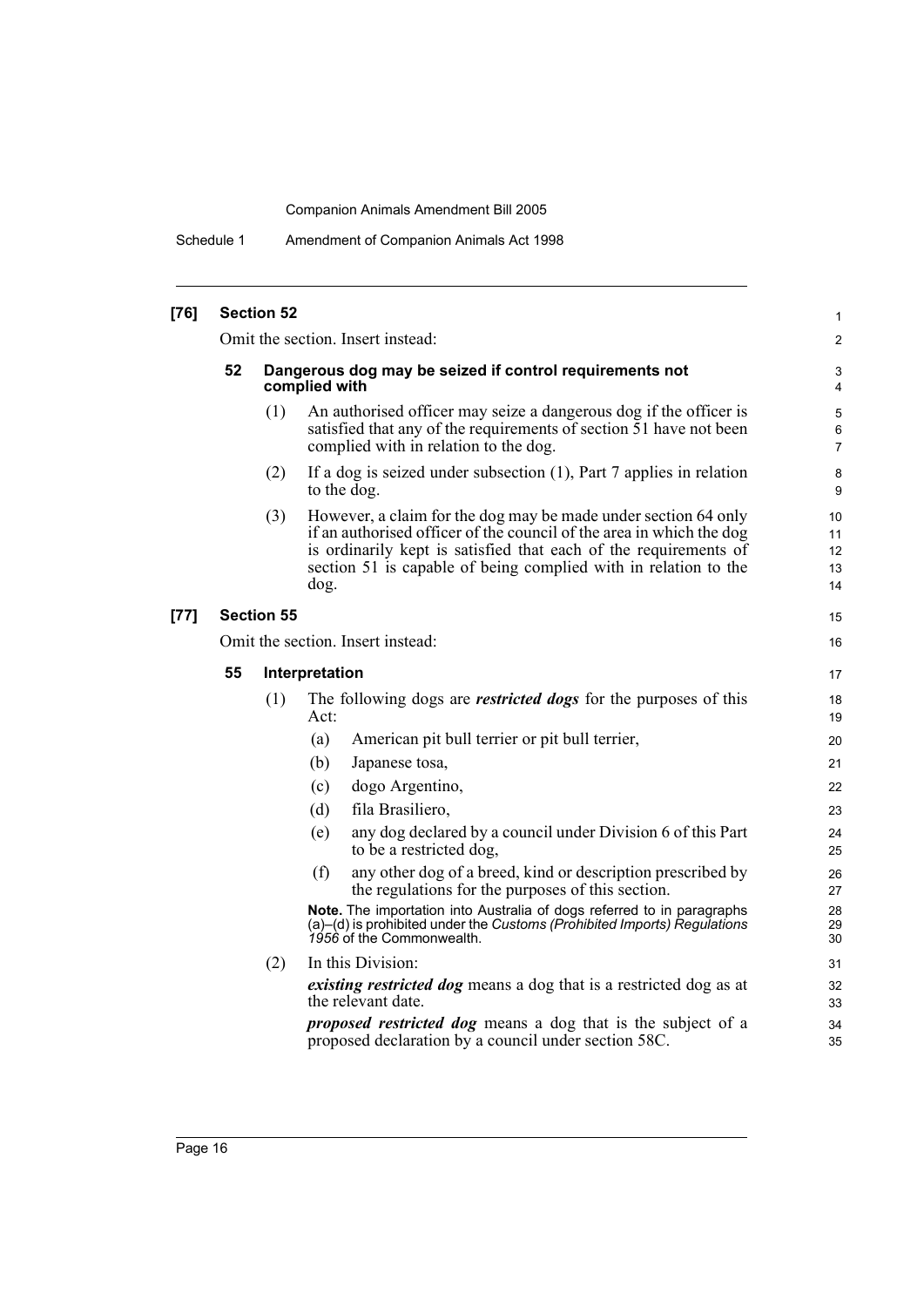|        |                         | <i>relevant date</i> means the date on which Division 6 of this Part (as<br>inserted by the <i>Companion Animals Amendment Act 2005</i> )<br>commences.<br><i>transition period</i> means the period beginning on the relevant date                                                            | 1<br>$\overline{\mathbf{c}}$<br>3<br>4 |
|--------|-------------------------|------------------------------------------------------------------------------------------------------------------------------------------------------------------------------------------------------------------------------------------------------------------------------------------------|----------------------------------------|
|        |                         | and ending 12 months after that date.                                                                                                                                                                                                                                                          | 5                                      |
| $[78]$ | requirements            | Section 56 Owner of restricted dog must comply with control                                                                                                                                                                                                                                    | 6<br>7                                 |
|        |                         | Omit "the following requirements are" from section 56 (1).                                                                                                                                                                                                                                     | 8                                      |
|        |                         | Insert instead "each of the following requirements is".                                                                                                                                                                                                                                        | 9                                      |
| $[79]$ | Section 56 (1) (a)-(a2) |                                                                                                                                                                                                                                                                                                | 10                                     |
|        |                         | Omit section 56 $(1)$ (a). Insert instead:                                                                                                                                                                                                                                                     | 11                                     |
|        | (a)                     | <b>Desexing</b>                                                                                                                                                                                                                                                                                | 12                                     |
|        |                         | In the case of an existing restricted dog, the dog must be<br>desexed within 28 days after the relevant date.                                                                                                                                                                                  | 13<br>14                               |
|        |                         | In the case of a dog declared by a council under Division 6<br>of this Part to be a restricted dog, the dog must be desexed<br>within 28 days after it is declared to be a restricted dog.                                                                                                     | 15<br>16<br>17                         |
|        |                         | In the case of any other restricted dog born after the<br>relevant date, the dog must be desexed within 3 months of<br>being born.                                                                                                                                                             | 18<br>19<br>20                         |
|        | (a1)                    | <b>Enclosure requirements</b>                                                                                                                                                                                                                                                                  | 21                                     |
|        |                         | While the dog is on property on which the dog is ordinarily<br>kept, the dog must be kept in an enclosure that complies<br>with the requirements prescribed by the regulations.                                                                                                                | 22<br>23<br>24                         |
|        |                         | In the case of an existing restricted dog, or a restricted dog<br>born within 3 months after the relevant date, the owner has<br>6 months from the relevant date to comply with this<br>paragraph.                                                                                             | 25<br>26<br>27<br>28                   |
|        |                         | Otherwise, the owner has 3 months from the date on which<br>the restricted dog is born or 3 months from the date on<br>which the dog is declared to be a restricted dog under<br>Division 6 of this Part (as the case requires) to comply with<br>this paragraph.                              | 29<br>30<br>31<br>32<br>33             |
|        | (a2)                    | Until such time as the requirement under paragraph (a1) is<br>complied with in relation to the dog, the dog must, while<br>on property on which it is ordinarily kept, be kept in an<br>enclosure that is sufficient to restrain the dog and prevent<br>a child from having access to the dog. | 34<br>35<br>36<br>37<br>38             |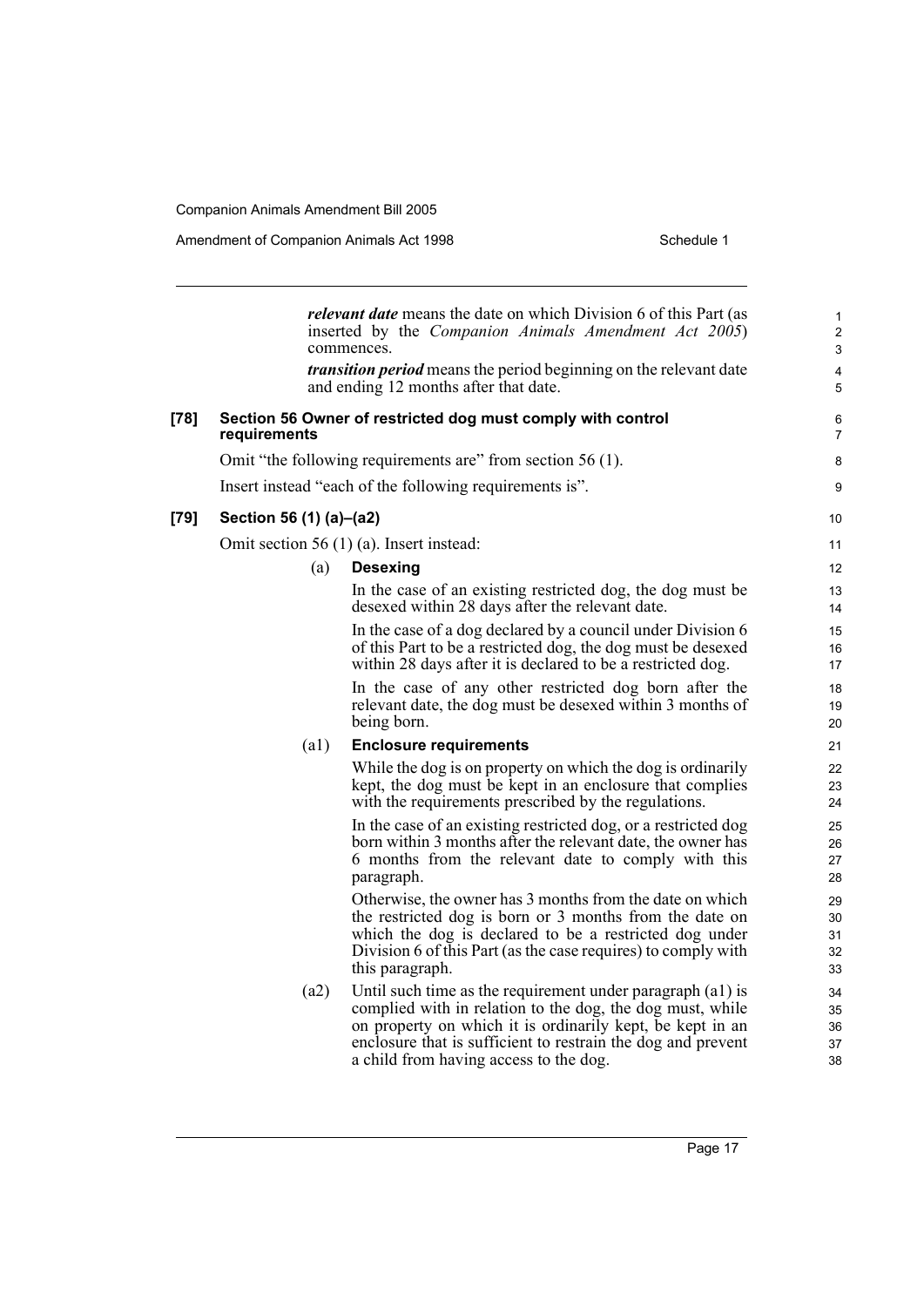| [80] | Section 56 (1) (c1)                 |                                                                                                                                                                                                                                                     | 1                       |  |
|------|-------------------------------------|-----------------------------------------------------------------------------------------------------------------------------------------------------------------------------------------------------------------------------------------------------|-------------------------|--|
|      | Insert after section 56 (1) (c):    |                                                                                                                                                                                                                                                     | $\overline{\mathbf{c}}$ |  |
|      | (c1)                                | Distinctive collar must be worn                                                                                                                                                                                                                     | 3                       |  |
|      |                                     | The dog must at all times wear a collar of the kind<br>prescribed by the regulations.                                                                                                                                                               | 4<br>5                  |  |
| [81] | Section 56 (1) (d)                  |                                                                                                                                                                                                                                                     | 6                       |  |
|      | Omit the paragraph. Insert instead: |                                                                                                                                                                                                                                                     | 7                       |  |
|      | (d)                                 | Dog must be kept on lead and be muzzled                                                                                                                                                                                                             | 8                       |  |
|      |                                     | Whenever the dog is outside its enclosure, the dog:                                                                                                                                                                                                 | 9                       |  |
|      |                                     | must be under the effective control of some<br>(i)<br>competent person by means of an adequate chain,<br>cord or leash that is attached to the dog and that is<br>being held by (or secured to) the person, and                                     | 10<br>11<br>12<br>13    |  |
|      |                                     | must be muzzled in a manner that is sufficient to<br>(ii)<br>prevent it from biting any person or animal.                                                                                                                                           | 14<br>15                |  |
|      |                                     | For the purposes of this paragraph, a dog is not considered<br>to be under the effective control of a person if the person<br>has more than 2 dogs (one of which is the restricted dog)<br>under his or her control at the one time.                | 16<br>17<br>18<br>19    |  |
| [82] | Section 56 (1) (e) and (f)          |                                                                                                                                                                                                                                                     | 20                      |  |
|      | Omit the paragraphs.                |                                                                                                                                                                                                                                                     | 21                      |  |
| [83] | Section 56 (1) (g) (iv)             |                                                                                                                                                                                                                                                     | 22                      |  |
|      | Omit the subparagraph.              |                                                                                                                                                                                                                                                     | 23                      |  |
| [84] | Section 56 (1) (h)                  |                                                                                                                                                                                                                                                     | 24                      |  |
|      | Omit the paragraph. Insert instead: |                                                                                                                                                                                                                                                     |                         |  |
|      | (h)                                 | <b>Registration of dog</b>                                                                                                                                                                                                                          | 26                      |  |
|      |                                     | In the case of a dog declared by a council under Division 6<br>of this Part to be a restricted dog, the dog must, regardless<br>of its age, be registered (if not already registered) within 7<br>days after it is declared to be a restricted dog. | 27<br>28<br>29<br>30    |  |
| [85] | <b>Section 56 (2)</b>               |                                                                                                                                                                                                                                                     | 31                      |  |
|      |                                     | Omit "50 penalty units". Insert instead "150 penalty units".                                                                                                                                                                                        | 32                      |  |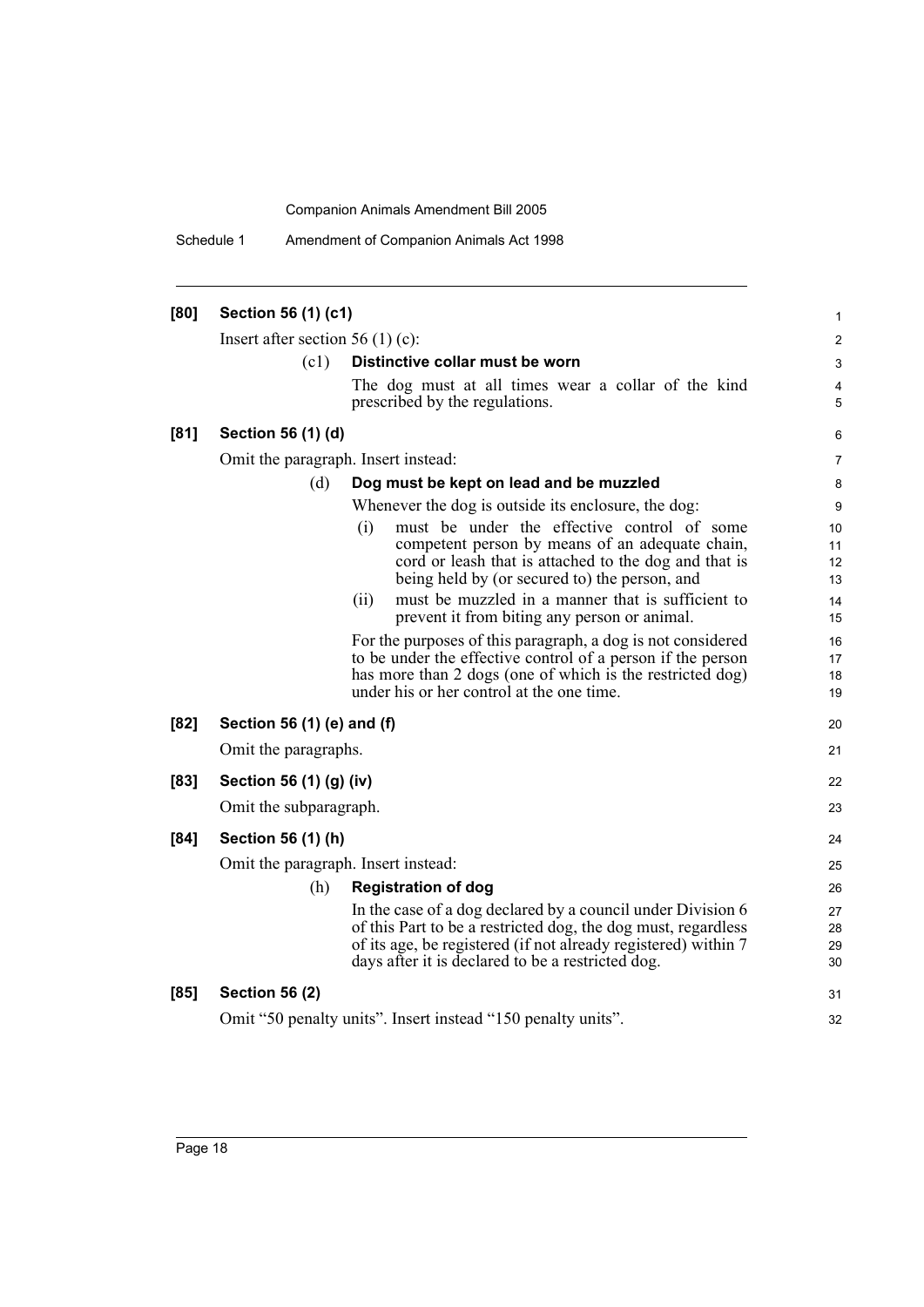| [86] |                                                                 | <b>Section 57</b> |                                                                                                                                                                                                                                                                                       | $\mathbf{1}$                  |
|------|-----------------------------------------------------------------|-------------------|---------------------------------------------------------------------------------------------------------------------------------------------------------------------------------------------------------------------------------------------------------------------------------------|-------------------------------|
|      | Omit the section (and the note to the section). Insert instead: |                   |                                                                                                                                                                                                                                                                                       | $\overline{2}$                |
|      | 57                                                              | with              | Restricted dog may be seized if control requirements not complied                                                                                                                                                                                                                     | 3<br>$\overline{4}$           |
|      |                                                                 | (1)               | Seizure during transition period                                                                                                                                                                                                                                                      | 5                             |
|      |                                                                 |                   | An authorised officer may, during the transition period, seize a<br>restricted dog if the officer is satisfied that any of the<br>requirements of section 56 have not been complied with in<br>relation to the dog.                                                                   | 6<br>$\overline{7}$<br>8<br>9 |
|      |                                                                 | (2)               | If a dog is seized under subsection $(1)$ , Part 7 applies in relation<br>to the dog.                                                                                                                                                                                                 | 10<br>11                      |
|      |                                                                 | (3)               | However, a claim for the dog may be made under section 64 only<br>if an authorised officer of the council of the area in which the dog<br>is ordinarily kept is satisfied that each of the requirements of<br>section 56 is capable of being complied with in relation to the<br>dog. | 12<br>13<br>14<br>15<br>16    |
|      |                                                                 | (4)               | Seizure after transition period                                                                                                                                                                                                                                                       | 17                            |
|      |                                                                 |                   | If, after the transition period, an authorised officer of a council is<br>satisfied that any of the requirements of section 56 have not been<br>complied with in relation to a restricted dog, the authorised<br>officer may seize the dog.                                           | 18<br>19<br>20<br>21          |
|      |                                                                 | (5)               | If a dog is seized under subsection $(4)$ :                                                                                                                                                                                                                                           | 22                            |
|      |                                                                 |                   | the dog is to be delivered as soon as possible to a council<br>(a)<br>pound, and                                                                                                                                                                                                      | 23<br>24                      |
|      |                                                                 |                   | the council or the pound operator, as the case requires, may<br>(b)<br>destroy the dog.                                                                                                                                                                                               | 25<br>26                      |
|      |                                                                 | (6)               | Part 7 (other than sections 68 and 69) does not apply in relation<br>to a dog that is seized under subsection (4).                                                                                                                                                                    | 27<br>28                      |
| [87] |                                                                 |                   | Sections 57A-57D                                                                                                                                                                                                                                                                      | 29                            |
|      |                                                                 |                   | Insert after section 57:                                                                                                                                                                                                                                                              | 30                            |
|      | 57A                                                             |                   | Prohibition on selling restricted dog or proposed restricted dog                                                                                                                                                                                                                      | 31                            |
|      |                                                                 | (1)               | A person who sells, or advertises the sale of, a restricted dog or<br>proposed restricted dog is guilty of an offence.<br>Maximum penalty: 150 penalty units.<br>Note. The term "sell" extends to the transfer of owner by any means,                                                 | 32<br>33<br>34<br>35          |
|      |                                                                 |                   | including by gift.                                                                                                                                                                                                                                                                    | 36                            |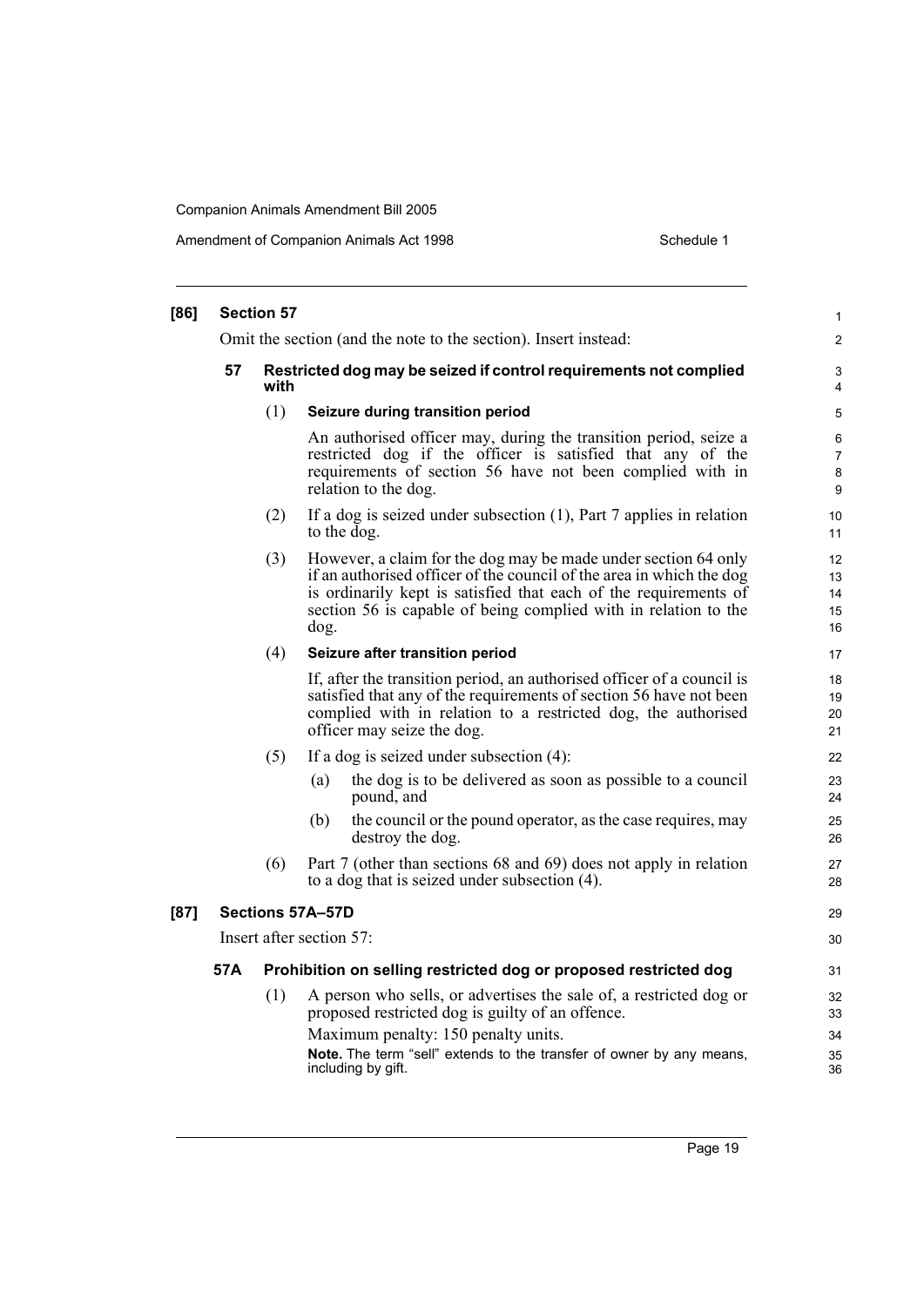Abandoning an animal is also an offence—see section 11 of the *Prevention of Cruelty to Animals Act 1979*.

|     |     | <i>ICVOIRION OF ORGONY TO FIRMING FIGHT 1979.</i>                                                                                                                                                                                                                                               | ∼                                  |
|-----|-----|-------------------------------------------------------------------------------------------------------------------------------------------------------------------------------------------------------------------------------------------------------------------------------------------------|------------------------------------|
|     | (2) | A person does not commit an offence under this section by reason<br>only of surrendering a dog to a council pound or an approved<br>animal welfare organisation.<br>Note. A restricted dog that is surrendered to a council pound or an<br>approved animal welfare organisation cannot be sold. | 3<br>4<br>5<br>6<br>$\overline{7}$ |
| 57B |     | Prohibition on accepting ownership of restricted dog or proposed<br>restricted dog                                                                                                                                                                                                              | 8<br>9                             |
|     | (1) | A person who accepts ownership of a restricted dog or proposed<br>restricted dog is guilty of an offence.<br>Maximum penalty: 150 penalty units.                                                                                                                                                | 10<br>11<br>12                     |
|     | (2) | A person does not commit an offence under this section by reason<br>only of taking delivery of, or detaining, a dog under Part 7 or as<br>the consequence of a dog being surrendered to a council pound or<br>an approved animal welfare organisation.                                          | 13<br>14<br>15<br>16               |
| 57C |     | Prohibition on breeding restricted dog or proposed restricted dog                                                                                                                                                                                                                               | 17                                 |
|     |     | A person:<br>(a)<br>who causes or permits a restricted dog or proposed<br>restricted dog to breed with any other dog, or<br>who advertises that a restricted dog or proposed restricted<br>(b)<br>dog is available for breeding,                                                                | 18<br>19<br>20<br>21<br>22         |
|     |     | is guilty of an offence.                                                                                                                                                                                                                                                                        | 23                                 |
|     |     | Maximum penalty: 150 penalty units.                                                                                                                                                                                                                                                             | 24                                 |
| 57D |     | Council-declared restricted dogs may be seized and destroyed<br>after transition period                                                                                                                                                                                                         | 25<br>26                           |
|     | (1) | This section applies to any dog that becomes, any time after the<br>transition period, a restricted dog because of a declaration by a<br>council under Division 6 of this Part.                                                                                                                 | 27<br>28<br>29                     |
|     | (2) | However, this section does not apply to any such dog if:                                                                                                                                                                                                                                        | 30                                 |
|     |     | the dog was, before the relevant date, registered under this<br>(a)<br>Act (or a corresponding Act of another State or Territory)<br>otherwise than as a breed or kind of dog referred to in<br>section 55 (1) (a)–(d) or as a cross-breed of any such breed<br>or kind of dog, and             | 31<br>32<br>33<br>34<br>35         |
|     |     | no person has been convicted, whether before or after the<br>(b)<br>relevant date, of an offence under section 16 (1) (or a<br>similar offence under a corresponding Act of another State                                                                                                       | 36<br>37<br>38                     |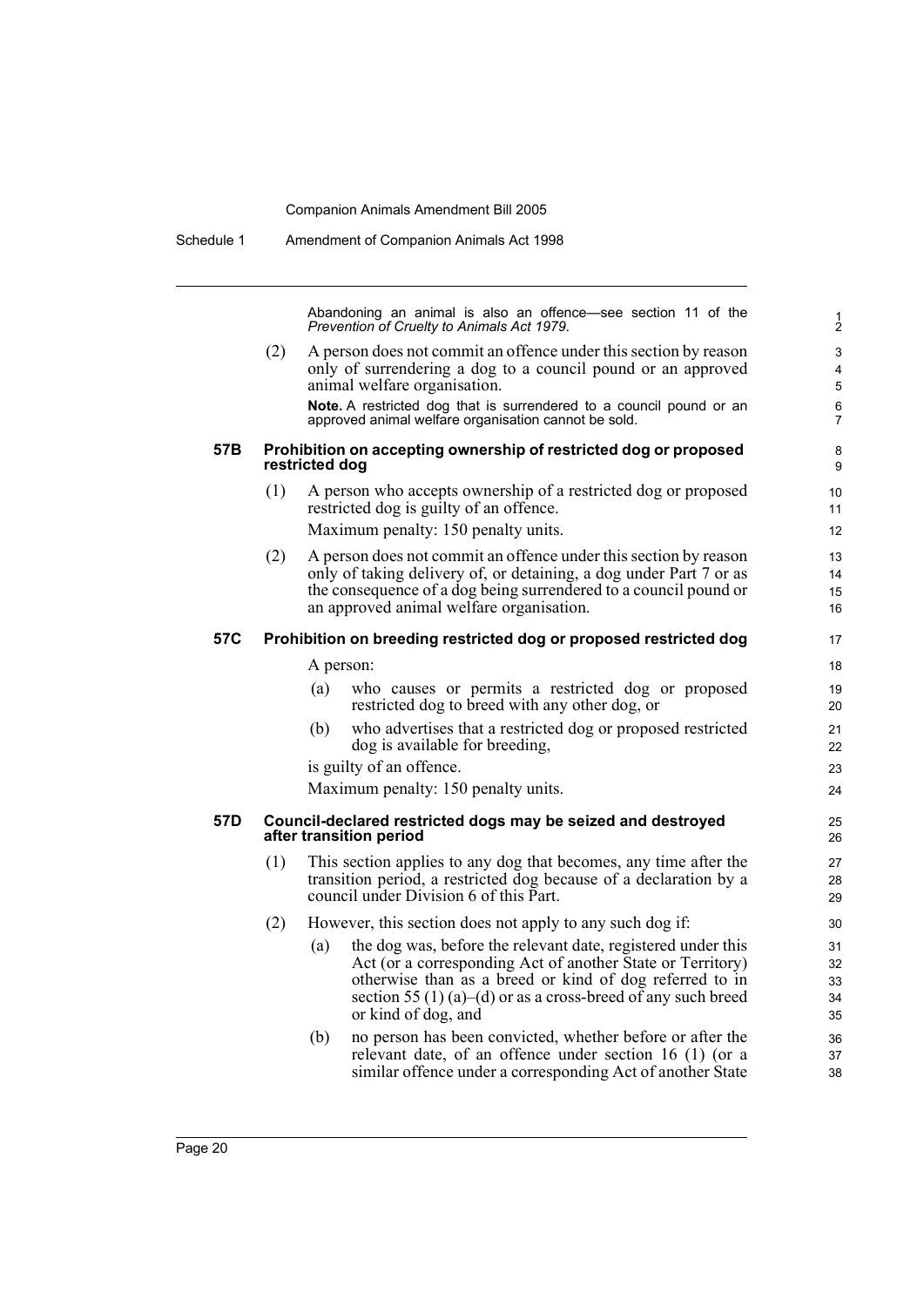|      |                    |     | or Territory) as a result of the dog rushing at, attacking,<br>biting, harassing or chasing any person or animal.                                                                                                         | $\mathbf{1}$<br>2    |
|------|--------------------|-----|---------------------------------------------------------------------------------------------------------------------------------------------------------------------------------------------------------------------------|----------------------|
|      |                    | (3) | An authorised officer may seize a dog to which this section                                                                                                                                                               | $\mathsf 3$          |
|      |                    |     | applies. The officer may do so regardless of whether the                                                                                                                                                                  | 4                    |
|      |                    |     | requirements of section 56 have been, or are capable of being,<br>complied with in relation to the dog.                                                                                                                   | $\mathbf 5$<br>6     |
|      |                    | (4) | If a dog is seized under subsection $(3)$ :                                                                                                                                                                               | $\overline{7}$       |
|      |                    |     | the dog is to be delivered as soon as possible to a council<br>(a)<br>pound, and                                                                                                                                          | 8<br>9               |
|      |                    |     | (b)<br>the council or the pound operator, as the case requires, may<br>destroy the dog.                                                                                                                                   | 10<br>11             |
|      |                    | (5) | Part 7 (other than sections 68 and 69) does not apply in relation<br>to a dog that is seized under subsection (3).                                                                                                        | 12<br>13             |
| [88] | Part 5, Division 6 |     |                                                                                                                                                                                                                           | 14                   |
|      |                    |     | Insert after Division 5:                                                                                                                                                                                                  | 15                   |
|      | <b>Division 6</b>  |     | Declaration by councils of dogs as restricted                                                                                                                                                                             | 16                   |
|      |                    |     | dogs                                                                                                                                                                                                                      | 17                   |
|      | 58A                |     | Notice of intention to declare dog to be restricted dog                                                                                                                                                                   | 18                   |
|      |                    | (1) | If a council is of the opinion that a dog:                                                                                                                                                                                | 19                   |
|      |                    |     | is of a breed or kind of dog referred to in section $55(1)$<br>(a)<br>$(a)–(d)$ , or                                                                                                                                      | 20<br>21             |
|      |                    |     | is a cross-breed of any such breed or kind of dog,<br>(b)                                                                                                                                                                 | 22                   |
|      |                    |     | the council may give notice to the owner of the dog of the<br>council's intention to declare the dog to be a restricted dog.                                                                                              | 23<br>24             |
|      |                    | (2) | The notice is to be in the approved form and must set out:                                                                                                                                                                | 25                   |
|      |                    |     | the requirements that the owner of the dog will be required<br>(a)<br>to comply with if the declaration is made, and                                                                                                      | 26<br>27             |
|      |                    |     | the procedures associated with obtaining a breed or<br>(b)<br>temperament assessment (as referred to in section 58C) in<br>relation to the dog.                                                                           | 28<br>29<br>30       |
|      |                    | (3) | Without limiting the grounds on which a council may decide to<br>give a notice of intention to declare a dog to be a restricted dog,<br>any such notice may be given at the request of the owner of the<br>dog concerned. | 31<br>32<br>33<br>34 |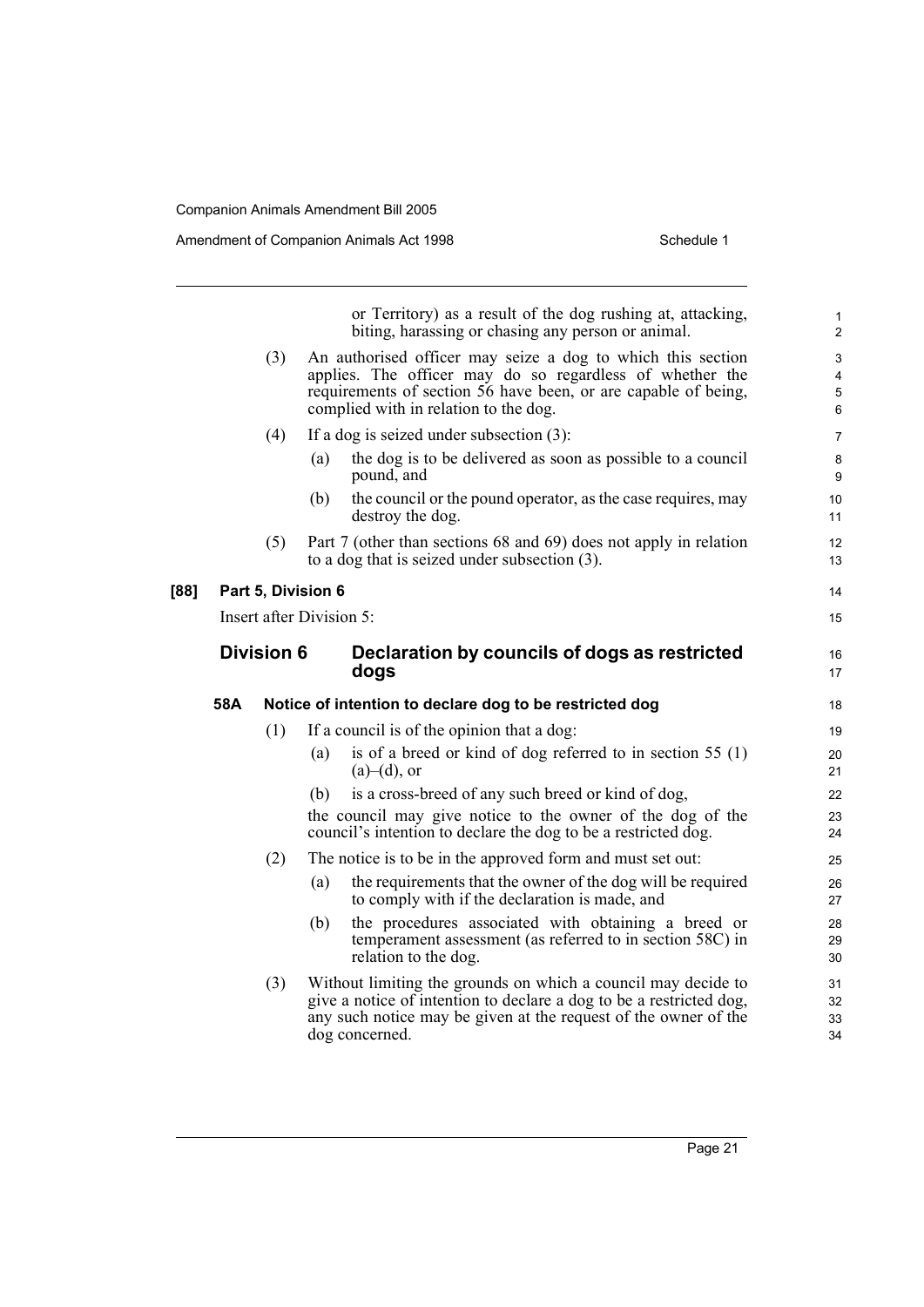Schedule 1 Amendment of Companion Animals Act 1998

### **58B Obligations of owner when notified of proposed restricted dog declaration**

|                                                             | 1<br>$\overline{c}$                                                                                                                                                                                                                                                                                                                                                                                                                                                                                                                                                                                                                                                                                                                                                                                                                                                                                                                                                                                                                                                                                                                                                                                                                                                                                                                                                                                                                                                                                                                                                                                                                                                                                                                                                                  |
|-------------------------------------------------------------|--------------------------------------------------------------------------------------------------------------------------------------------------------------------------------------------------------------------------------------------------------------------------------------------------------------------------------------------------------------------------------------------------------------------------------------------------------------------------------------------------------------------------------------------------------------------------------------------------------------------------------------------------------------------------------------------------------------------------------------------------------------------------------------------------------------------------------------------------------------------------------------------------------------------------------------------------------------------------------------------------------------------------------------------------------------------------------------------------------------------------------------------------------------------------------------------------------------------------------------------------------------------------------------------------------------------------------------------------------------------------------------------------------------------------------------------------------------------------------------------------------------------------------------------------------------------------------------------------------------------------------------------------------------------------------------------------------------------------------------------------------------------------------------|
| the property where it is ordinarily kept:                   | 3<br>4<br>$\,$ 5 $\,$<br>6                                                                                                                                                                                                                                                                                                                                                                                                                                                                                                                                                                                                                                                                                                                                                                                                                                                                                                                                                                                                                                                                                                                                                                                                                                                                                                                                                                                                                                                                                                                                                                                                                                                                                                                                                           |
| (a)<br>the person, and                                      | 7<br>8<br>9<br>10                                                                                                                                                                                                                                                                                                                                                                                                                                                                                                                                                                                                                                                                                                                                                                                                                                                                                                                                                                                                                                                                                                                                                                                                                                                                                                                                                                                                                                                                                                                                                                                                                                                                                                                                                                    |
| (b)                                                         | 11<br>12                                                                                                                                                                                                                                                                                                                                                                                                                                                                                                                                                                                                                                                                                                                                                                                                                                                                                                                                                                                                                                                                                                                                                                                                                                                                                                                                                                                                                                                                                                                                                                                                                                                                                                                                                                             |
|                                                             | 13                                                                                                                                                                                                                                                                                                                                                                                                                                                                                                                                                                                                                                                                                                                                                                                                                                                                                                                                                                                                                                                                                                                                                                                                                                                                                                                                                                                                                                                                                                                                                                                                                                                                                                                                                                                   |
| declaration) under his or her control at the one time.      | 14<br>15<br>16<br>17                                                                                                                                                                                                                                                                                                                                                                                                                                                                                                                                                                                                                                                                                                                                                                                                                                                                                                                                                                                                                                                                                                                                                                                                                                                                                                                                                                                                                                                                                                                                                                                                                                                                                                                                                                 |
| This section applies in respect of a dog:                   | 18                                                                                                                                                                                                                                                                                                                                                                                                                                                                                                                                                                                                                                                                                                                                                                                                                                                                                                                                                                                                                                                                                                                                                                                                                                                                                                                                                                                                                                                                                                                                                                                                                                                                                                                                                                                   |
| (a)                                                         | 19                                                                                                                                                                                                                                                                                                                                                                                                                                                                                                                                                                                                                                                                                                                                                                                                                                                                                                                                                                                                                                                                                                                                                                                                                                                                                                                                                                                                                                                                                                                                                                                                                                                                                                                                                                                   |
| (b)                                                         | 20<br>21<br>22                                                                                                                                                                                                                                                                                                                                                                                                                                                                                                                                                                                                                                                                                                                                                                                                                                                                                                                                                                                                                                                                                                                                                                                                                                                                                                                                                                                                                                                                                                                                                                                                                                                                                                                                                                       |
| whichever happens first.                                    | 23                                                                                                                                                                                                                                                                                                                                                                                                                                                                                                                                                                                                                                                                                                                                                                                                                                                                                                                                                                                                                                                                                                                                                                                                                                                                                                                                                                                                                                                                                                                                                                                                                                                                                                                                                                                   |
| officer may seize the dog if the officer is satisfied that: | 24<br>25                                                                                                                                                                                                                                                                                                                                                                                                                                                                                                                                                                                                                                                                                                                                                                                                                                                                                                                                                                                                                                                                                                                                                                                                                                                                                                                                                                                                                                                                                                                                                                                                                                                                                                                                                                             |
| (a)<br>with in relation to the dog, or                      | 26<br>27                                                                                                                                                                                                                                                                                                                                                                                                                                                                                                                                                                                                                                                                                                                                                                                                                                                                                                                                                                                                                                                                                                                                                                                                                                                                                                                                                                                                                                                                                                                                                                                                                                                                                                                                                                             |
| (b)<br>at the property where the dog is ordinarily kept.    | 28<br>29<br>30                                                                                                                                                                                                                                                                                                                                                                                                                                                                                                                                                                                                                                                                                                                                                                                                                                                                                                                                                                                                                                                                                                                                                                                                                                                                                                                                                                                                                                                                                                                                                                                                                                                                                                                                                                       |
| the dog with the following modifications:                   | 31<br>32                                                                                                                                                                                                                                                                                                                                                                                                                                                                                                                                                                                                                                                                                                                                                                                                                                                                                                                                                                                                                                                                                                                                                                                                                                                                                                                                                                                                                                                                                                                                                                                                                                                                                                                                                                             |
| (a)<br>the property where the dog is ordinarily kept,       | 33<br>34<br>35<br>36<br>37<br>38<br>39                                                                                                                                                                                                                                                                                                                                                                                                                                                                                                                                                                                                                                                                                                                                                                                                                                                                                                                                                                                                                                                                                                                                                                                                                                                                                                                                                                                                                                                                                                                                                                                                                                                                                                                                               |
|                                                             | Obligations of owner when notified of proposed restricted dog<br>declaration<br>If a notice is given under section 58A to the owner of a dog of a<br>council's intention to declare the dog to be a restricted dog, the<br>owner must ensure that at all times while the dog is away from<br>it is under the effective control of some competent person<br>by means of an adequate chain, cord or leash that is<br>attached to the dog and that is being held by (or secured to)<br>it has a muzzle securely fixed on its mouth in such a<br>manner as will prevent it from biting any person or animal.<br>Maximum penalty: 50 penalty units.<br>For the purposes of subsection $(1)$ $(a)$ , a dog is not considered to<br>be under the effective control of a person if the person has more<br>than 2 dogs (one of which is the dog the subject of the proposed<br>for 28 days after the notice is given to the dog's owner, or<br>until the council notifies the owner that the council has<br>made the proposed declaration or has decided not to make<br>it,<br>While this section applies in respect of a dog, an authorised<br>the requirements of subsection (1) have not been complied<br>the dog is not confined, tethered or restrained in such a way<br>as to prevent the dog attacking or chasing a person lawfully<br>If a dog is seized under subsection (4), Part 7 applies in respect of<br>a claim for the dog may be made under section 64 only if<br>an authorised officer is satisfied that the requirements of<br>subsection (1) are capable of being complied with in<br>relation to the dog and the dog is reasonably capable of<br>being confined, tethered or restrained in such a way as to<br>prevent the dog attacking or chasing a person lawfully at |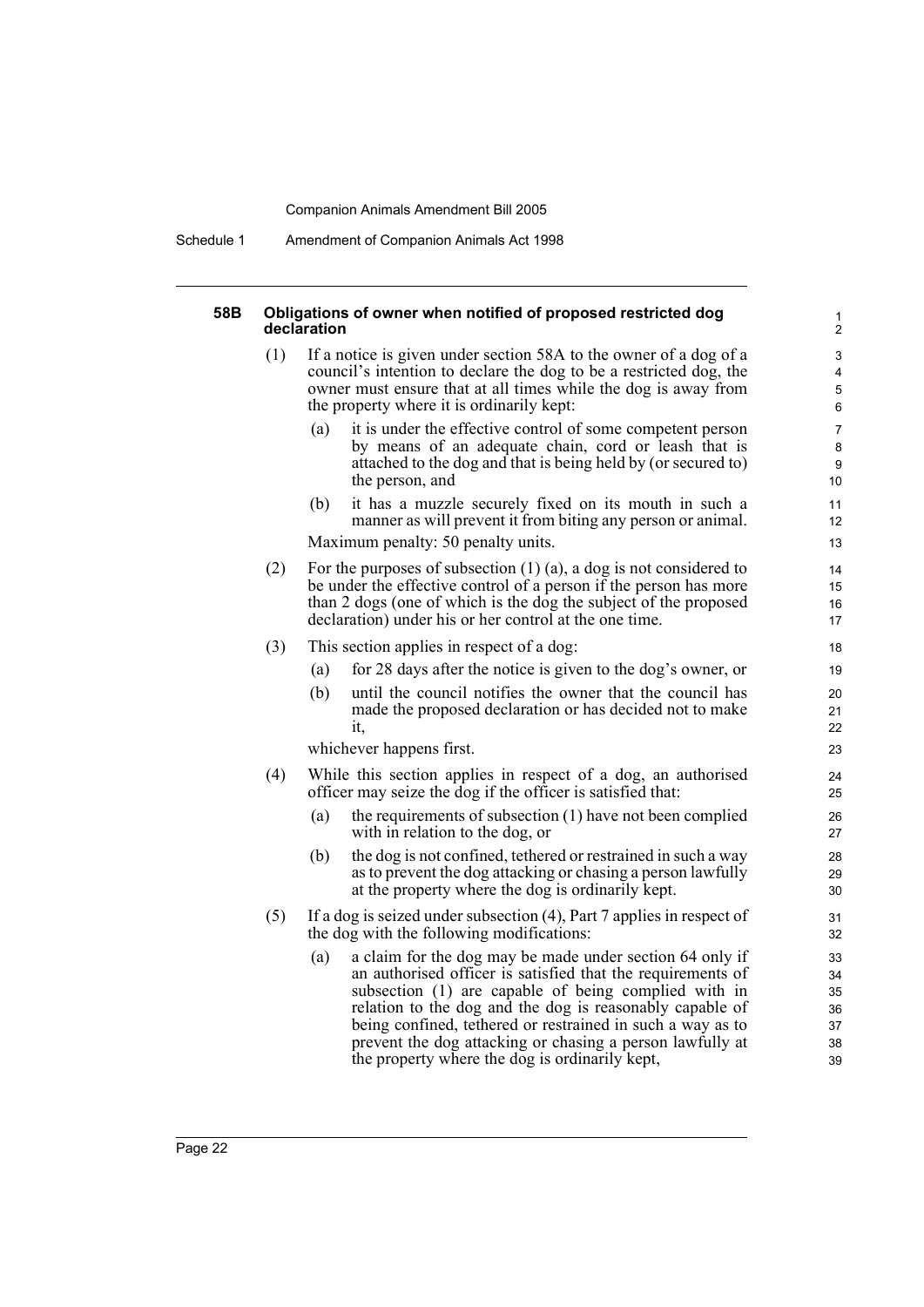Amendment of Companion Animals Act 1998 Schedule 1

| (b) | if the dog is declared to be a restricted dog by the council, |
|-----|---------------------------------------------------------------|
|     | the dog may not be destroyed under section 64 until 7 days    |
|     | after notice is given to the owner of the dog under section   |
|     | 58D.                                                          |

#### **58C Council may declare dog to be restricted dog**

#### (1) **Declaration by council**

If a notice of intention to declare a dog to be a restricted dog is given under section 58A to the owner of the dog, the council that gave the notice may, after the period of 28 days following the giving of the notice, declare the dog to be a restricted dog. It does not matter if the dog is ordinarily kept in another council's area.

#### (2) **Certification in relation to dog's breed or temperament may be provided**

A council is not to declare the dog to be a restricted dog if, within the period of 28 days following the giving of the notice under section 58A, the owner of the dog:

- (a) provides the council with a written statement by an approved breed assessor to the effect that the dog:
	- (i) is not of a breed or kind of dog referred to in section 55 (1) (a)–(d), and
	- (ii) is not a cross-breed of any such breed or kind of dog, or
- (b) provides the council with:
	- (i) a written statement by an approved breed assessor to the effect that the dog is not of a breed or kind of dog referred to in section 55 (1) (a)–(d) but is a cross-breed of any such breed or kind of dog, and
	- (ii) a written statement by an approved temperament assessor to the effect that the dog is not a danger to the public and is not likely, without provocation, to attack or bite any person or animal.
- (3) Without limiting the form in which a written statement by an approved breed assessor may be in for the purposes of subsection (2), any such written statement may be in the form of, or comprise, a certificate that is of a kind or description prescribed by the regulations.
- (4) The owner of a dog that is the subject of a proposed declaration under this section:
	- (a) cannot, despite any other provision of this Act, rely on or produce, any evidence with respect to the dog's breed or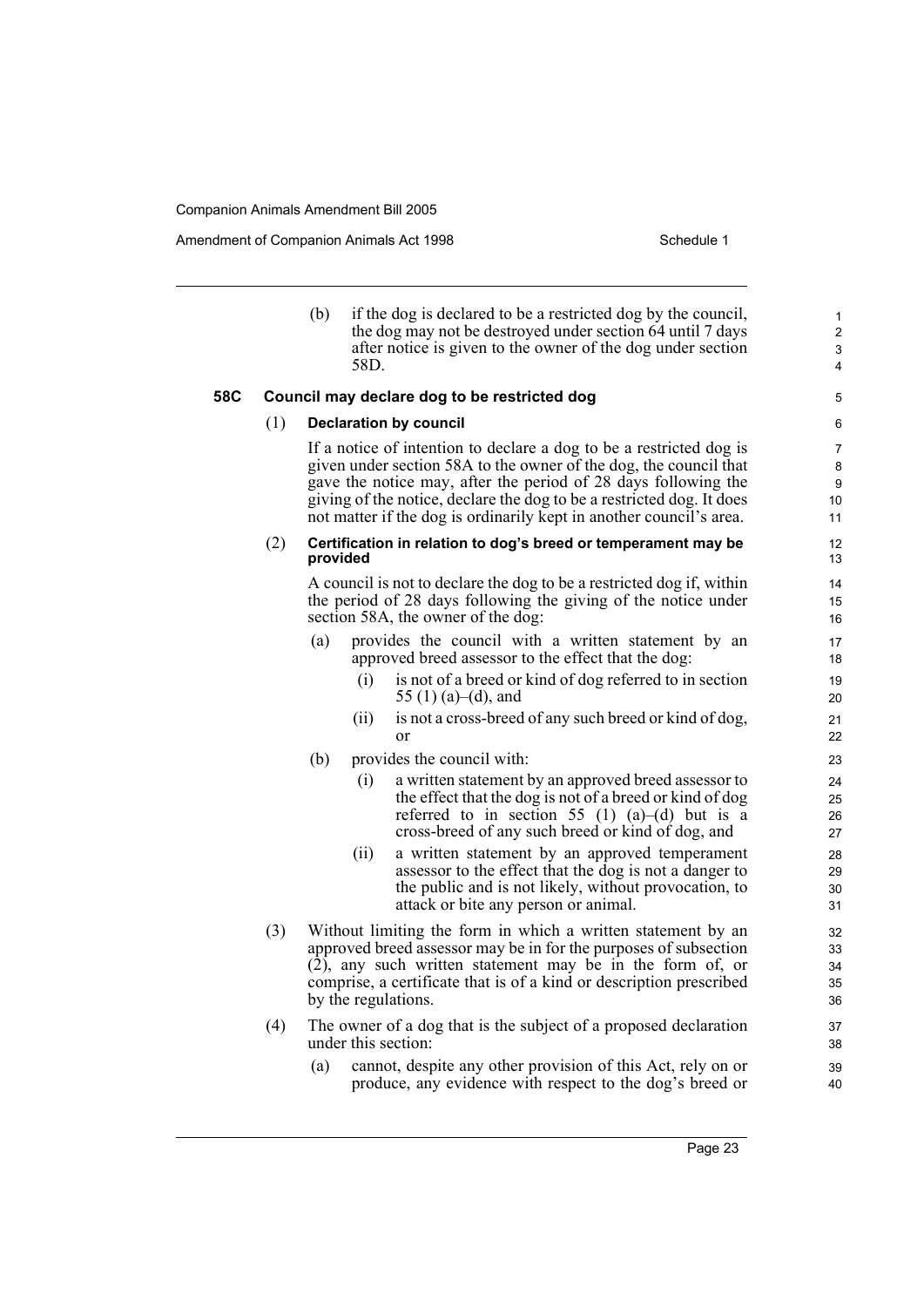temperament (including any information entered on the Register as to the dog's breed) apart from a written statement as referred to in this section, and

- (b) is liable to pay for any costs associated with obtaining a written statement from an approved breed assessor or approved temperament assessor for the purposes of this section.
- (5) A council may, in any particular case, extend the 28-day period referred to in subsection (2) for a further period because of extenuating circumstances.
- (6) Any written statement provided by an approved breed assessor or approved temperament assessor for the purposes of this section may not be challenged, reviewed, quashed or called into question on any grounds before any court or tribunal in any legal proceedings.

#### **58D Council to notify dog owner of decision and consequences**

- (1) A council must give notice to the owner of a dog when it declares the dog to be a restricted dog or decides not to declare the dog to be a restricted dog. The notice must be given within 7 days after the declaration or decision is made.
- (2) A notice that a dog has been declared a restricted dog must set out the requirements and restrictions imposed on the owner under this Part and the date or dates by which the owner must comply with those requirements.
- (3) A declaration by a council under this Division:
	- (a) has effect from the date specified in the notice or the date on which notice is given (whichever is the later), and
	- (b) has effect throughout the State and is not limited in its operation to the area of the council that made the declaration, and
	- (c) may be revoked at any time by the council that made the declaration.
- (4) A declaration or other decision by a council under this Division is final and is not subject to any appeal or review.
- (5) A council that makes or revokes a declaration under this Division must give notice to the Director-General within 7 days.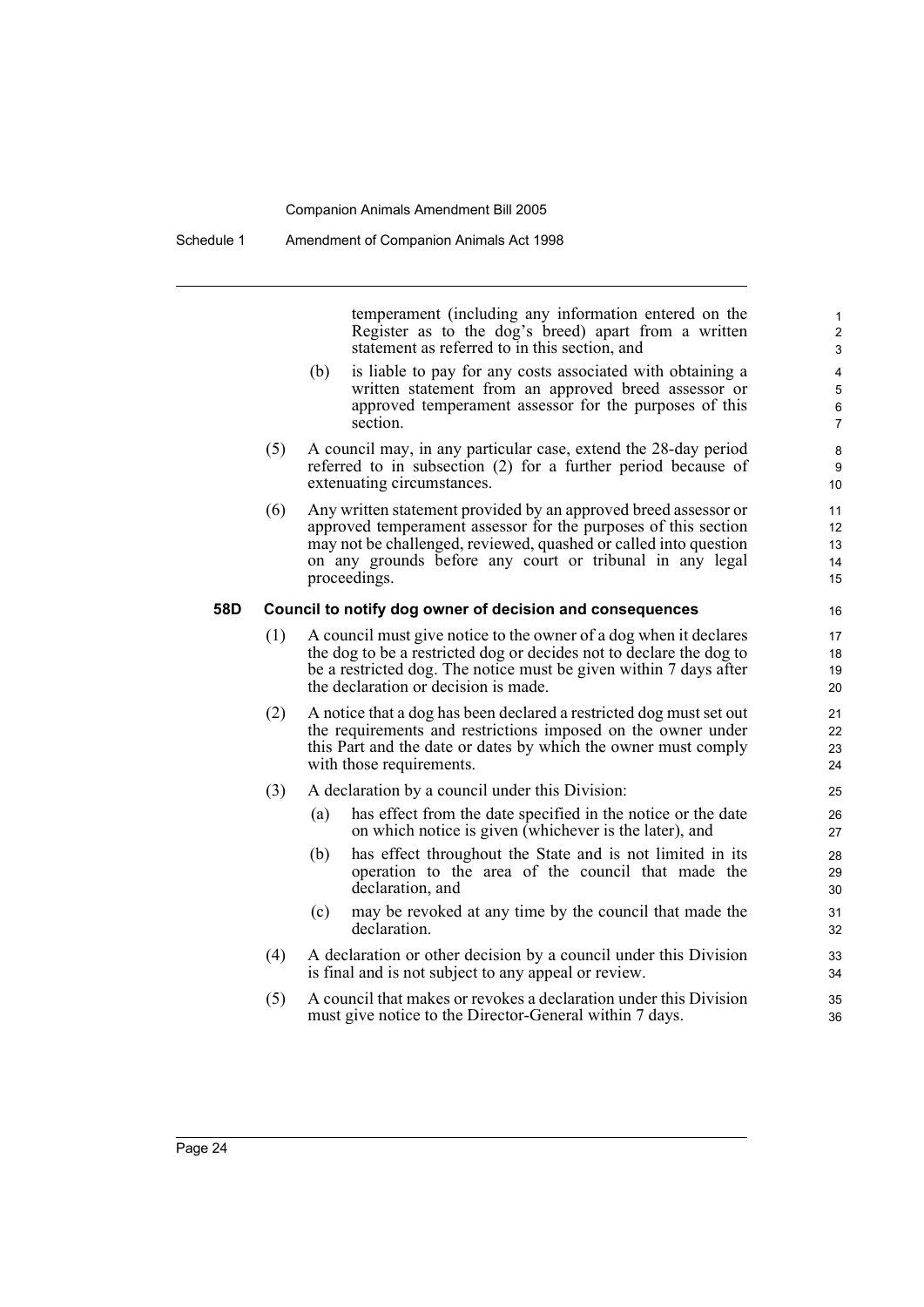|        | 58E |                 | Protection from liability of assessors                                                                                                                                                                                                                                                                                                                                                                                                                                                                                                                                                                                                                                                                   | $\mathbf{1}$                                             |
|--------|-----|-----------------|----------------------------------------------------------------------------------------------------------------------------------------------------------------------------------------------------------------------------------------------------------------------------------------------------------------------------------------------------------------------------------------------------------------------------------------------------------------------------------------------------------------------------------------------------------------------------------------------------------------------------------------------------------------------------------------------------------|----------------------------------------------------------|
|        |     |                 | An approved breed assessor or approved temperament assessor<br>does not incur any civil or criminal liability in respect of anything                                                                                                                                                                                                                                                                                                                                                                                                                                                                                                                                                                     | $\sqrt{2}$<br>$\ensuremath{\mathsf{3}}$                  |
|        |     |                 | done or omitted to be done in good faith by the assessor in<br>connection with carrying out an assessment of a dog's breed or                                                                                                                                                                                                                                                                                                                                                                                                                                                                                                                                                                            | 4<br>$\mathbf 5$                                         |
|        |     |                 | temperament for the purposes of this Division.                                                                                                                                                                                                                                                                                                                                                                                                                                                                                                                                                                                                                                                           | 6                                                        |
|        | 58F |                 | Persons authorised to provide certain information to councils                                                                                                                                                                                                                                                                                                                                                                                                                                                                                                                                                                                                                                            | $\overline{7}$                                           |
|        |     | (1)             | Any person (other than a council) who is authorised by or under                                                                                                                                                                                                                                                                                                                                                                                                                                                                                                                                                                                                                                          | 8                                                        |
|        |     |                 | this Act to identify or register companion animals may, despite                                                                                                                                                                                                                                                                                                                                                                                                                                                                                                                                                                                                                                          | 9                                                        |
|        |     |                 | any other Act or law, provide any information (including the                                                                                                                                                                                                                                                                                                                                                                                                                                                                                                                                                                                                                                             | 10                                                       |
|        |     |                 | person's opinion as to the breed or temperament of a dog) to a                                                                                                                                                                                                                                                                                                                                                                                                                                                                                                                                                                                                                                           | 11                                                       |
|        |     |                 | council that may result in any action being taken by the council<br>under this Division in relation to a dog.                                                                                                                                                                                                                                                                                                                                                                                                                                                                                                                                                                                            | 12<br>13                                                 |
|        |     | (2)             | A person does not incur any criminal or civil liability (including                                                                                                                                                                                                                                                                                                                                                                                                                                                                                                                                                                                                                                       | 14                                                       |
|        |     |                 | liability for breaching any duty of confidentiality) for providing                                                                                                                                                                                                                                                                                                                                                                                                                                                                                                                                                                                                                                       | 15                                                       |
|        |     |                 | any such information to a council if the information is provided                                                                                                                                                                                                                                                                                                                                                                                                                                                                                                                                                                                                                                         | 16                                                       |
|        |     |                 | in good faith.                                                                                                                                                                                                                                                                                                                                                                                                                                                                                                                                                                                                                                                                                           | 17                                                       |
| [89]   |     |                 | Section 60 Assistance animal not to be denied entry                                                                                                                                                                                                                                                                                                                                                                                                                                                                                                                                                                                                                                                      | 18                                                       |
|        |     |                 | Omit "5 penalty units" from section 60 (1). Insert instead "8 penalty units".                                                                                                                                                                                                                                                                                                                                                                                                                                                                                                                                                                                                                            | 19                                                       |
| [90]   |     |                 | Section 61 Unlawful to impose charge for entry of assistance animal                                                                                                                                                                                                                                                                                                                                                                                                                                                                                                                                                                                                                                      | 20                                                       |
|        |     |                 | Omit "5 penalty units" from section 61 (1). Insert instead "8 penalty units".                                                                                                                                                                                                                                                                                                                                                                                                                                                                                                                                                                                                                            | 21                                                       |
| [91]   |     | Part 7, heading |                                                                                                                                                                                                                                                                                                                                                                                                                                                                                                                                                                                                                                                                                                          | 22                                                       |
|        |     |                 | Insert "or surrendered" after "seized".                                                                                                                                                                                                                                                                                                                                                                                                                                                                                                                                                                                                                                                                  | 23                                                       |
| $[92]$ |     | Part 7, note    |                                                                                                                                                                                                                                                                                                                                                                                                                                                                                                                                                                                                                                                                                                          | 24                                                       |
|        |     |                 | Insert before section 62:                                                                                                                                                                                                                                                                                                                                                                                                                                                                                                                                                                                                                                                                                | 25                                                       |
|        |     |                 | Note. This Part generally applies in relation to companion animals that<br>are seized under the authority of this Act or that otherwise end up at<br>council pounds. The requirements and procedures of this Part are not<br>intended to apply to lost or injured animals that are taken by members of<br>the public to animal welfare organisations (such as the RSPCA) or to a<br>vet merely so that they can be treated or reunited with their owners. The<br>Part also does not apply to animals that are surrendered to animal<br>welfare organisations (unless the organisation also operates as a<br>council pound).<br>If companion animals (other than those seized under the authority of this | 26<br>27<br>28<br>29<br>30<br>31<br>32<br>33<br>34<br>35 |
|        |     |                 | Act) end up at a council pound (eg by being surrendered or abandoned),<br>they may be dealt with by the pound operator under this Part.                                                                                                                                                                                                                                                                                                                                                                                                                                                                                                                                                                  | 36<br>37                                                 |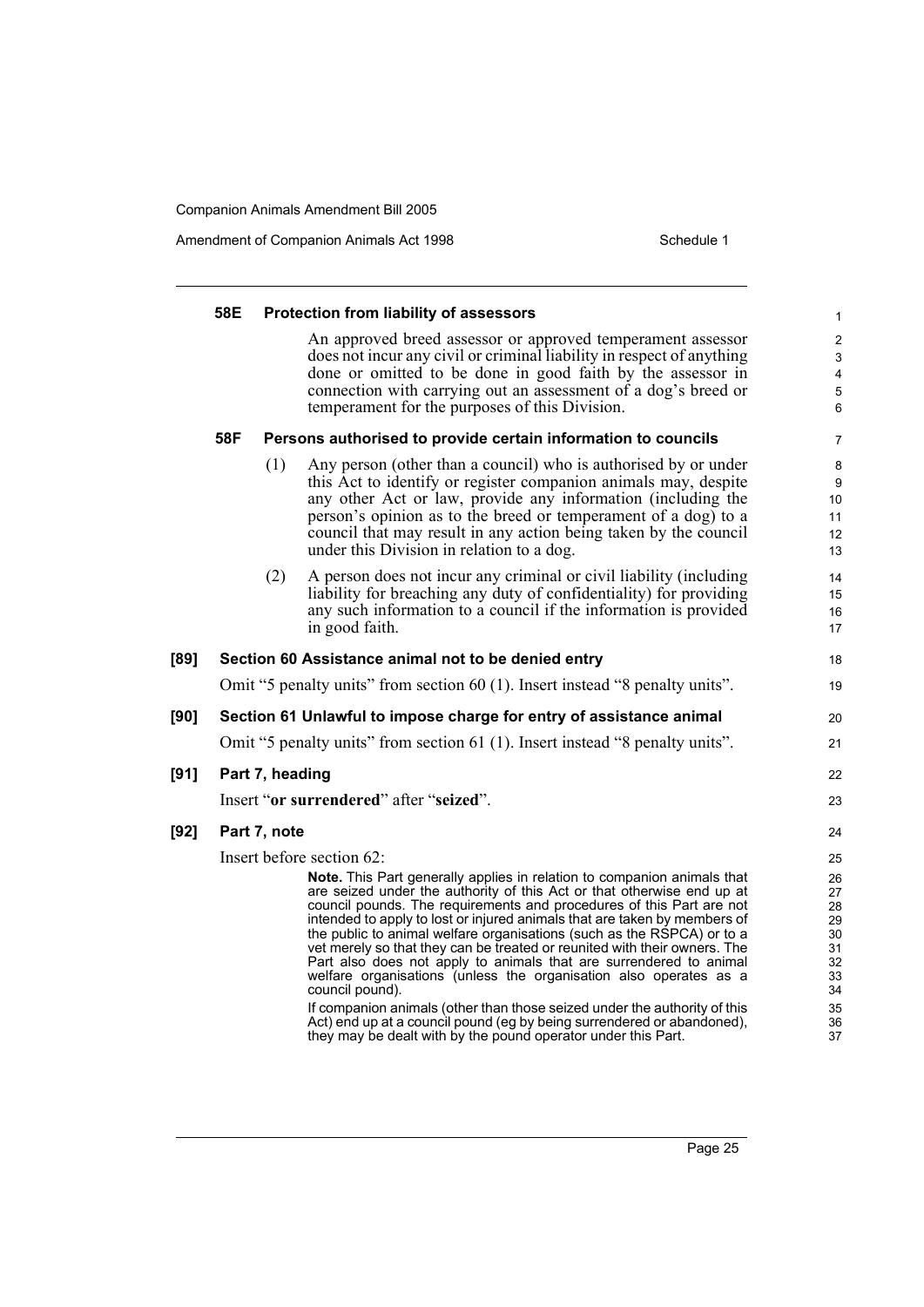| [93] |     | <b>Section 62A</b>        |                |                                                                                                                                                                                                    | $\mathbf{1}$                   |
|------|-----|---------------------------|----------------|----------------------------------------------------------------------------------------------------------------------------------------------------------------------------------------------------|--------------------------------|
|      |     | Insert before section 62: |                |                                                                                                                                                                                                    | $\overline{2}$                 |
|      | 62A |                           | Interpretation |                                                                                                                                                                                                    | 3                              |
|      |     | (1)                       |                | In this Part:                                                                                                                                                                                      | 4                              |
|      |     |                           |                | <i>approved person</i> means:                                                                                                                                                                      | 5                              |
|      |     |                           | (a)            | an approved animal welfare organisation, or                                                                                                                                                        | 6                              |
|      |     |                           | (b)            | any person authorised by the Director-General under<br>section 75 $(7)$ (a1) to have access to information contained<br>in the Register for the purposes of identifying seized or lost<br>animals. | $\overline{7}$<br>8<br>9<br>10 |
|      |     |                           |                | <i>approved premises</i> means any premises (other than a council<br>pound) operated by an approved person.                                                                                        | 11<br>12                       |
|      |     |                           |                | seized animal means an animal that is seized under the authority<br>of this Act.                                                                                                                   | 13<br>14                       |
|      |     |                           |                | surrendered animal means a companion animal that:                                                                                                                                                  | 15                             |
|      |     |                           | (a)            | is surrendered to a council pound, or                                                                                                                                                              | 16                             |
|      |     |                           | (b)            | has come into the possession of a council pound otherwise<br>than by being seized under the authority of this Act.                                                                                 | 17<br>18                       |
|      |     | (2)                       |                | A reference in this Part to a council is, in relation to a council<br>pound referred to in paragraph (b) of the definition of that term in<br>section 5, a reference to the pound operator.        | 19<br>20<br>21                 |
| [94] |     | <b>Section 62</b>         |                |                                                                                                                                                                                                    | 22                             |
|      |     |                           |                | Omit the section. Insert instead:                                                                                                                                                                  | 23                             |
|      | 62  |                           |                | Seized animals must be delivered to owner, council pound or<br>approved premises                                                                                                                   | 24<br>25                       |
|      |     | (1)                       |                | A person who seizes an animal under the authority of this Act<br>must cause the seized animal to be delivered as soon as possible:                                                                 | 26<br>27                       |
|      |     |                           | (a)            | to its owner, or                                                                                                                                                                                   | 28                             |
|      |     |                           | (b)            | to a council pound, or                                                                                                                                                                             | 29                             |
|      |     |                           | (c)            | to any approved premises.                                                                                                                                                                          | 30                             |
|      |     |                           |                | Maximum penalty: 30 penalty units.                                                                                                                                                                 | 31                             |
|      |     |                           |                | Note. Animals may be seized under the following provisions of this Act:                                                                                                                            | 32                             |
|      |     |                           | (a)            | section $13(3)$ ,                                                                                                                                                                                  | 33                             |
|      |     |                           | (b)            | section 14 (3),                                                                                                                                                                                    | 34                             |
|      |     |                           | (c)            | section 18,                                                                                                                                                                                        | 35                             |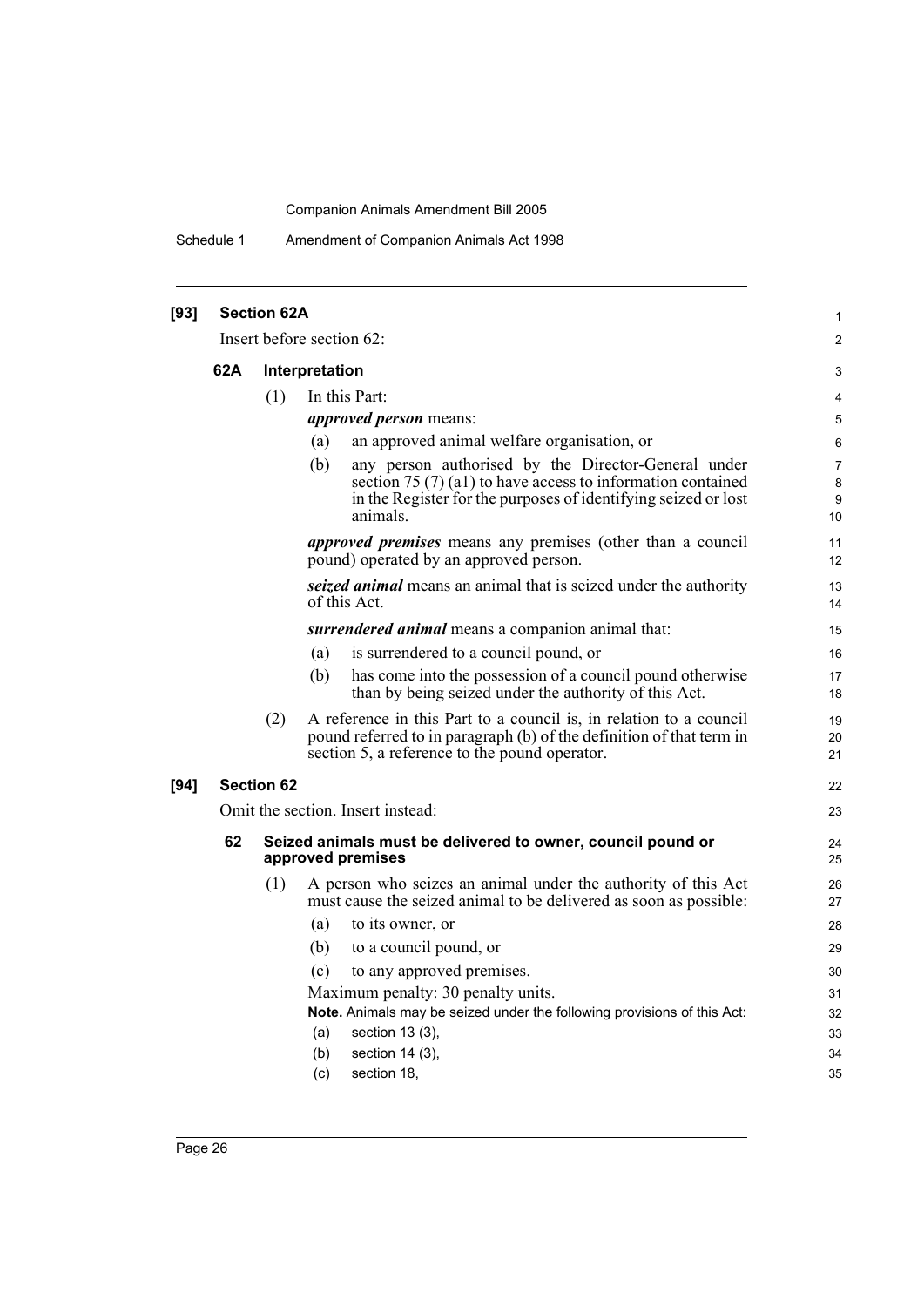|      |     |                       | (d)<br>section 22,<br>(e)<br>section 30,                                                                                              | $\mathbf{1}$<br>2 |
|------|-----|-----------------------|---------------------------------------------------------------------------------------------------------------------------------------|-------------------|
|      |     |                       | (f)<br>section 32.                                                                                                                    | 3                 |
|      |     |                       | section 36 (3),<br>(g)                                                                                                                | 4                 |
|      |     |                       | (h)<br>section 52.                                                                                                                    | $\mathbf 5$       |
|      |     |                       | (i)<br>section 57 (1),                                                                                                                | 6                 |
|      |     |                       | section 58B.<br>(i)                                                                                                                   | $\overline{7}$    |
|      |     | (2)                   | In the case of an animal that has been seized by a person who is                                                                      | 8                 |
|      |     |                       | not an authorised officer, subsection (1) is complied with by the                                                                     | 9                 |
|      |     |                       | person if the person, as soon as possible after seizing the animal,<br>makes an arrangement with an authorised officer for the animal | 10                |
|      |     |                       | to be delivered by the officer to its owner, a council pound or                                                                       | 11<br>12          |
|      |     |                       | approved premises.                                                                                                                    | 13                |
| [95] |     |                       | Section 63 Owner of seized animal to be notified                                                                                      | 14                |
|      |     |                       | Omit ", the person in charge of the pound" from section 63 (1).                                                                       | 15                |
|      |     |                       | Insert instead "or approved premises, the person in charge of the pound or                                                            | 16                |
|      |     | premises".            |                                                                                                                                       | 17                |
| [96] |     | <b>Section 63 (2)</b> |                                                                                                                                       | 18                |
|      |     |                       | Insert "or approved premises" after "pound".                                                                                          | 19                |
| [97] |     | <b>Section 63A</b>    |                                                                                                                                       | 20                |
|      |     |                       | Insert after section 63:                                                                                                              | 21                |
|      | 63A |                       | Seized animals detained at approved premises                                                                                          | 22                |
|      |     | (1)                   | If a seized animal that is detained at approved premises is not                                                                       | 23                |
|      |     |                       | claimed after the period of 72 hours following the delivery of the                                                                    | 24                |
|      |     |                       | animal to the approved premises, the person in charge of the                                                                          | 25                |
|      |     |                       | premises must cause the animal to be delivered to a council<br>pound.                                                                 | 26<br>27          |
|      |     |                       |                                                                                                                                       |                   |
|      |     | (2)                   | For the purposes of this section, an animal is <i>claimed</i> when a                                                                  | 28                |
|      |     |                       | person who appears to the person in charge of the approved<br>premises to be the owner of the animal or acting on the owner's         | 29<br>30          |
|      |     |                       | behalf claims the animal.                                                                                                             | 31                |
| [98] |     |                       | Section 64 Unclaimed seized animal may be sold or destroyed                                                                           | 32                |
|      |     |                       | Insert "(including an animal delivered to a council pound under section 63A)"                                                         | 33                |
|      |     |                       | after "a seized animal" in section 64 (1).                                                                                            | 34                |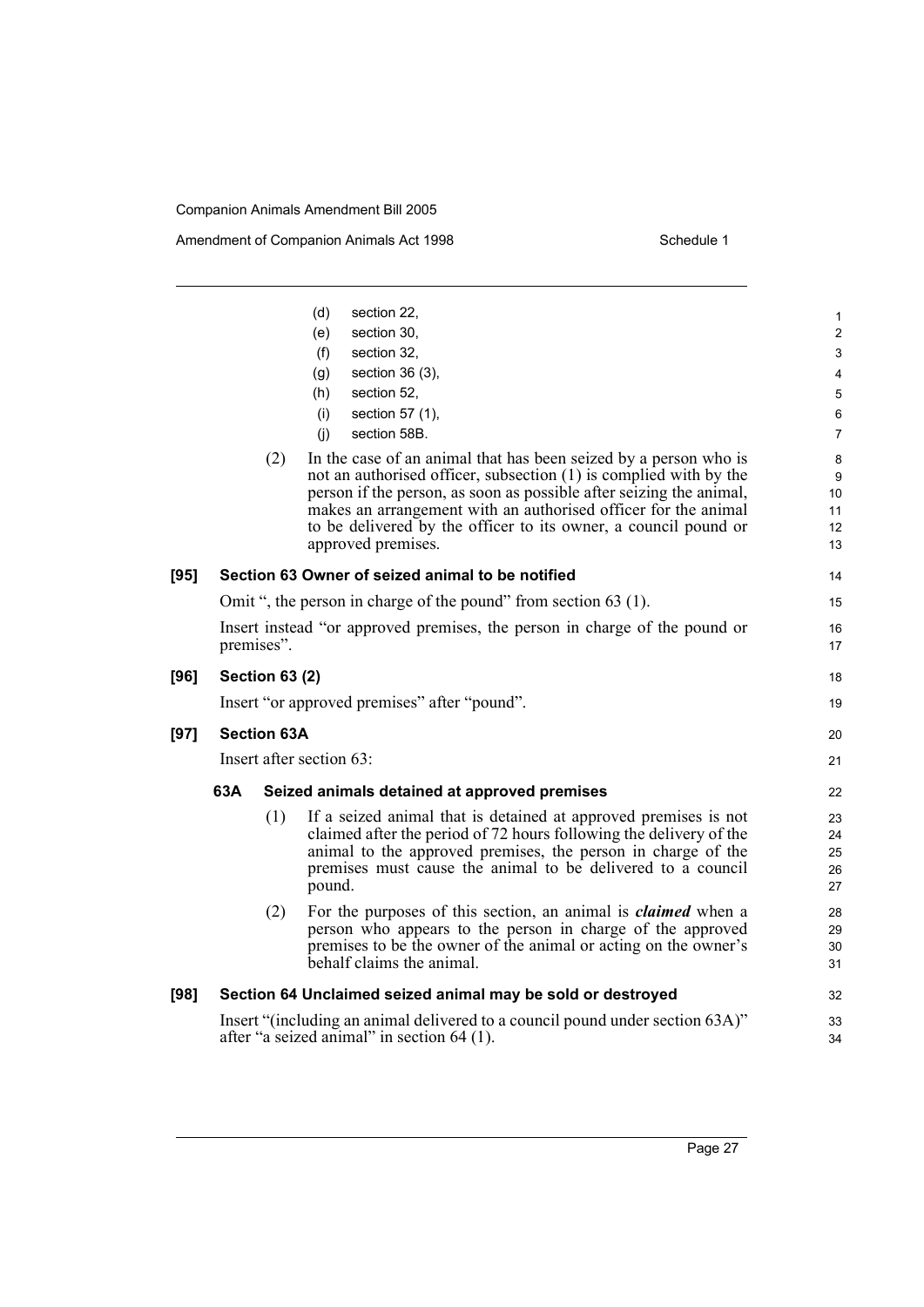| [99]    |     |                          |     | Section 64 (2) and (2A)                                                                                                                                                                                                                                                              | 1                                  |
|---------|-----|--------------------------|-----|--------------------------------------------------------------------------------------------------------------------------------------------------------------------------------------------------------------------------------------------------------------------------------------|------------------------------------|
|         |     |                          |     | Omit section 64 (2). Insert instead:                                                                                                                                                                                                                                                 | 2                                  |
|         |     | (2)                      |     | However, the council may, in accordance with any policy that has<br>been adopted by the council in relation to the management of<br>feral or infant companion animals, destroy the seized animal<br>concerned before the end of any such period referred to in<br>subsection $(1)$ . | 3<br>4<br>5<br>6<br>$\overline{7}$ |
|         |     | (2A)                     |     | Any policy adopted by the council for the purposes of subsection<br>(2) must comply with such guidelines as may be issued by the<br>Director-General.                                                                                                                                | 8<br>9<br>10                       |
| [100]   |     | Section 64 (3A)          |     |                                                                                                                                                                                                                                                                                      | 11                                 |
|         |     |                          |     | Insert after section $64$ (3):                                                                                                                                                                                                                                                       | 12                                 |
|         |     | (3A)                     |     | Despite any other provision of this section, if proceedings for an<br>offence under this Act in relation to a seized animal have been<br>commenced but not finally determined:                                                                                                       | 13<br>14<br>15                     |
|         |     |                          | (a) | the council may detain the animal at the council pound,<br>and                                                                                                                                                                                                                       | 16<br>17                           |
|         |     |                          | (b) | the animal may not be claimed,                                                                                                                                                                                                                                                       | 18                                 |
|         |     |                          |     | until such time as those proceedings are finally determined.                                                                                                                                                                                                                         | 19                                 |
| [101]   |     | Section 64 (5) and (6)   |     |                                                                                                                                                                                                                                                                                      | 20                                 |
|         |     |                          |     | Insert after section 64 (4):                                                                                                                                                                                                                                                         | 21                                 |
|         |     | (5)                      |     | Before destroying a seized animal as authorised by subsection<br>(1), it is the duty of the council concerned to consider whether<br>there is an alternative action to that of destroying the animal and<br>(if practicable) to adopt any such alternative.                          | 22<br>23<br>24<br>25               |
|         |     | (6)                      |     | This section does not authorise a council to sell a restricted dog.                                                                                                                                                                                                                  | 26                                 |
| $[102]$ |     | <b>Section 64A</b>       |     |                                                                                                                                                                                                                                                                                      | 27                                 |
|         |     | Insert after section 64: |     |                                                                                                                                                                                                                                                                                      | 28                                 |
|         | 64A |                          |     | Surrendered animals may be sold or destroyed                                                                                                                                                                                                                                         | 29                                 |
|         |     | (1)                      |     | A council may sell or destroy a surrendered animal (other than an<br>animal that was surrendered by its owner to the council pound) if:                                                                                                                                              | 30<br>31                           |
|         |     |                          | (a) | the animal has been held at the council pound for a period<br>of not less than 14 days, and                                                                                                                                                                                          | 32<br>33                           |
|         |     |                          | (b) | the pound operator has, in accordance with section 63,<br>used his or her best endeavours to find the animal's owner,<br>and                                                                                                                                                         | 34<br>35<br>36                     |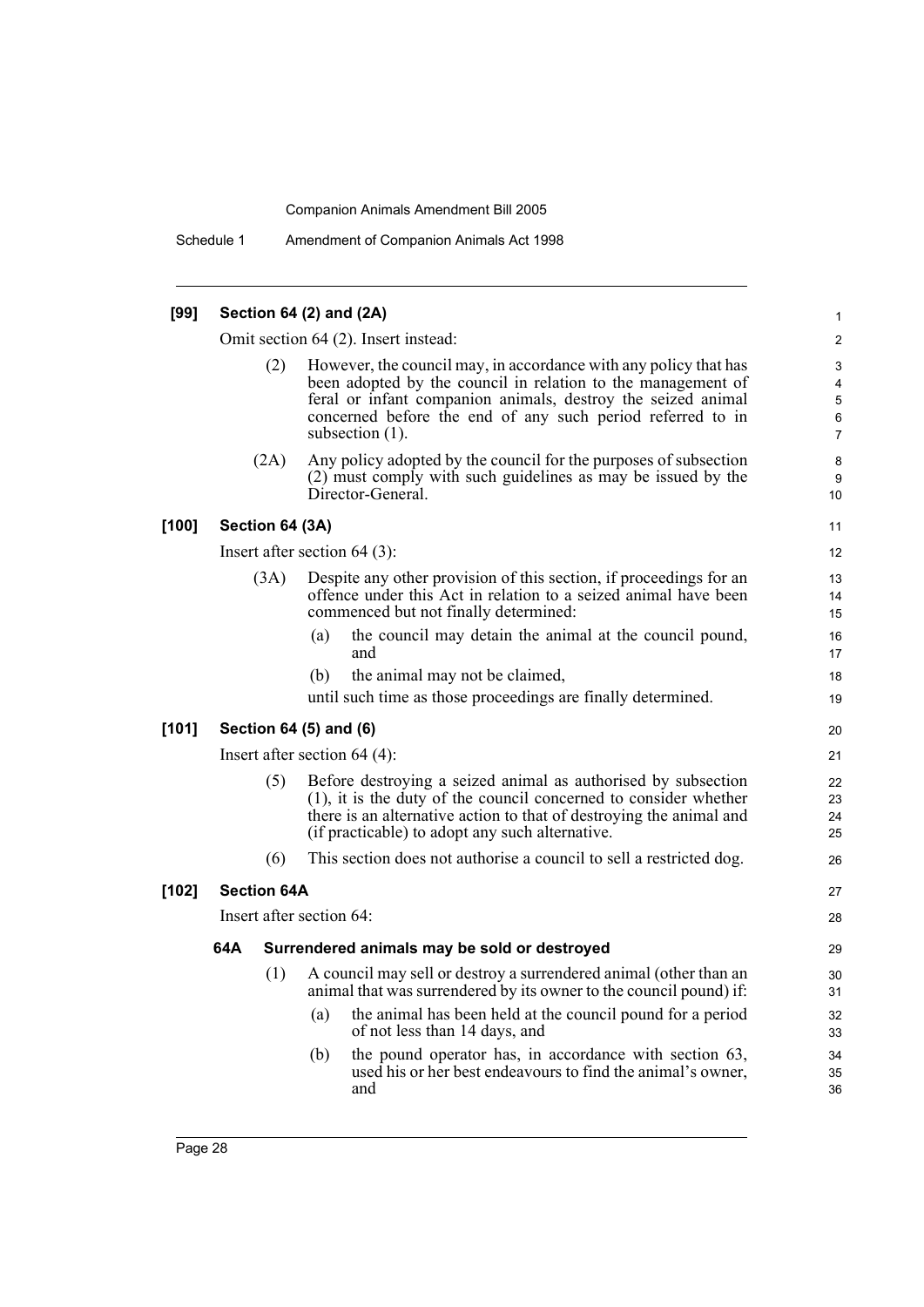|         |                    | (c)                      | within that 14-day period, the owner of the animal has not<br>been found or come forward to claim the animal or has<br>refused to take care of the animal.                                                                                                                      | 1<br>$\overline{c}$<br>3  |
|---------|--------------------|--------------------------|---------------------------------------------------------------------------------------------------------------------------------------------------------------------------------------------------------------------------------------------------------------------------------|---------------------------|
|         | (2)                |                          | However, the council may, in accordance with any policy that has<br>been adopted for the purposes of section $64$ (2), destroy the<br>animal before the end of the period referred to in subsection (1).                                                                        | 4<br>5<br>6               |
|         | (3)                |                          | A council may at any time sell or destroy a surrendered animal if<br>the animal was surrendered by its owner to the council pound.                                                                                                                                              | 7<br>8                    |
|         | (4)                |                          | Before destroying a surrendered animal as authorised by<br>subsection $(1)$ or $(3)$ , it is the duty of the council concerned to<br>consider whether there is an alternative action to that of<br>destroying the animal and (if practicable) to adopt any such<br>alternative. | 9<br>10<br>11<br>12<br>13 |
|         | (5)                |                          | This section does not authorise a council to sell a restricted dog.                                                                                                                                                                                                             | 14                        |
| $[103]$ |                    |                          | Section 65 Fees and charges payable when animal detained or held                                                                                                                                                                                                                | 15                        |
|         |                    |                          | Insert "or held" after "detained" wherever occurring in section 65 (1).                                                                                                                                                                                                         | 16                        |
| [104]   |                    |                          | Section 66 Owner not entitled to compensation for sale of animal                                                                                                                                                                                                                | 17                        |
|         |                    |                          | Insert "or surrendered" after "seized" in section 66 (3).                                                                                                                                                                                                                       | 18                        |
| $[105]$ |                    |                          | Section 67 Recovery of fees and charges when animal destroyed                                                                                                                                                                                                                   | 19                        |
|         |                    |                          | Insert "or surrendered" after "seized" wherever occurring.                                                                                                                                                                                                                      | 20                        |
| [106]   | <b>Section 67A</b> |                          |                                                                                                                                                                                                                                                                                 | 21                        |
|         |                    | Insert after section 67: |                                                                                                                                                                                                                                                                                 | 22                        |
|         | 67A                |                          | <b>Reporting on pound activities</b>                                                                                                                                                                                                                                            | 23                        |
|         |                    |                          | The Director-General may require a council to report to the<br>Director-General on any matter relating to the activities of a<br>council pound operated by the council or the council's agent.                                                                                  | 24<br>25<br>26            |
|         |                    |                          |                                                                                                                                                                                                                                                                                 |                           |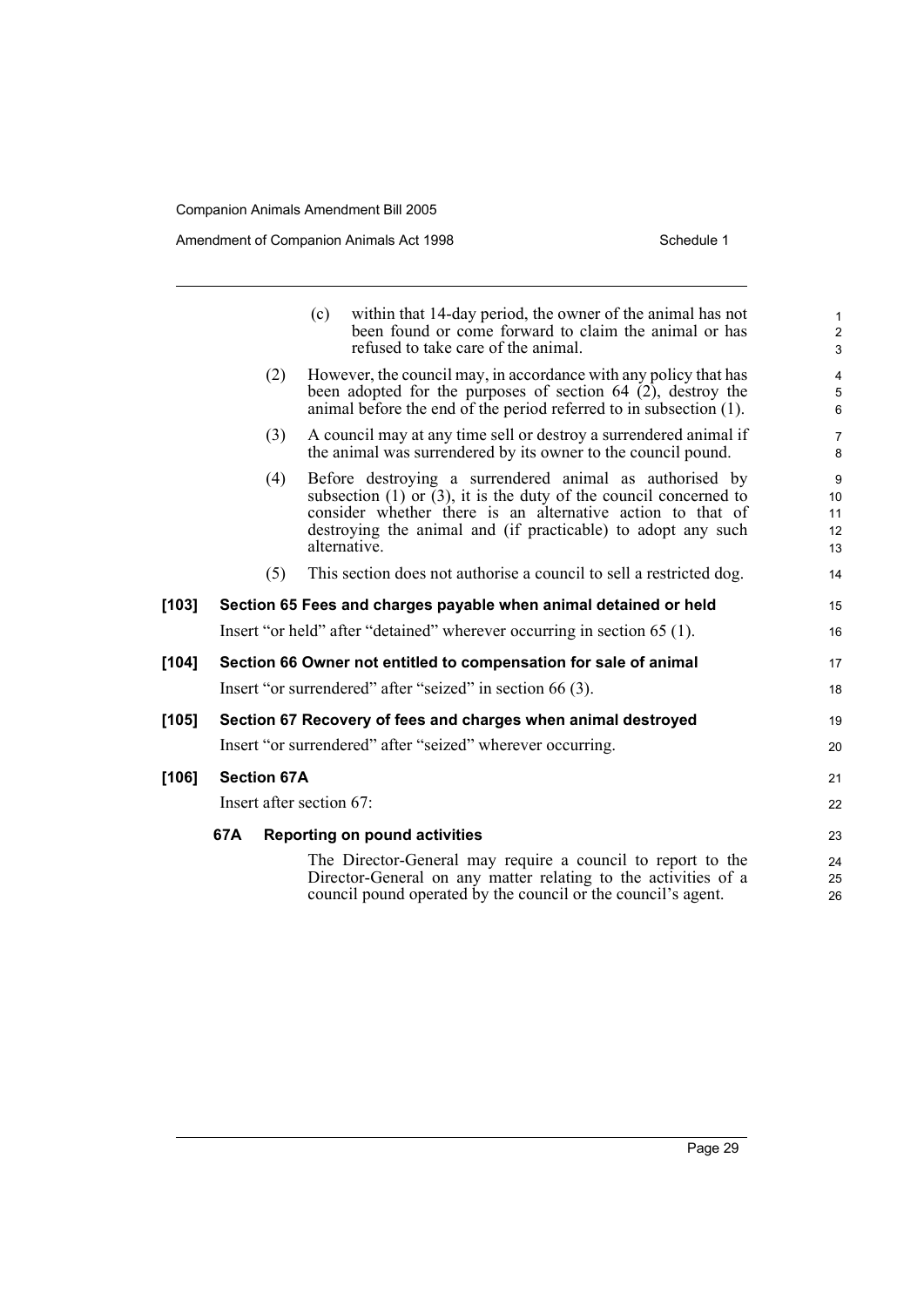| $[107]$ | Part 7A | Insert after Part 7: |     |                                                                                                                                                                                                        | 1<br>$\overline{2}$  |
|---------|---------|----------------------|-----|--------------------------------------------------------------------------------------------------------------------------------------------------------------------------------------------------------|----------------------|
|         |         |                      |     |                                                                                                                                                                                                        |                      |
|         |         |                      |     | <b>Part 7A Enforcement powers</b>                                                                                                                                                                      | 3                    |
|         |         | <b>Division 1</b>    |     | <b>Powers of entry</b>                                                                                                                                                                                 | 4                    |
|         | 69A     |                      |     | Powers of authorised officers to enter property                                                                                                                                                        | 5                    |
|         |         | (1)                  |     | An authorised officer may, at any reasonable time, enter any<br>property for any of the following purposes:                                                                                            | 6<br>$\overline{7}$  |
|         |         |                      | (a) | to seize or secure any companion animal that the officer is<br>authorised to seize or secure under this Act,                                                                                           | 8<br>9               |
|         |         |                      | (b) | to determine whether there has been compliance with, or a<br>contravention of, this Act or the regulations.                                                                                            | 10<br>11             |
|         |         | (2)                  |     | Before entering any property under this section, an authorised<br>officer must give the occupier of the property reasonable notice<br>of the intention to enter the property unless:                   | 12<br>13<br>14       |
|         |         |                      | (a) | entry is made with the consent of the occupier of the<br>property, or                                                                                                                                  | 15<br>16             |
|         |         |                      | (b) | entry is, in the opinion of the authorised officer, required<br>urgently because of the existence or reasonable likelihood<br>of a serious risk to the health or safety of any person or<br>animal, or | 17<br>18<br>19<br>20 |
|         |         |                      | (c) | entry is made for the purposes of seizing or securing a dog<br>under section 18, or                                                                                                                    | 21<br>22             |
|         |         |                      | (d) | the giving of the notice would, in the opinion of the<br>authorised officer, defeat the purpose for which it is<br>intended to enter the property.                                                     | 23<br>24<br>25       |
|         |         | (3)                  |     | The powers of entry conferred by this section are not exercisable<br>in relation to any part of premises used only for residential<br>purposes except:                                                 | 26<br>27<br>28       |
|         |         |                      | (a) | with the permission of the occupier of the premises, or                                                                                                                                                | 29                   |
|         |         |                      | (b) | under the authority conferred by a search warrant under<br>section 69D.                                                                                                                                | 30<br>31             |
|         | 69B     |                      |     | Powers of authorised officers to do things on entered property                                                                                                                                         | 32                   |
|         |         | (1)                  |     | An authorised officer may, on any property lawfully entered<br>under section 69A, do anything that in the opinion of the<br>authorised officer is necessary to be done for the purposes                | 33<br>34<br>35       |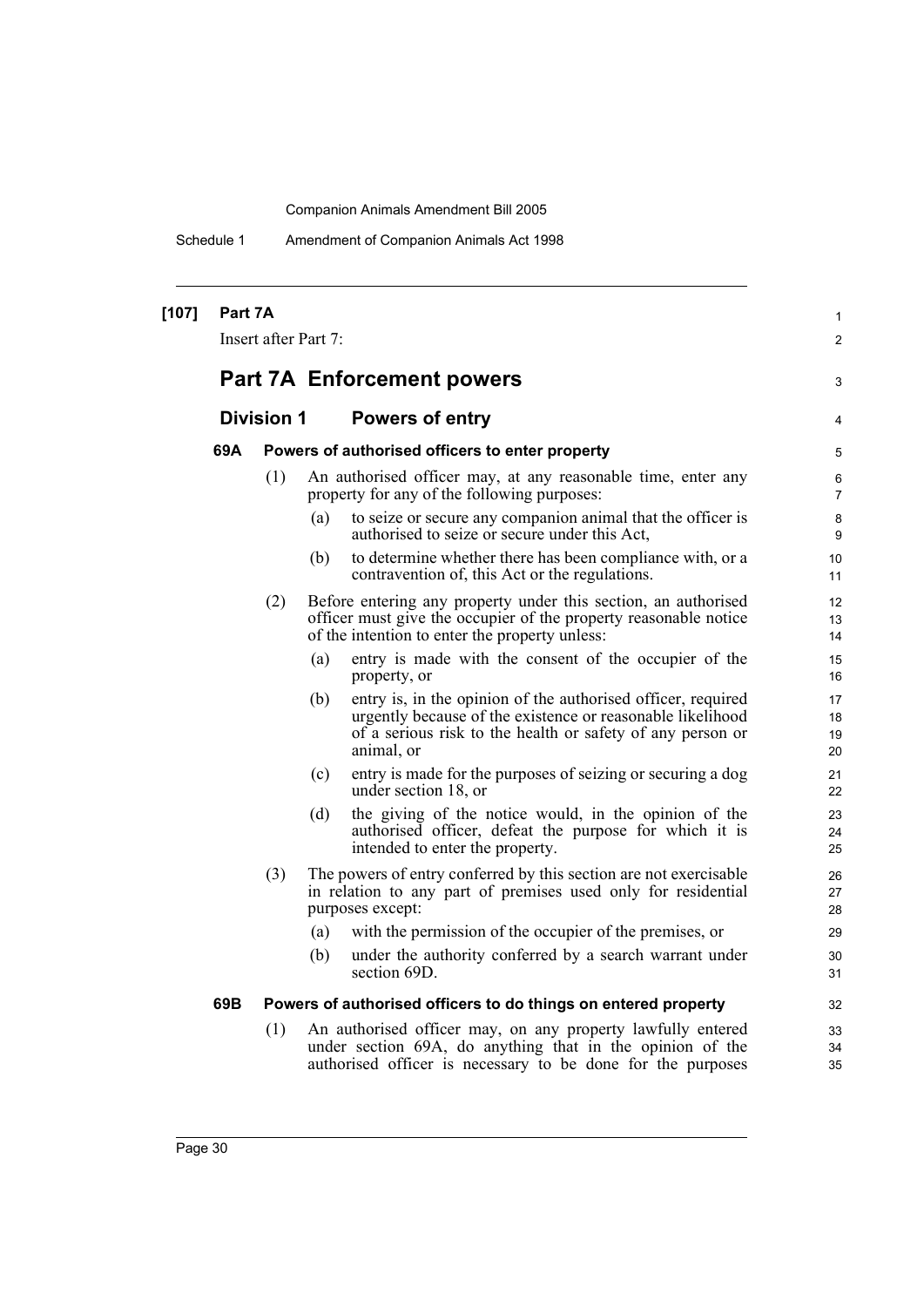|     |     |     | referred to in that section, including (but not limited to) the things<br>specified in subsection (2).                                                                                                                                     | $\mathbf{1}$<br>$\overline{2}$ |
|-----|-----|-----|--------------------------------------------------------------------------------------------------------------------------------------------------------------------------------------------------------------------------------------------|--------------------------------|
|     | (2) |     | An authorised officer may do any of the following:                                                                                                                                                                                         | 3                              |
|     |     | (a) | make such examinations, inquiries and tests as the<br>authorised officer considers necessary (including the<br>scanning of a companion<br>animal to ascertain its<br>identification information),                                          | 4<br>5<br>6<br>$\overline{7}$  |
|     |     | (b) | take such photographs, films, audio, video and other<br>recordings as the authorised officer considers necessary,                                                                                                                          | 8<br>9                         |
|     |     | (c) | require records (including certificates of registration in<br>relation to a companion animal) to be produced for<br>inspection,                                                                                                            | 10<br>11<br>12                 |
|     |     | (d) | examine, inspect and copy any records,                                                                                                                                                                                                     | 13                             |
|     |     | (e) | seize anything that the authorised officer has reasonable<br>grounds for believing is connected with an offence under<br>this Act or the regulations,                                                                                      | 14<br>15<br>16                 |
|     |     | (f) | do anything else the authorised officer is empowered to do<br>under this Act.                                                                                                                                                              | 17<br>18                       |
|     | (3) |     | The power to seize anything connected with an offence includes<br>a power to seize:                                                                                                                                                        | 19<br>20                       |
|     |     | (a) | a thing with respect to which the offence has been<br>committed, and                                                                                                                                                                       | 21<br>22                       |
|     |     | (b) | a thing that will afford evidence of the commission of the<br>offence, and                                                                                                                                                                 | 23<br>24                       |
|     |     | (c) | a thing that was used for the purpose of committing the<br>offence.                                                                                                                                                                        | 25<br>26                       |
|     |     |     | A reference to any such offence includes a reference to an offence<br>that there are reasonable grounds for believing has been<br>committed.                                                                                               | 27<br>28<br>29                 |
| 69C |     |     | Use of assistants and reasonable force                                                                                                                                                                                                     | 30                             |
|     |     |     | The functions of an authorised officer under sections 69A and<br>69B may be exercised with the aid of assistants and with the use<br>of reasonable force.                                                                                  | 31<br>32<br>33                 |
| 69D |     |     | <b>Search warrants</b>                                                                                                                                                                                                                     | 34                             |
|     | (1) |     | A police officer may apply to a relevant person for the issue of a<br>search warrant if the officer believes on reasonable grounds that<br>an offence under this Act or the regulations is being or has been<br>committed on any property. | 35<br>36<br>37<br>38           |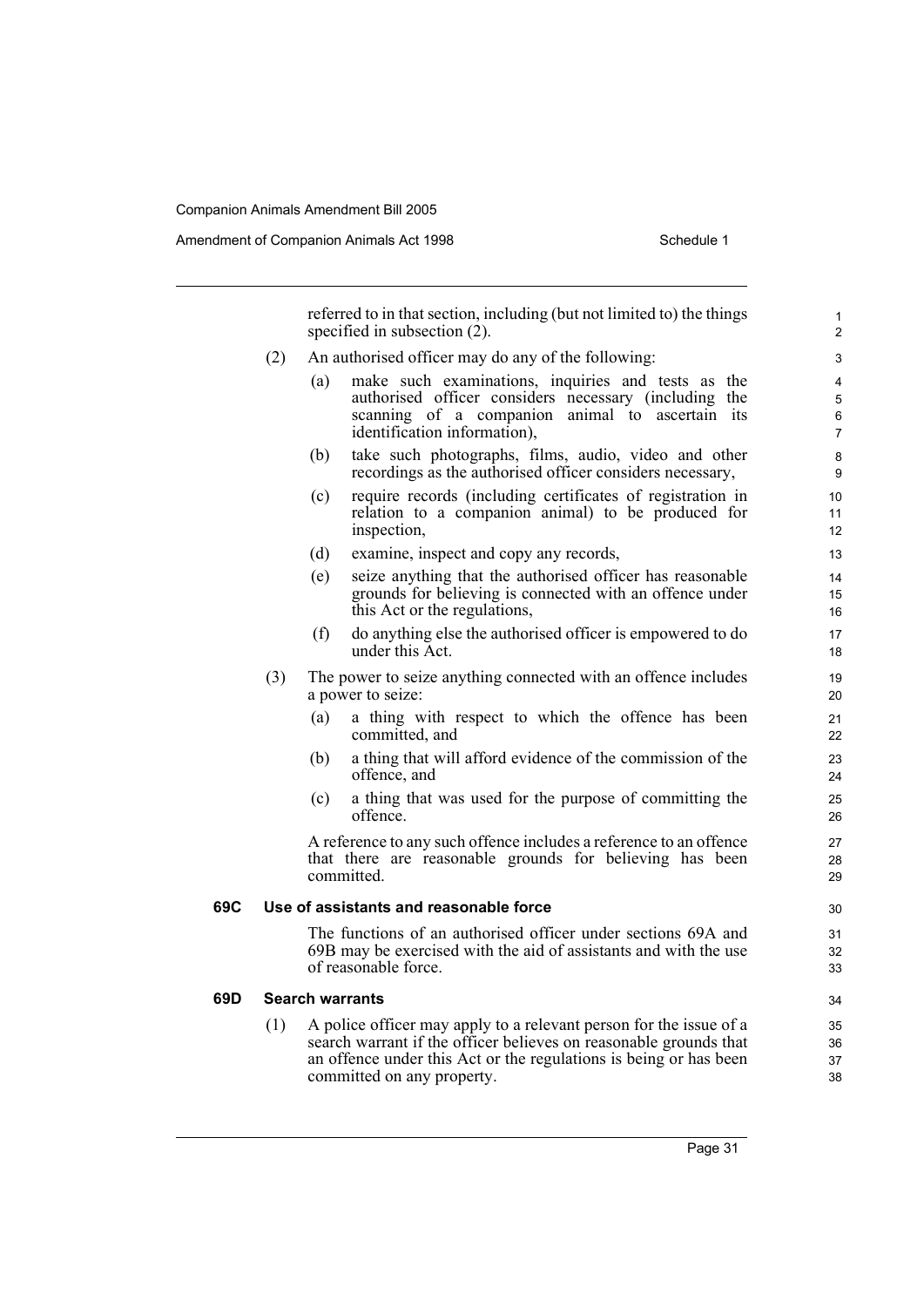|     | (2)               | The relevant person may, if satisfied that there are reasonable<br>grounds for doing so, issue a search warrant authorising a police<br>officer named in the warrant:                                                                            | $\mathbf{1}$<br>$\overline{2}$<br>3 |
|-----|-------------------|--------------------------------------------------------------------------------------------------------------------------------------------------------------------------------------------------------------------------------------------------|-------------------------------------|
|     |                   | (a)<br>to enter the property, and                                                                                                                                                                                                                | 4                                   |
|     |                   | to exercise any of the functions of an authorised officer<br>(b)<br>under section $69B$ .                                                                                                                                                        | 5<br>6                              |
|     | (3)               | Division 4 of Part 5 of the Law Enforcement (Powers and<br>Responsibilities) Act 2002 applies to a search warrant issued<br>under this section.                                                                                                  | $\overline{7}$<br>8<br>9            |
|     |                   | Note. Among other things, Division 4 of Part 5 of that Act provides for the<br>use of reasonable force to enter premises (see section 70) and enables<br>a person to execute a search warrant with the aid of assistants (see<br>section 71).    | 10<br>11<br>$12 \overline{ }$<br>13 |
|     | (4)               | In this section:                                                                                                                                                                                                                                 | 14                                  |
|     |                   | <i>relevant person</i> means an authorised officer within the meaning<br>of the Law Enforcement (Powers and Responsibilities) Act 2002.                                                                                                          | 15<br>16                            |
|     | <b>Division 2</b> | General                                                                                                                                                                                                                                          | 17                                  |
| 69E | animals           | Power to ascertain identification information of companion                                                                                                                                                                                       | 18<br>19                            |
|     | (1)               | An authorised officer may, at any time while in a public place,<br>take such steps as the officer considers necessary in order to<br>ascertain the identification information of a companion animal<br>(including scanning the animal).          | 20<br>21<br>22<br>23                |
|     | (2)               | The authorised officer may do so only:                                                                                                                                                                                                           | 24                                  |
|     |                   | if the officer reasonably suspects that an offence under this<br>(a)<br>Act or the regulations in respect of the companion animal<br>has been committed, or                                                                                      | 25<br>26<br>27                      |
|     |                   | in the case of an authorised officer of a council, for the<br>(b)<br>purposes of exercising the council's functions under<br>Division 6 of Part 5                                                                                                | 28<br>29<br>30                      |
|     | (3)               | This section does not prevent companion animals that have been<br>lawfully seized, secured or detained by any person (including an<br>authorised officer) under this Act from being scanned after they<br>have been seized, secured or detained. | 31<br>32<br>33<br>34                |
| 69F |                   | Identification of authorised officers of councils                                                                                                                                                                                                | 35                                  |
|     | (1)               | Each authorised officer of a council is to be provided by the<br>council with an identification card as an authorised officer.                                                                                                                   | 36<br>37                            |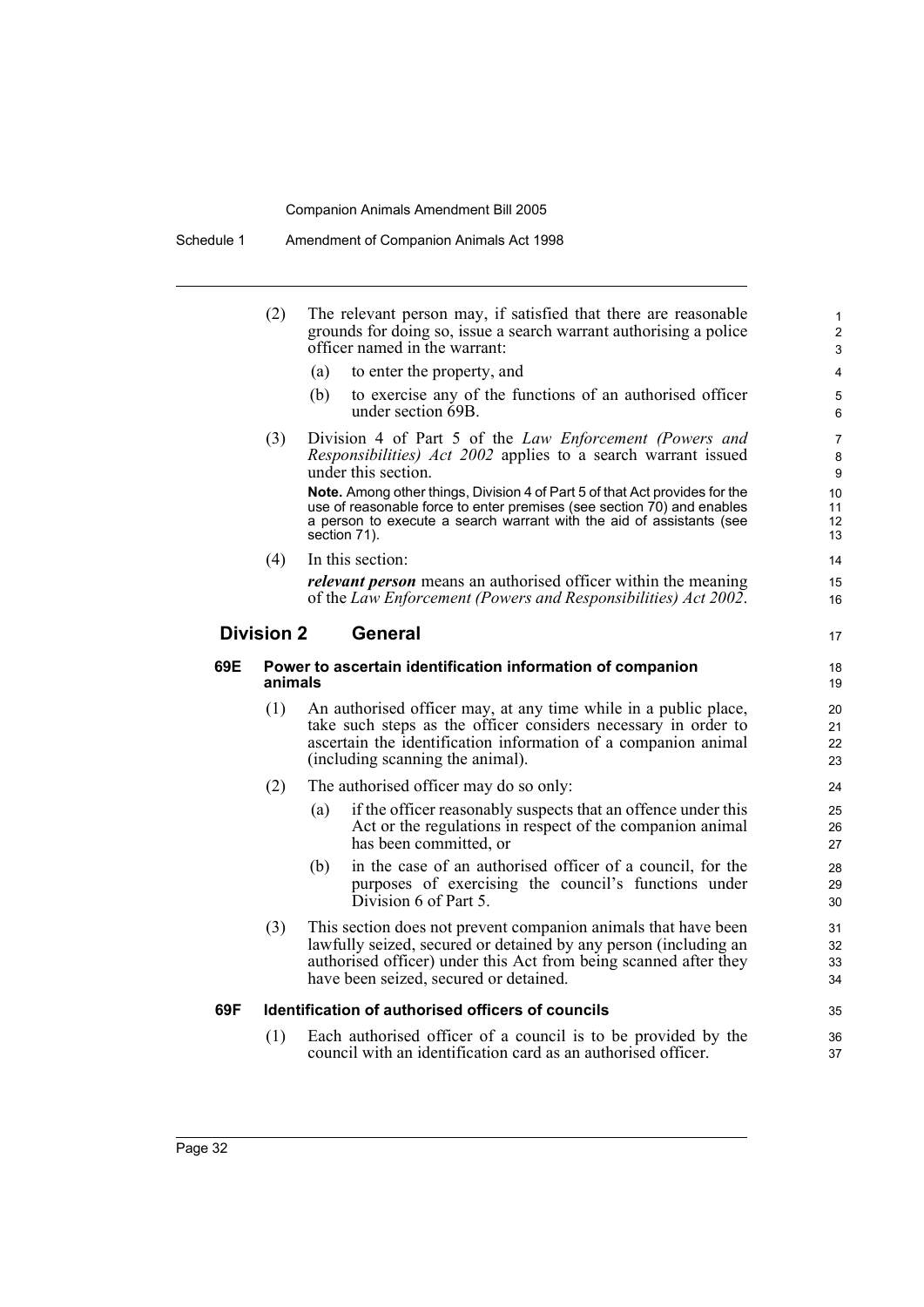|         |     | (2) | In the course of exercising the functions of an authorised officer<br>under this Part, an authorised officer of a council must, if<br>requested to do so by any person affected by the exercise of any<br>function, produce the officer's identification card to the person. | $\mathbf{1}$<br>2<br>3<br>$\overline{4}$ |
|---------|-----|-----|------------------------------------------------------------------------------------------------------------------------------------------------------------------------------------------------------------------------------------------------------------------------------|------------------------------------------|
|         | 69G |     | Requirement to state name and address                                                                                                                                                                                                                                        | 5                                        |
|         |     | (1) | An authorised officer who reasonably suspects a person of having<br>committed an offence under this Act or the regulations may<br>require the person to state his or her full name and residential<br>address.                                                               | 6<br>$\overline{7}$<br>8<br>9            |
|         |     | (2) | A person must not:                                                                                                                                                                                                                                                           | 10                                       |
|         |     |     | fail to comply with a requirement under this section, or<br>(a)                                                                                                                                                                                                              | 11                                       |
|         |     |     | in purported compliance with such a requirement, furnish<br>(b)<br>a name that is not his or her name or an address that is not<br>his or her residential address.                                                                                                           | 12<br>13<br>14                           |
|         |     |     | Maximum penalty: 15 penalty units.                                                                                                                                                                                                                                           | 15                                       |
|         |     | (3) | A person is not guilty of an offence under this section unless it is<br>established that the authorised officer warned the person that a<br>failure to comply is an offence.                                                                                                 | 16<br>17<br>18                           |
|         | 69H |     | <b>Obstructing authorised officer</b>                                                                                                                                                                                                                                        | 19                                       |
|         |     |     | A person who wilfully obstructs an authorised officer in the<br>exercise of any function under this Act is guilty of an offence.                                                                                                                                             | 20<br>21                                 |
|         |     |     | Maximum penalty: 15 penalty units.                                                                                                                                                                                                                                           | 22                                       |
| [108]   |     |     | <b>Section 71 Registration</b>                                                                                                                                                                                                                                               | 23                                       |
|         |     |     | Omit "5 penalty units" from section 71 (4). Insert instead "8 penalty units".                                                                                                                                                                                                | 24                                       |
| [109]   |     |     | <b>Section 75 Access to Register</b>                                                                                                                                                                                                                                         | 25                                       |
|         |     |     | Insert after section $75(7)(a)$ :                                                                                                                                                                                                                                            | 26                                       |
|         |     |     | (a1)<br>any person authorised by the Director-General to have<br>access to information contained in the Register for the<br>purposes of identifying animals that have been seized<br>under this Act or for the purposes of the recovery of lost<br>companion animals,        | 27<br>28<br>29<br>30<br>31               |
| $[110]$ |     |     | Section 75 (8)-(10)                                                                                                                                                                                                                                                          | 32                                       |
|         |     |     | Insert after section $75(7)$ :                                                                                                                                                                                                                                               | 33                                       |
|         |     | (8) | The Director-General may withdraw a person's authorisation<br>under subsection $(7)$ (a1) at any time.                                                                                                                                                                       | 34<br>35                                 |
|         |     |     |                                                                                                                                                                                                                                                                              |                                          |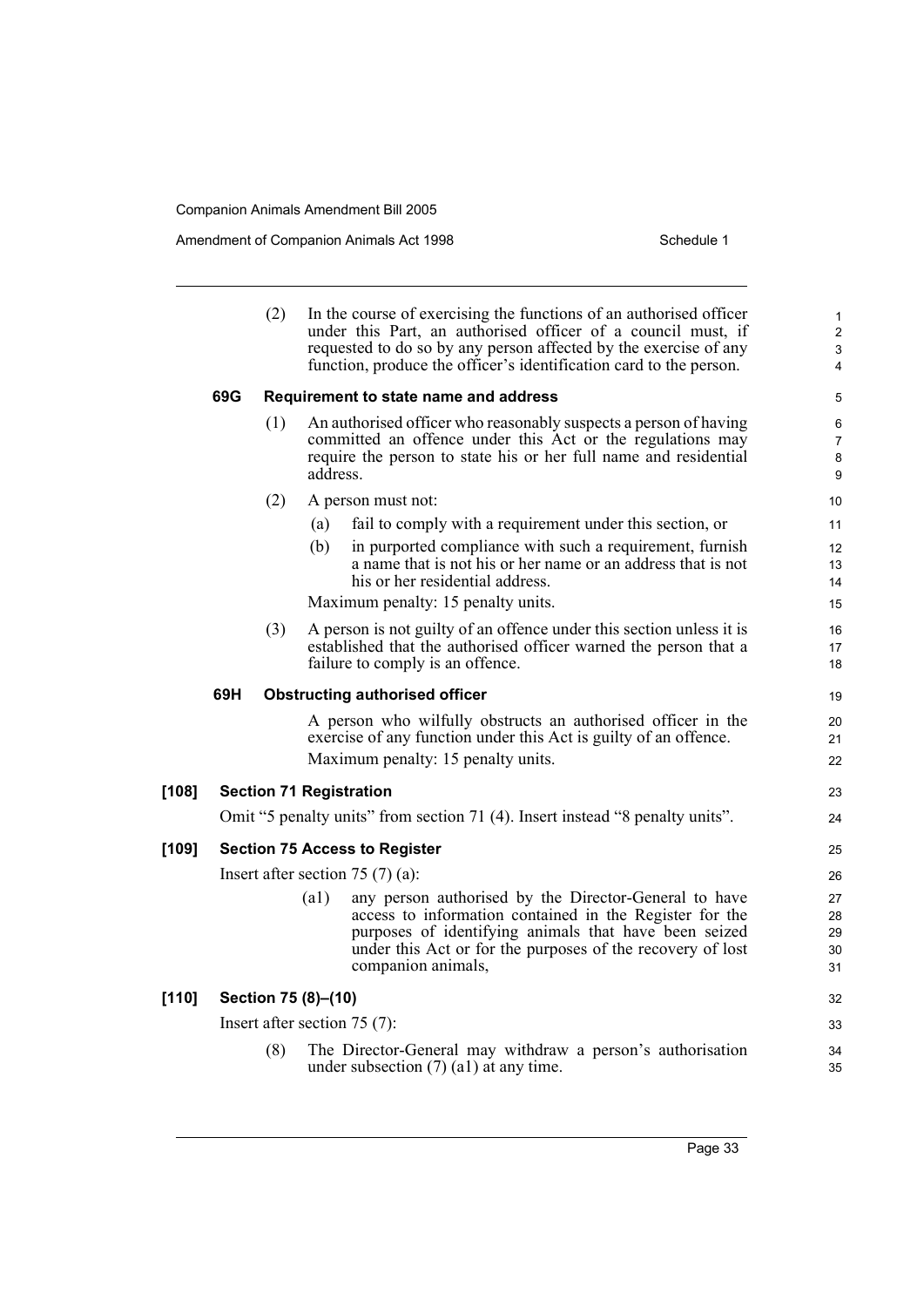|       | (9)                    | Before withdrawing a person's authorisation under subsection<br>$(7)$ (a1), the Director-General must:                                                                                                                                                            | 1<br>$\overline{2}$              |
|-------|------------------------|-------------------------------------------------------------------------------------------------------------------------------------------------------------------------------------------------------------------------------------------------------------------|----------------------------------|
|       |                        | (a)<br>notify the person of the proposed withdrawal of the<br>authorisation, and                                                                                                                                                                                  | 3<br>4                           |
|       |                        | give the person a reasonable opportunity to make<br>(b)<br>submissions to the Director-General in respect of the<br>proposed withdrawal, and                                                                                                                      | 5<br>6<br>$\overline{7}$         |
|       |                        | (c)<br>have due regard to any such submissions.                                                                                                                                                                                                                   | 8                                |
|       | (10)                   | The Director-General must cause a person whose authorisation is<br>withdrawn to be notified of the withdrawal in writing.<br>Withdrawal of an authorisation takes effect on the day on which<br>the notice is given, or from a later day specified in the notice. | 9<br>10 <sup>1</sup><br>11<br>12 |
| [111] |                        | Section 76 Interfering with identification of animal                                                                                                                                                                                                              | 13                               |
|       |                        | Omit "10 penalty units" from section 76 (1). Insert instead "15 penalty units".                                                                                                                                                                                   | 14                               |
| [112] |                        | <b>Part 9 Companion Animals Advisory Board</b>                                                                                                                                                                                                                    | 15                               |
|       | Omit the Part.         |                                                                                                                                                                                                                                                                   | 16                               |
| [113] |                        | Section 84 Establishment of the Fund                                                                                                                                                                                                                              | 17                               |
|       |                        | Omit section 84 $(1)$ (c) and $(3)$ .                                                                                                                                                                                                                             | 18                               |
| [114] |                        | Section 85 Payments from the Fund                                                                                                                                                                                                                                 | 19                               |
|       |                        | Omit section 85 (1). Insert instead:                                                                                                                                                                                                                              | 20                               |
|       | (1)                    | There is payable from the Fund:                                                                                                                                                                                                                                   | 21                               |
|       |                        | all amounts required to meet expenditure incurred in the<br>(a)<br>administration or execution of this Act, and                                                                                                                                                   | 22<br>23                         |
|       |                        | all payments directed by the regulations to be made to<br>(b)<br>councils or other persons out of amounts collected as<br>registration fees under this Act, and                                                                                                   | 24<br>25<br>26                   |
|       |                        | all money directed to be paid from the Fund by or under<br>(c)<br>this or any other Act.                                                                                                                                                                          | 27<br>28                         |
|       | (1A)                   | Any money paid to a council from the Fund is to be applied by<br>the council only for purposes that relate to the management and<br>control of companion animals in its area.                                                                                     | 29<br>30<br>31                   |
| [115] | Section 85 (2) and (3) |                                                                                                                                                                                                                                                                   | 32                               |
|       | Omit the subsections.  |                                                                                                                                                                                                                                                                   | 33                               |
|       |                        |                                                                                                                                                                                                                                                                   |                                  |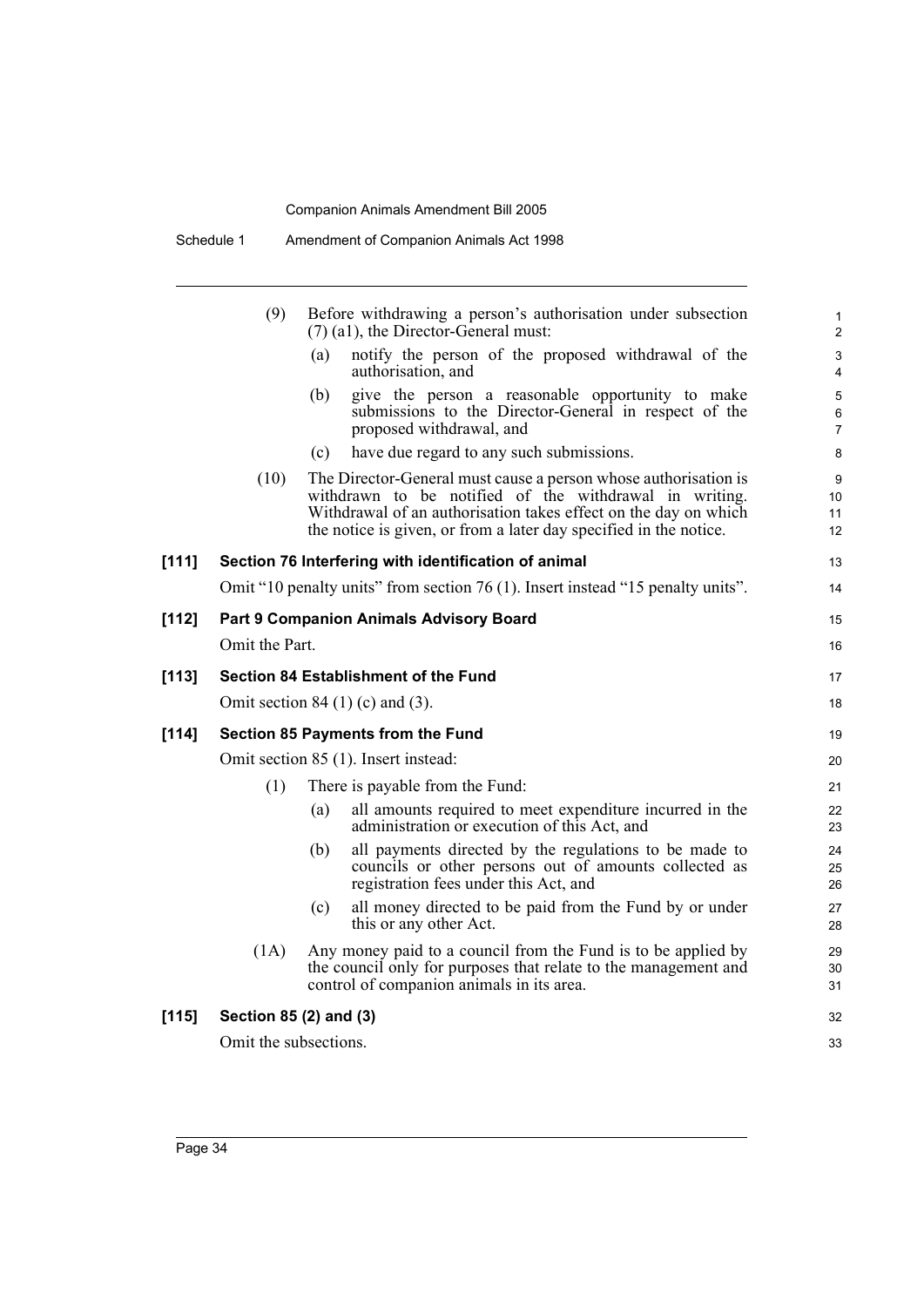| [116]   |     | <b>Section 85 (4)</b> |                                                                                                                                                                                                                                          | 1                             |
|---------|-----|-----------------------|------------------------------------------------------------------------------------------------------------------------------------------------------------------------------------------------------------------------------------------|-------------------------------|
|         |     |                       | Omit " $(1)$ (c)". Insert instead " $(1)$ (b)".                                                                                                                                                                                          | $\overline{2}$                |
| [117]   |     | <b>Section 88A</b>    |                                                                                                                                                                                                                                          | 3                             |
|         |     |                       | Insert after section 88:                                                                                                                                                                                                                 | 4                             |
|         | 88A |                       | <b>Advisory committees</b>                                                                                                                                                                                                               | 5                             |
|         |     | (1)                   | The Director-General may establish advisory committees to<br>assist in the administration of this Act and to advise the<br>Director-General on such matters as the Director-General<br>determines.                                       | 6<br>$\overline{7}$<br>8<br>9 |
|         |     | (2)                   | The constitution, functions and procedure of an advisory<br>committee are to be as determined by the Director-General.                                                                                                                   | 10<br>11                      |
| [118]   |     |                       | Sections 90 and 91                                                                                                                                                                                                                       | 12                            |
|         |     |                       | Omit the sections.                                                                                                                                                                                                                       | 13                            |
| [119]   |     | <b>Section 93</b>     |                                                                                                                                                                                                                                          | 14                            |
|         |     |                       | Omit the section. Insert instead:                                                                                                                                                                                                        | 15                            |
|         | 93  |                       | <b>Proceedings for offences</b>                                                                                                                                                                                                          | 16                            |
|         |     | (1)                   | Proceedings for an offence under this Act may be dealt with:                                                                                                                                                                             | 17                            |
|         |     |                       | summarily before a Local Court, or<br>(a)                                                                                                                                                                                                | 18                            |
|         |     |                       | (b)<br>summarily before the Supreme Court in its summary<br>jurisdiction.                                                                                                                                                                | 19<br>20                      |
|         |     | (2)                   | If proceedings are brought in a Local Court, the maximum<br>monetary penalty that the Local Court may impose for the<br>offence is 200 penalty units, despite any higher maximum<br>monetary penalty provided in respect of the offence. | 21<br>22<br>23<br>24          |
| $[120]$ |     |                       | <b>Section 94 Double jeopardy</b>                                                                                                                                                                                                        | 25                            |
|         |     |                       | Omit the note following section 94 (1).                                                                                                                                                                                                  | 26                            |
| [121]   |     | <b>Section 95A</b>    |                                                                                                                                                                                                                                          | 27                            |
|         |     |                       | Insert after section 95:                                                                                                                                                                                                                 | 28                            |
|         | 95A |                       | How notice is to be given to owners                                                                                                                                                                                                      | 29                            |
|         |     | (1)                   | This section applies to a notice that is required under any of the<br>following provisions of this Act to be given to the owner of a<br>companion animal:                                                                                | 30<br>31<br>32                |